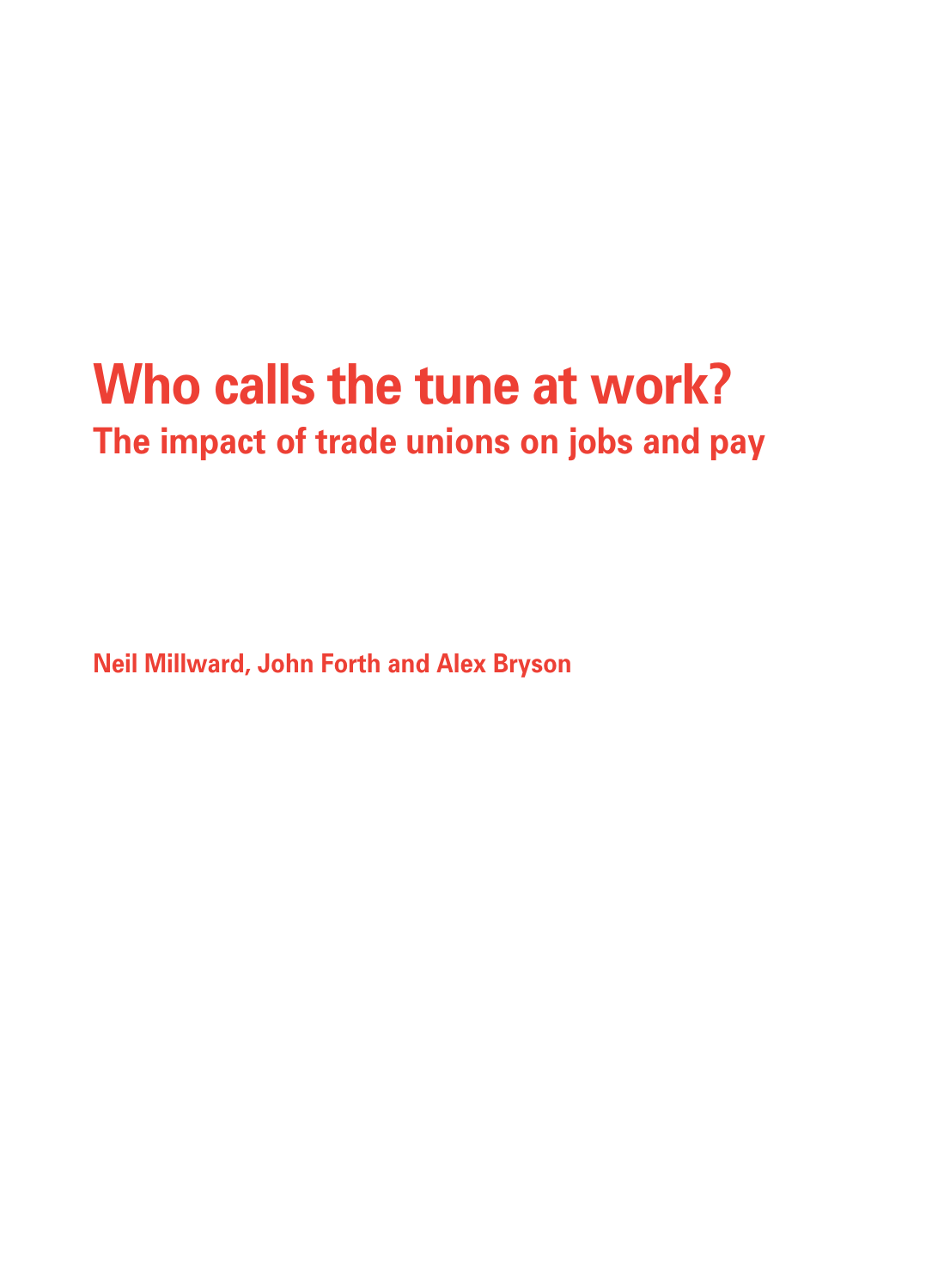The **Joseph Rowntree Foundation** has supported this project as part of its programme of research and innovative development projects, which it hopes will be of value to policy makers and practitioners. The facts presented and views expressed in this report are, however, those of the authors and not necessarily those of the Foundation.

© Joseph Rowntree Foundation 2001

All rights reserved

Published for the Joseph Rowntree Foundation by YPS

ISBN 1 902633 94 6

## **Work and Opportunity Series No. 25**

Cover design by Adkins Design

Prepared and printed by: York Publishing Services Ltd 64 Hallfield Road Layerthorpe York YO31 7ZQ Tel: 01904 430033; Fax: 01904 430868; E-mailers@yps.ymn.co.uk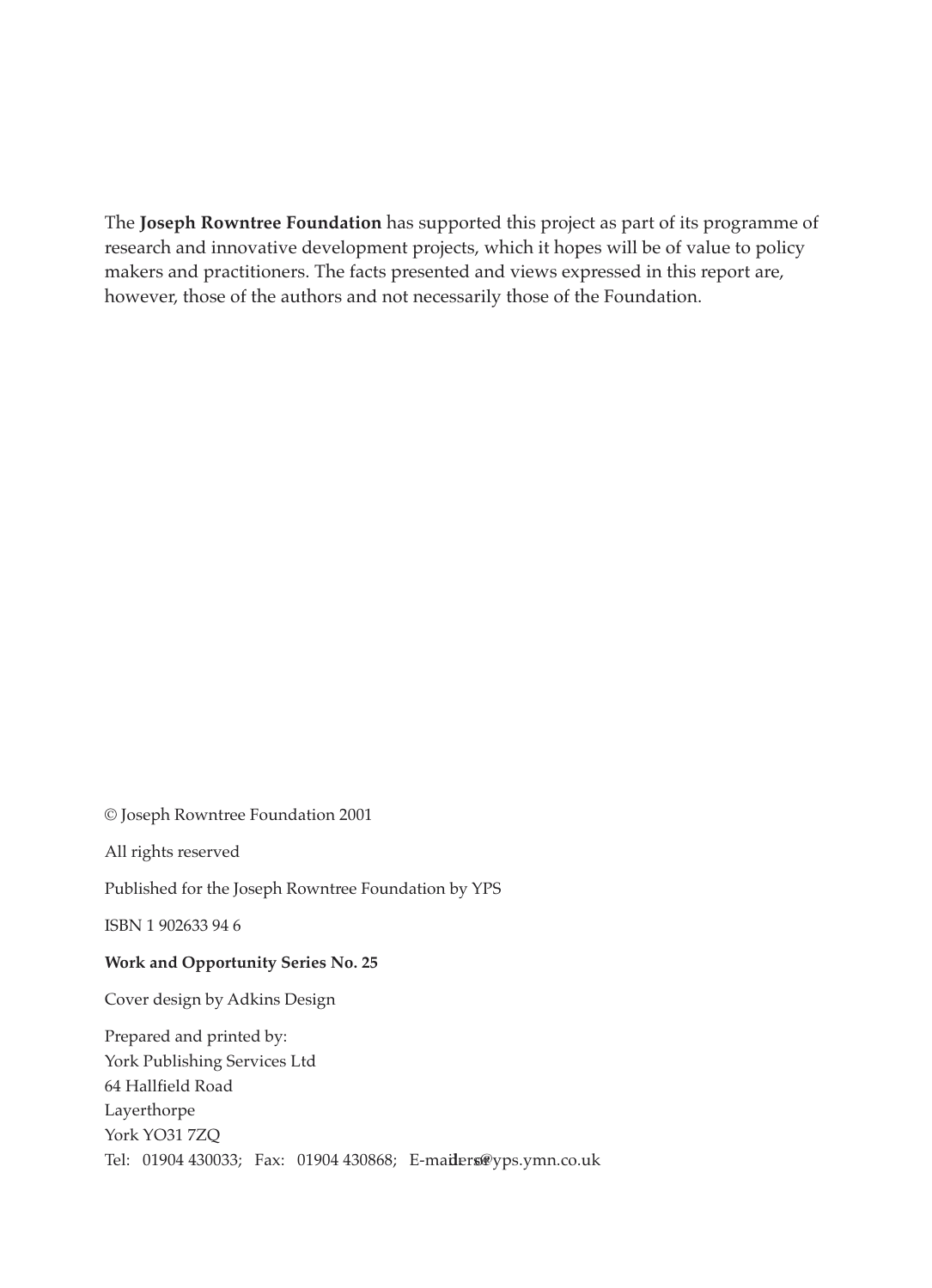# **Contents**

|                | Acknowledgements                                                         | V              |
|----------------|--------------------------------------------------------------------------|----------------|
| $\mathbf{1}$   | Introduction                                                             | $\mathbf{1}$   |
|                | Issues and agenda                                                        | $\mathbf{1}$   |
|                | Public policy on employee 'voice' at work                                | $\mathbf{1}$   |
|                | How employers and workplaces have changed during the 1990s               | $\overline{2}$ |
|                | How employee voice changed in the 1990s                                  | $\mathfrak{Z}$ |
|                | The data and methods of research                                         | $\overline{4}$ |
|                | More detailed accounts of the research                                   | 6              |
| $\overline{2}$ | Workplace closure                                                        | 7              |
|                | Introduction                                                             | 7              |
|                | How unions might affect workplace closure                                | 7              |
|                | How to measure the effects of unions and workplace characteristics on    |                |
|                | workplace closure                                                        | 8              |
|                | Workplace closure in the private sector                                  | $8\,$          |
|                | The union impact on closure in the private sector                        | 9              |
|                | Workplace closure in the public sector                                   | 11             |
|                | Summary                                                                  | 12             |
| 3              | <b>Employment change</b>                                                 | 13             |
|                | How unions might affect workplace employment levels                      | 13             |
|                | The involvement of trade unions in negotiations about employment levels  | 13             |
|                | Measuring the impact of unions on workplace employment levels            | 14             |
|                | Change in workplace employment levels in the private sector              | 15             |
|                | Influence of unions on workplace employment levels in the private sector | 16             |
|                | Change in workplace employment levels in the public sector               | 19             |
|                | Summary                                                                  | 20             |
| 4              | Pay levels and fringe benefits                                           | 21             |
|                | How unions might affect wages                                            | 21             |
|                | How these questions can be addressed by research                         | 21             |
|                | Private sector pay - employer and workplace influences                   | 22             |
|                | Private sector pay - the influence of unions                             | 23             |
|                | The provision of fringe benefits in the private sector                   | 25             |
|                | Pay in the public sector                                                 | 28             |
|                | Summary                                                                  | 29             |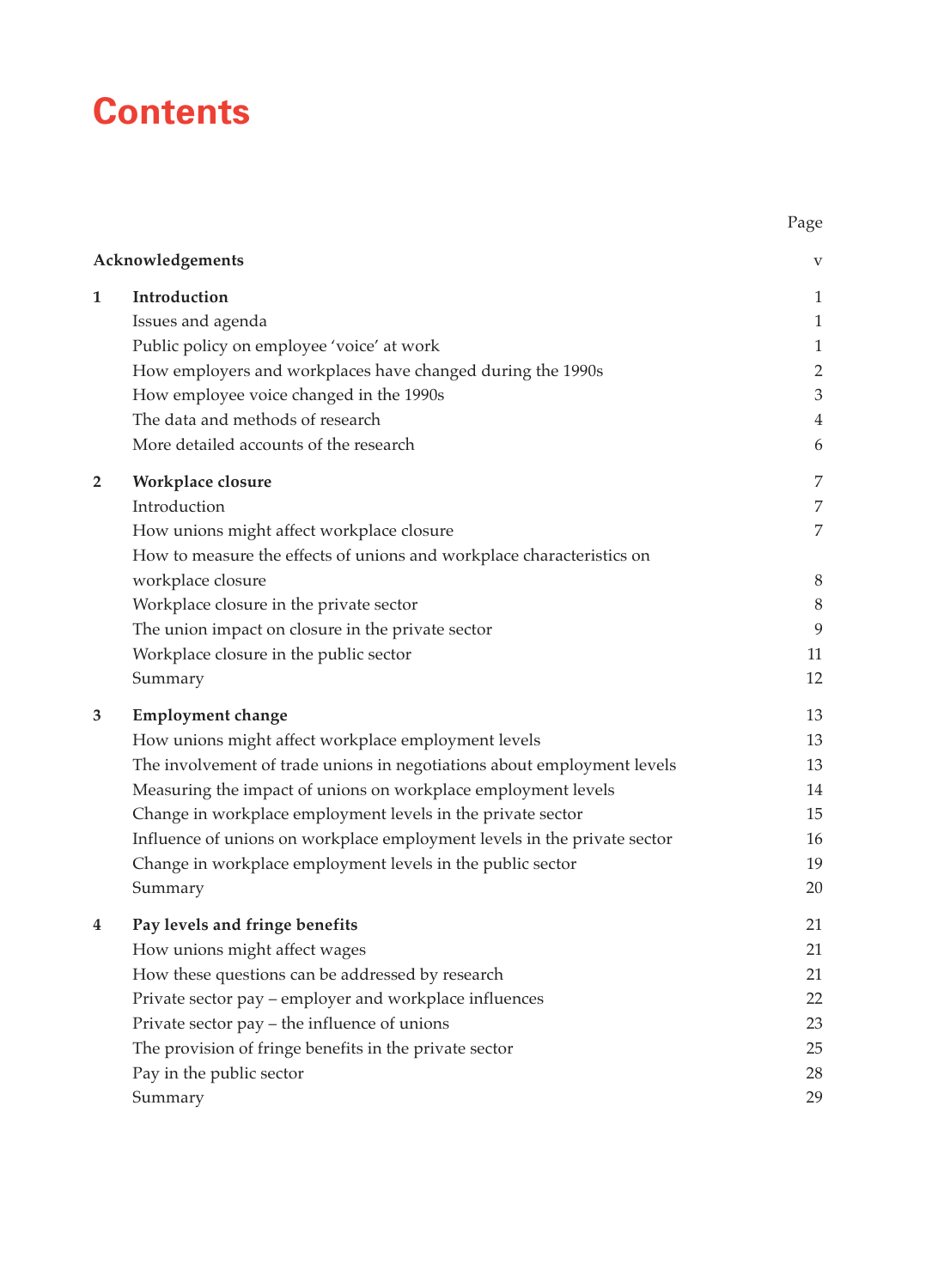| 5                 | Pay settlements                                 | 31 |
|-------------------|-------------------------------------------------|----|
|                   | How unions might affect pay settlements         | 31 |
|                   | Data and methods                                | 31 |
|                   | How pay is determined                           | 31 |
|                   | The frequency of pay reviews                    | 32 |
|                   | The size of pay settlements                     | 32 |
|                   | Summary                                         | 34 |
| 6                 | Conclusions and policy implications             | 35 |
|                   | The impact of trade unions on pay               | 35 |
|                   | The impact of trade unions on employment levels | 36 |
|                   | Future implications                             | 36 |
| <b>Notes</b>      |                                                 | 38 |
| <b>References</b> |                                                 | 41 |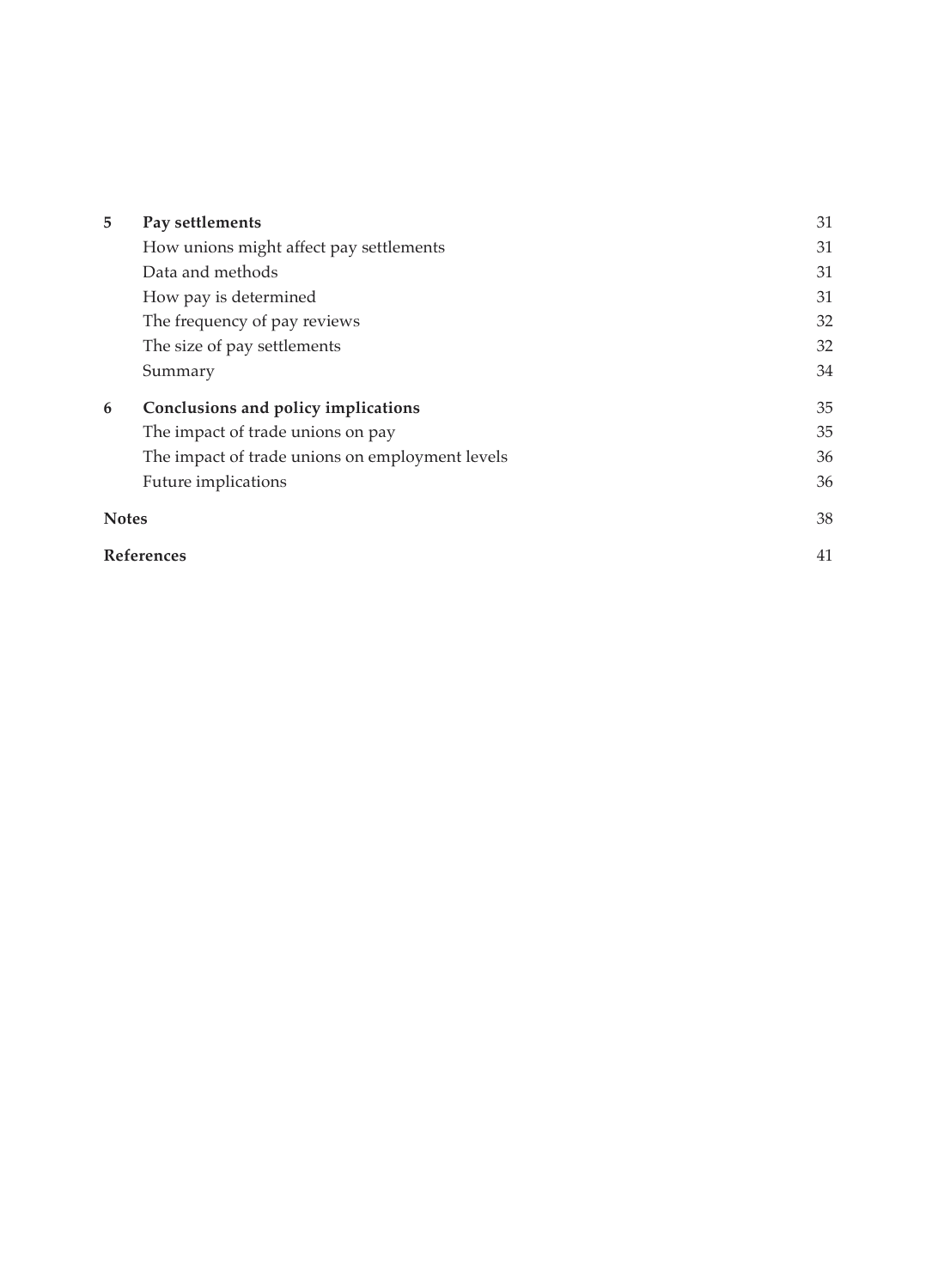# **Acknowledgements**

The authors wish to thank the Joseph Rowntree Foundation for supporting the research that led to this report and the Foundation's Principal Research Managers, Derek Williams and Barbara Ballard, for the part they played in the work. They are also grateful for the valuable contributions made at formative stages of the project by members of the Advisory Group: Mark Beatson, Alison Booth, William Brown, Simon Burgess and David Coats. Thanks also go to Mark Stewart of the University of Warwick for technical advice on the interval regression procedures used in Chapter 4 and to Incomes Data Services for information on the timing of pay settlements which is used in Chapter 5.

The authors acknowledge the Department of Trade and Industry; the Economic and Social Research Council; the Advisory, Conciliation and Arbitration Service; and the Policy Studies Institute as the originators of the 1990 Workplace Industrial Relations Survey and of the 1998 Workplace Employee Relations Survey data, and The Data Archive at the University of Essex as the distributor of the data. None of these organisations bears any responsibility for the analysis and interpretations of the data contained here.

The research was carried out at the National Institute of Economic and Social Research and at the Policy Studies Institute.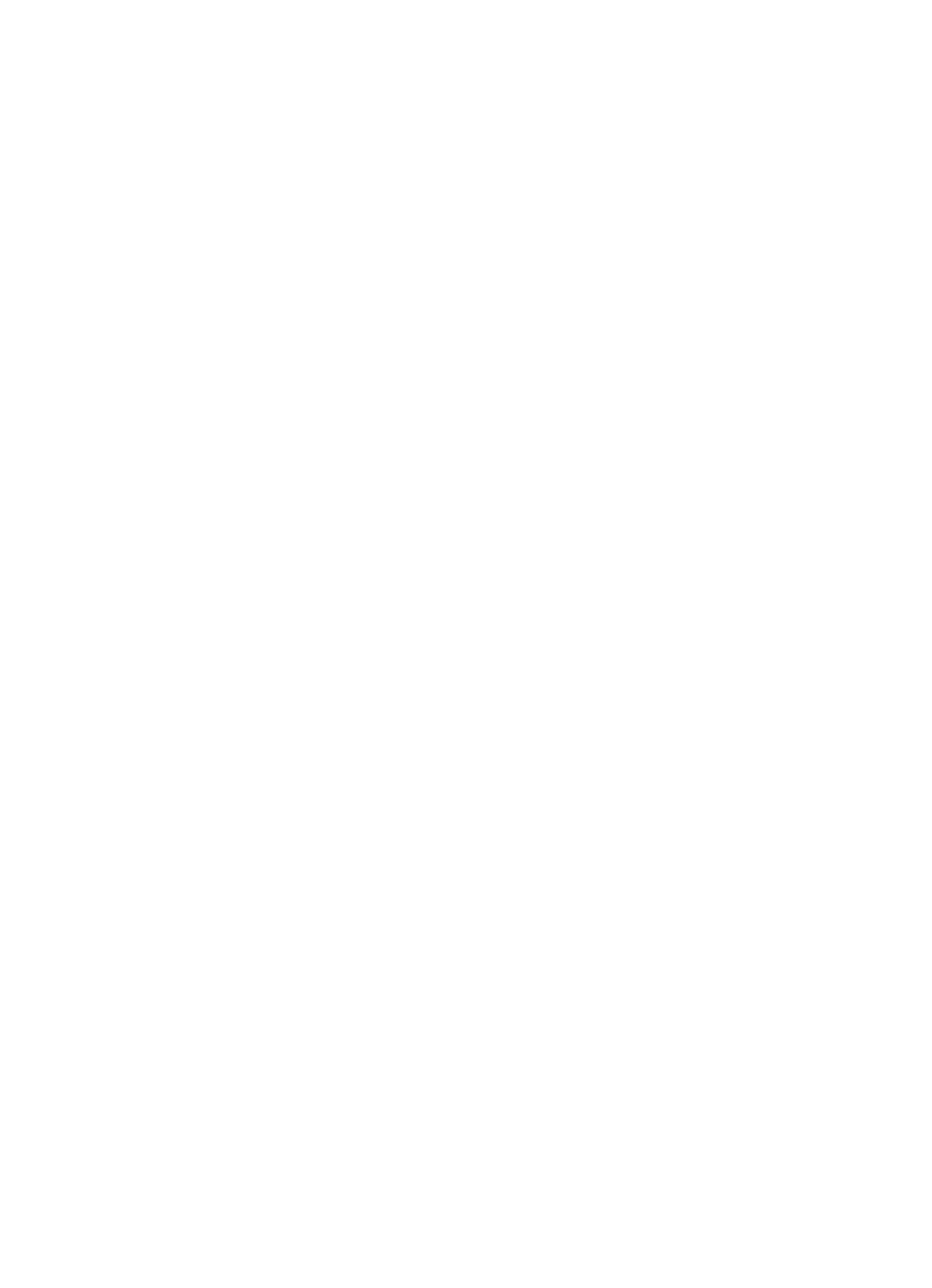# **1 Introduction**

#### **Issues and agenda**

In Britain, employers currently have a great deal of freedom to decide how many people to employ and what pay and employment conditions they should offer employees. British employers have more freedom on these issues than their counterparts in most other European countries (Siebert, 1999) and in many ways they have more freedom than they did, say, 20 years ago. To some people, such room for manoeuvre represents the natural state of affairs in a capitalist or market economy. To others, it shows the degree to which Britain has moved away from the model of the mixed economy embraced by most of Britain's partners in the European Union. Yet, there are limits – legal, economic and social – to the jobs that employers can create or destroy, both in terms of the numbers of jobs and their 'quality'.

In this report, we focus on how workers and their representatives modify employers' decisions about jobs and employment conditions. When trade unions were more powerful and well over half of all employees belonged to them, a collective employee voice through trade union representation was taken for granted as modifying the behaviour of employers. Wages were generally negotiated wages and these were demonstrably higher than for similar non-union workers (Stewart, 1983a). Trade union pressure in pursuit of the protection of jobs was also common, although less often successful. But, nowadays, unions represent a third of employees or less and they have been hit by a tide of legislative restrictions that limit their negotiating power. So we address the following questions in this report:

- Do trade unions have an impact on employers' decisions about jobs?
- Do unions still negotiate higher pay than would otherwise be the case?
- Are other conditions of employment affected in similar ways?
- Do any non-union forms of employee representation make a difference?

#### **Public policy on employee 'voice' at work**

Employment relations in Britain have developed within a legal framework often described as 'voluntarism'. In the 1980s and 1990s, employers were under no obligation to recognise trade unions for collective bargaining or for any other purposes – and this remains generally the case. Those who do recognise unions are put under some limited legal obligations, such as consulting with union representatives when collective redundancies are planned or when certain health or safety matters are at issue. The agreements that arise from collective bargaining about pay and other conditions are not legally enforceable.1 Nor are they 'extended' to give effect as legal minima elsewhere in the same industry or region, as happens in many other European countries. Employers who do not voluntarily recognise a union are obliged to consult other 'appropriate representatives' of employees about collective redundancies and some other matters. But these obligations have little impact on employers' decisions about the size of their workforces (Dickens and Hall, 1995) and none at all upon the terms on which they engage employees –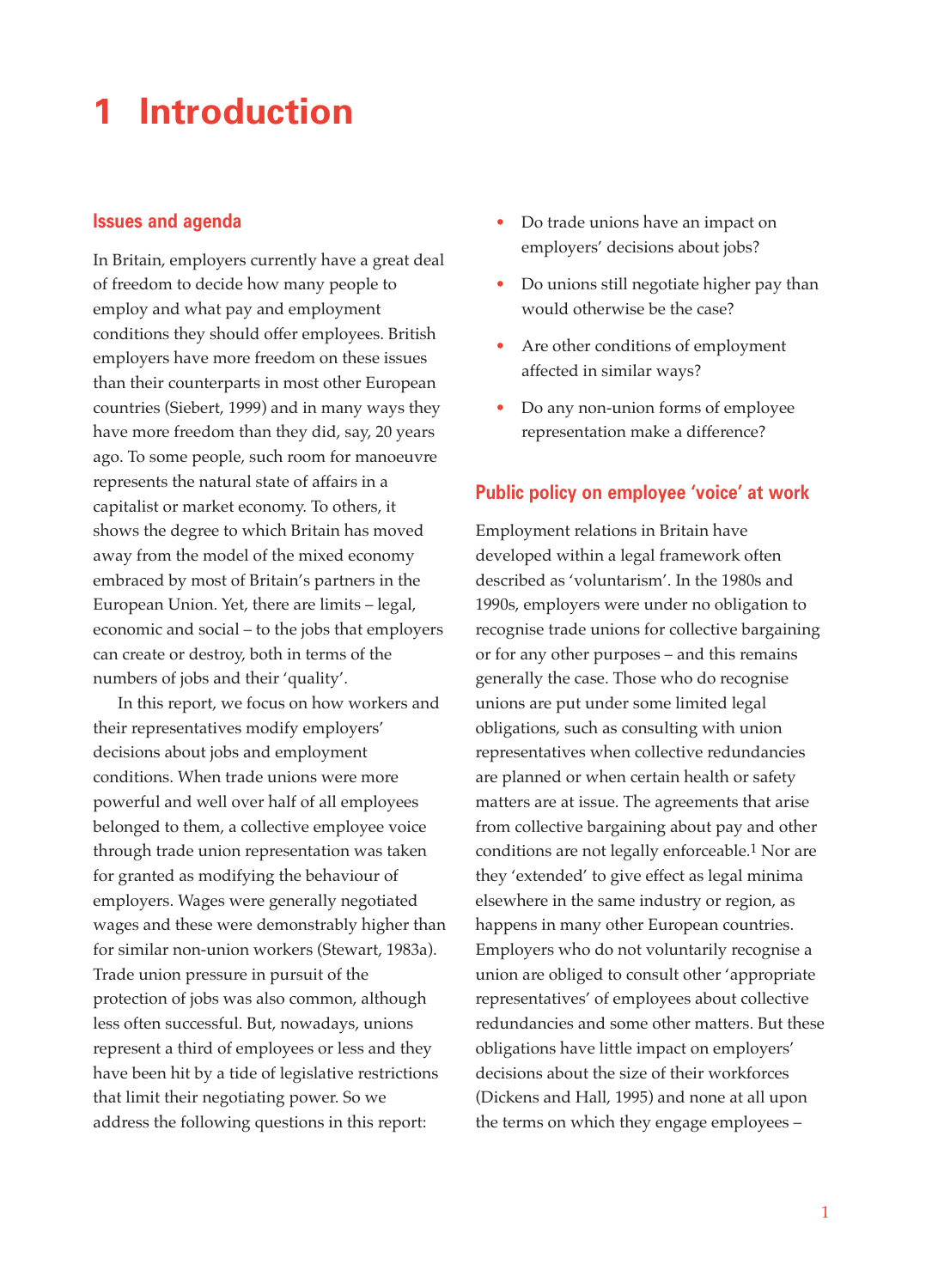the obligation to consult is a far cry from an obligation to negotiate and agree. The law does, of course, place some limits on what employers can pay their employees. The obligation to pay women and men equally for work of equal value is the longest standing of these limits; the recently introduced National Minimum Wage sets a floor for the pay of the lowest paid workers. But these legal obligations give no direct support to the representative institutions that give employees a role in pay determination or that can bring pressure to bear on employers on employment matters more generally.

One recent development has done so, however. The Employment Relations Act contains a provision for employers to recognise a trade union 'where a majority of the workforce wants it' (Department of Trade and Industry, 1998). The provision came into force on 6 June 2000. Secondary legislation specifies how collective bargaining about pay, hours and holidays shall be conducted, where the trade union achieves recognition under the new legal provisions. But it does not specify how a failure to agree at the final stage of the bargaining process shall be resolved.2 In the USA, one-third of new bargaining units brought about by the procedures failed to produce an initial wage agreement (Dunlop Commission, 1994). As with all other situations of voluntary union recognition in Britain, collective bargaining consequent upon statutory recognition may become a simple trial of strength in which the employer generally has the resources to prevail.

There is also the prospect of the current limited obligations to inform and consult employees being extended by European Union requirements. The draft directive on information and consultation, issued in November 1998,

proposes information and consultation requirements relating to:

- recent and 'reasonably foreseeable' developments in the business
- the structure of, and prospects for, employment
- offsetting measures where employment is under threat
- decisions likely to produce substantial changes in contractual relations with employees.

These developments make it especially appropriate at the present time to examine how the largely voluntary system of negotiation and consultation about jobs and employment conditions in Britain has been working. But, first, we briefly summarise how the context of that system has changed in recent years, changes that, to a large degree, have strengthened the hands of employers in their dealings with employees.

# **How employers and workplaces have changed during the 1990s**

The reshaping of industry – much in evidence in the 1980s – continued in the 1990s. There was further expansion of private sector service activities, particularly in new workplaces, with wholesale and retail activities and business services experiencing substantial growth in employment. In contrast, private sector manufacturing industries continued to contract, having been hit hard by the recession of the early 1990s. In the public sector, activities continued to be contracted out to the private sector from local authorities and the National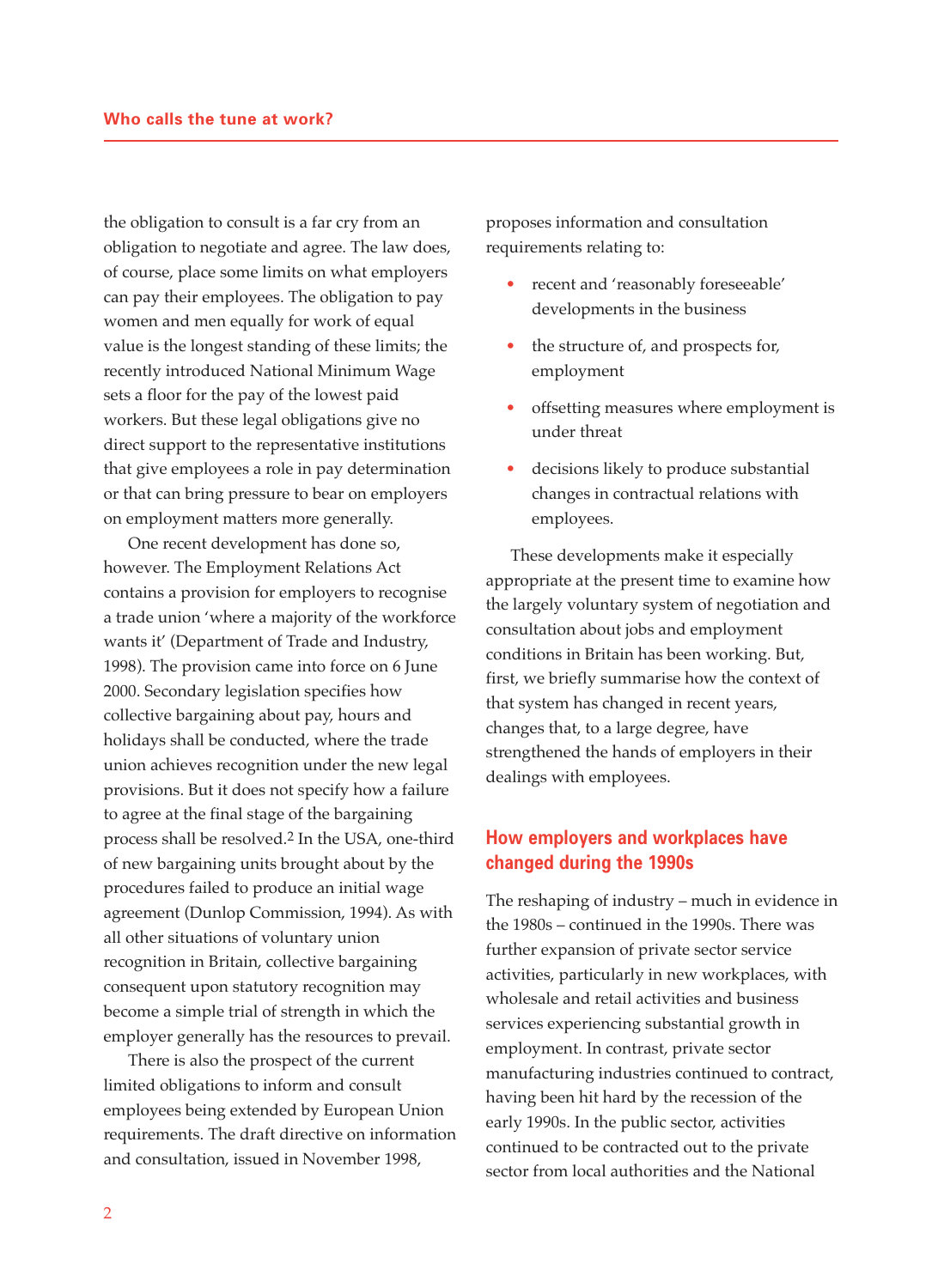Health Service, whilst privatisation was extended to the electricity industry, British Rail and British Coal.

Product markets were said to be increasingly competitive in the 1990s and organisations faced rising demands to contain costs. Customers exerted greater pressure on prices and this combined with more widespread demands from shareholders for quick and profitable returns on their investments (Burchell *et al*., 1999, pp. 5–9). Competition also increasingly took on an international dimension, with greater import penetration in manufacturing industries and a near doubling of foreign-owned workplaces in the private sector.3

The labour market also became more competitive over the decade. In 1999, unemployment stood at its lowest level for nearly 20 years after substantial rises in the early 1980s and early 1990s. Regional differences became accentuated, at least in the late 1990s: the unemployment rate in the most favoured region (the South East, excluding London) was only one-third of the rate in the least favoured region (the North East of England) in 1999, compared with one-half of it in 1995.4 Occupational differences in labour demand remained much as they were in the early 1990s, however. In 1998, professional workers had an unemployment rate only 23 per cent of the rate for unskilled workers, little changed from the comparable figure for 1992.5

Employees, for their part, were required to become more flexible in the tasks they performed and in the hours they worked. The intensity of work was also shown to have increased (Green, 1999), but this was accompanied by greater feelings of insecurity, at least for those in higher paid occupations, who

became less optimistic than lower paid workers during the 1990s (Burchell *et al*., 1999, p. 18). Managers were seeking closer and more direct links with their workforce, both as a means of strengthening employee commitment and enhancing work quality. But this approach was often viewed as being at odds with traditional, indirect methods of representation, most obviously those involving trade unions.

#### **How employee voice changed in the 1990s**

The institutions through which employers and employees jointly regulated employment relations experienced severe decline in the 1980s and 1990s. Employers' associations ceased to coordinate wage settlements in many industries. But the greatest decline was in the institutions of collective representation for employees. Trade unions lost members until the end of the 1990s and they represented fewer workers in collective bargaining. Table 1 compares the situation in 1998 with that in 1990, using six indicators of union representation and two of non-union voice. Over that period:

- fewer workplaces had any union members
- the proportion of employees belonging to a union fell by nearly a quarter
- the proportion of workplaces with recognised unions fell by a fifth
- workplaces where union bargaining covered most employees dropped by nearly a third (nearly a half in the private sector)
- the proportion of employees covered by union pay bargaining fell by a fifth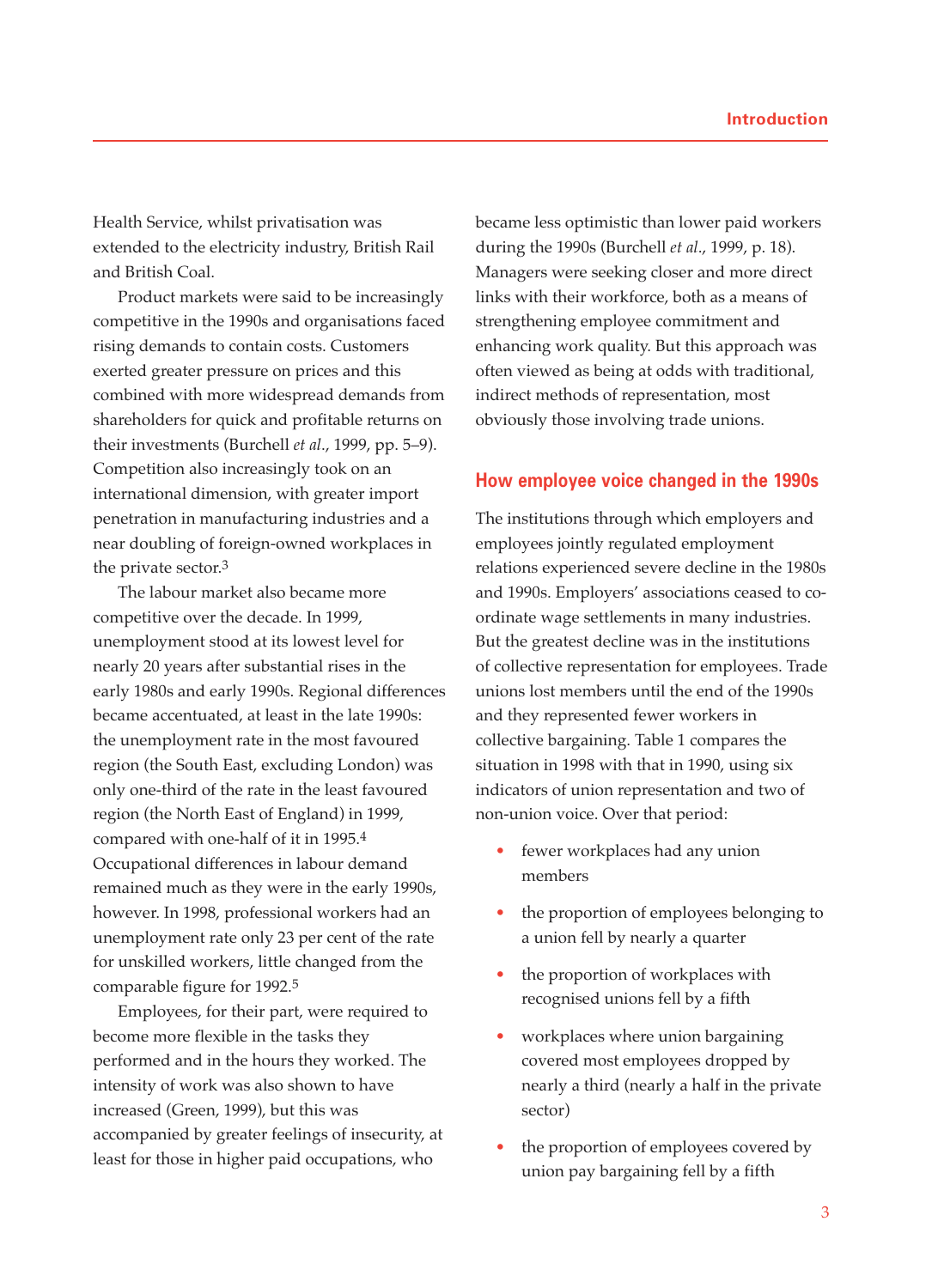|                                   | All workplaces |      | <b>Private sector</b> |      | <b>Public sector</b> |               |
|-----------------------------------|----------------|------|-----------------------|------|----------------------|---------------|
| Percentage of                     | 1990           | 1998 | 1990                  | 1998 | 1990                 | 1998          |
| Workplaces with a union member    | 64             | 54   | 49                    | 37   | 99                   | 97            |
| Employees who are union members   | 47             | 36   | 36                    | 26   | 72                   | 57            |
| Workplaces with recognised unions | 53             | 42   | 38                    | 25   | 87                   | 87            |
| Workplaces where bargaining       |                |      |                       |      |                      |               |
| covered most employees            | 42             | 29   | 30                    | 16   | 71                   | 63            |
| Employees covered by collective   |                |      |                       |      |                      |               |
| bargaining                        | 54             | 44   | 41                    | 33   | 78                   | 68            |
| Workplaces with union-based JCC   | 14             | 6    | 8                     | 3    | 27                   | 9             |
| Workplaces with non-union JCC     | 12             | 17   | 10                    | 16   | 18                   | 22            |
| Non-union workplaces with         |                |      |                       |      |                      |               |
| employee representative           | 10             | 11   | 11                    | 12   | $\Omega$             | $\mathcal{P}$ |

## **Table 1 Trade union representation, 1990 and 1998**

Source: Workplace Industrial Relations Survey (WIRS) 1990 and Workplace Employee Relations Survey (WERS) 1998; workplaces with 25 or more employees.

• workplaces with a union-based joint consultative committee (JCC) dropped by a half.

On all these measures, union representation became less widespread, particularly in the private sector of the economy where most people are employed. To a small degree, the loss of union representation was offset by a rise in the incidence of non-union consultative committees. However, non-union employee representatives became no more common. Broadly speaking, there was a severe fall in the extent to which employees had a collective voice to represent their concerns and views to management. And, where union representation remained, it showed signs of becoming weaker in many respects (Millward *et al*., 2000, Chapter 5). Thus, employees' influence upon employers' decisions about jobs and pay levels declined at a time when increased competition in product

markets gained greater salience in those decisions.

## **The data and methods of research**

We have used nationally representative surveys of workplaces and their employees as the basis for the research summarised in this report. The two main sources are the Workplace Employee Relations Survey (WERS) of 1998 and its predecessor, the 1990 Workplace Industrial Relations Survey (WIRS). The surveys covered all industries except agriculture and coal mining, and included both private and publicly owned establishments. Further details of the surveys are given in Cully *et al*. (1999) and Millward *et al*. (1992, 2000). The survey results can be generalised with confidence to the population of workplaces in Great Britain employing ten or more employees in 1998 (25 or more in 1990).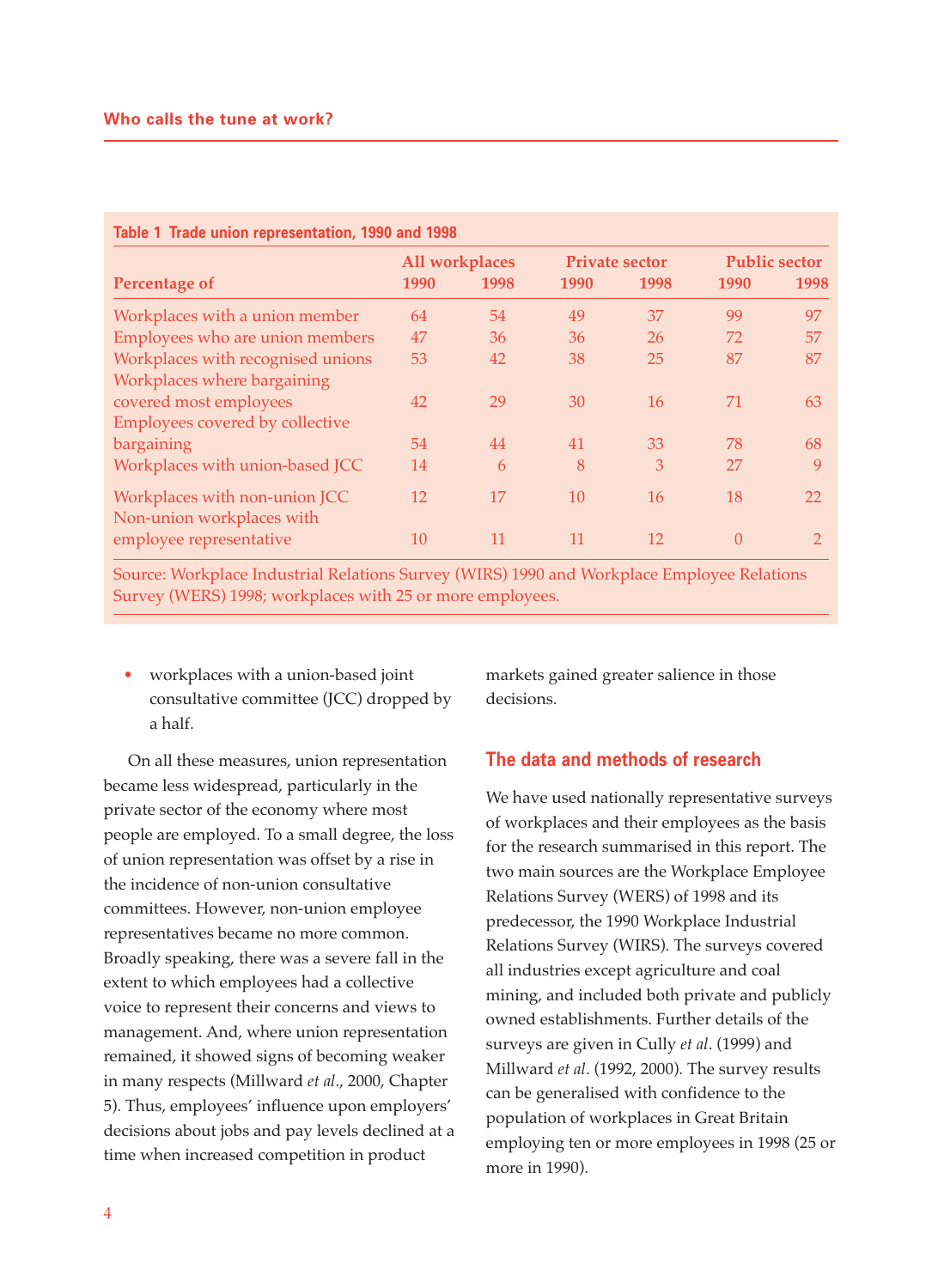For the analysis reported in Chapters 2 and 3, we use the panel of workplaces contained within the two surveys of 1990 and 1998. In Chapter 2, the data mostly come from the 1990 management interview, supplemented by a preinterview questionnaire about the establishment's workforce. These data on 2,061 workplaces provide the starting point for examining which sorts of workplace closed or survived by the time of the 1998 survey. In 1998, efforts were made to contact all of the 1990 surveyed workplaces, some to conduct the panel interview, others simply to determine whether they were still in existence and had at least 25 employees. From this information, the 1990 sample was divided into 'closures' and 'survivors' for the analysis of factors that increased the likelihood of closure. Chapter 2 examines how trade unions and other forms of employee voice have an impact upon management decisions regarding workplace closures.

The analysis of employment changes in Chapter 3 is based upon the 1990 management interview and the corresponding interview in 1998 at a sample of those workplaces that had survived. The 1990 interview data are used to characterise these continuing workplaces before they grew or shrank over the subsequent period up to 1998. The sample for this analysis is 834 workplaces with at least 25 employees in both 1990 and 1998. The chapter focuses on the impact of the various forms of employee voice upon the growth or shrinkage of workplaces over the period 1990 to 1998.

We use two linked elements of the 1998 cross-section survey for our analysis of pay levels in Chapter 4. One is the management interview, carried out face to face with the

senior workplace manager responsible for personnel or employee relations. The other is the survey of employees, administered within workplaces where a management interview had been achieved. This short, self-completion questionnaire was distributed to a random sample of 25 employees in each co-operating workplace, yielding 28,237 usable returns.6 They are representative of employees in Great Britain employed in all but the very smallest workplaces. Data from the appropriate management interview were linked to these data for the employee-based analysis. Chapter 4 examines the union impact on wage levels and fringe benefit provision.

The analysis of pay settlements in Chapter 5 uses only the management interview data from the 2,191 workplaces covered by WERS 1998. The pay settlement in question was the most recent one for the largest occupational group within each workplace; where possible, the characteristics of this group are considered, in preference to those of the workplace as a whole. Again, the focus is on union effects.

#### **Methods of analysis**

In each of Chapters 2 to 5, we focus on a principal 'outcome' and examine how a number of selected characteristics of employers and employee representation have an impact on this outcome. In doing so, we have to take account of other factors which might also be associated with it. For example, when examining whether trade unions raise pay levels, it is important to take account of the personal and job characteristics that also affect employees' pay. Multivariate statistical methods have been used to control for these other factors as far as possible. Unless otherwise stated, it is always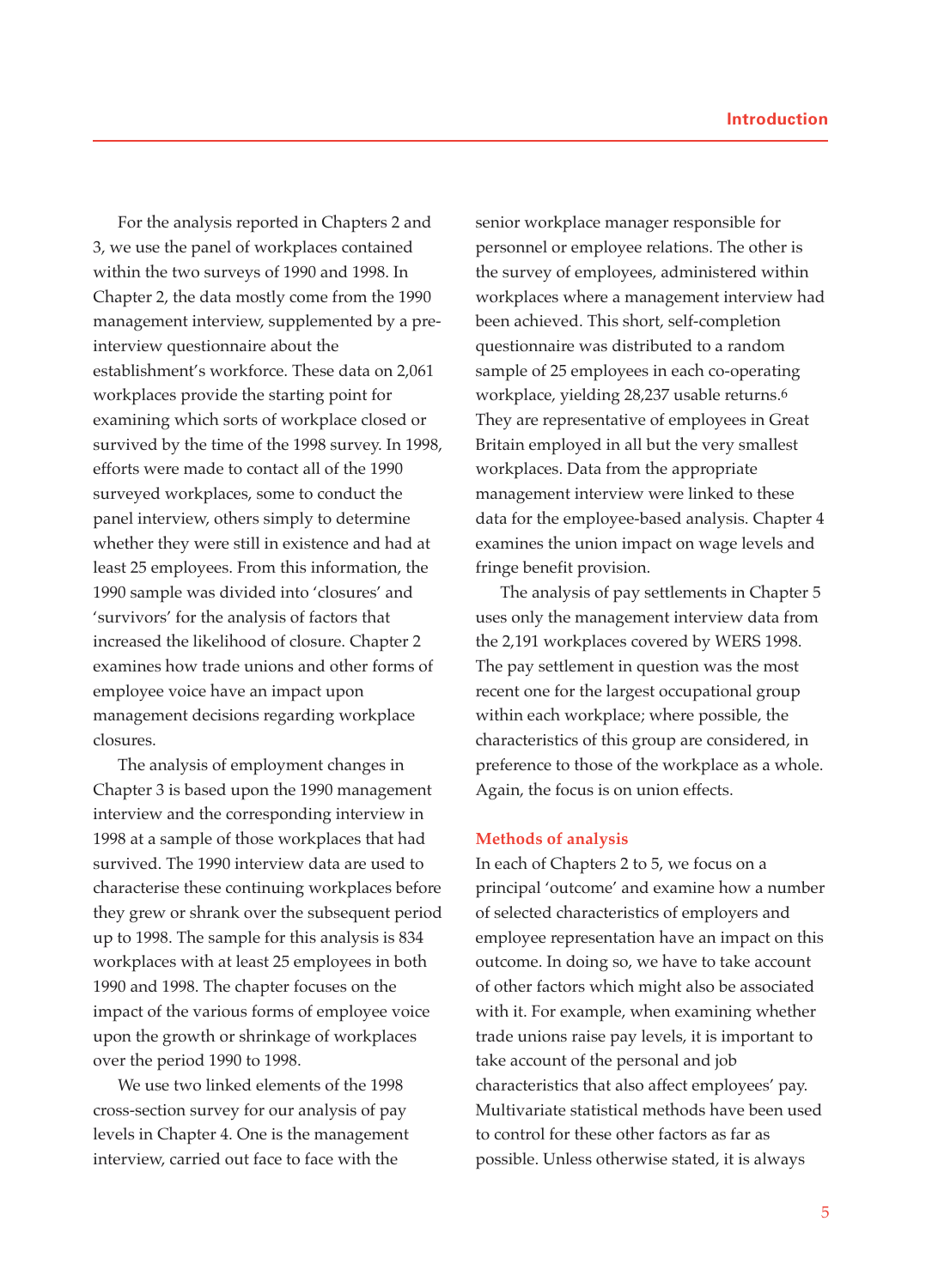these multivariate results that are being reported; the phrase 'controlling for other employee and workplace characteristics' should be taken as implied. The statistical methods we have used always take account of the complex sample design used for the surveys, but they vary according to the nature of the outcome being examined.

# **More detailed accounts of the research**

Chapters 2 and 3 draw on more detailed reports of the analysis of workplace closure and creation, and of employment change in continuing workplaces (Bryson, 2001; Millward *et al*., 2000). Chapters 4 and 5 are similarly based upon more detailed accounts of the research (Forth and Millward, 2000a, 2000b). All four sources give further information on the data and statistical methods used.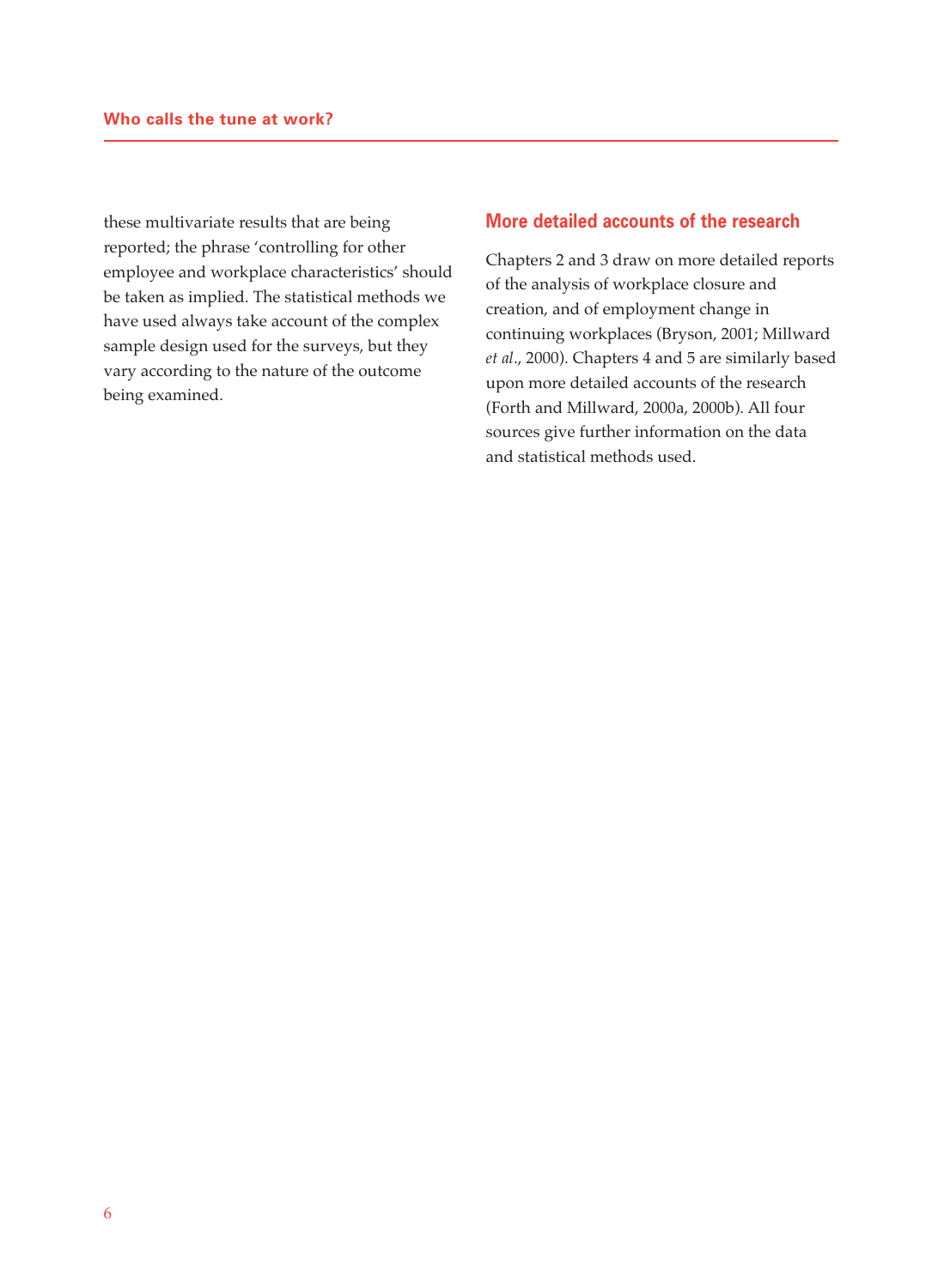# **2 Workplace closure**

# **Introduction**

The labour market is commonly viewed in an atomistic fashion, consisting of hosts of individual job matches between employees and employers. But an equally valid approach is to see it from the viewpoint of the workplace, with the total employment of the economy consisting of the sum of jobs in all workplaces. From this angle, changes in the total number of employees in employment arise from three sources: the setting up of new workplaces; the closure of existing ones; and the shrinkage and expansion of existing workplaces.

In this chapter and the next, we consider the role played by unions in decisions to close workplaces and to expand or contract employment. Our focus is what happened to workplaces in existence in 1990. Here we concentrate on workplace closure, the most dramatic manifestation of a management decision to reduce the number of jobs. By 'closure' we mean the complete cessation of the activities of a workplace with the termination of all contracts of employment.1

There are several reasons why we do not give equal attention to the jobs created by newly established workplaces during the same period. After all, new workplaces accounted for onefifth of all workplaces in 1998, and one-sixth of all employment, if we exclude the very small workplaces excluded from WERS 1998. The first reason for omitting detailed analysis of new workplaces is because the prospect of possible unionisation is unlikely to deter managers from setting them up.2 This is especially so for new firms with a single workplace. Decisions to set up new workplaces within multi-site organisations could be influenced by

experiences of union activity elsewhere in the same organisation, if it exists.3 However, there is no recent survey dataset that could be used to address this issue through statistical analysis. Second, even for new workplaces set up between 1990 and 1998, there is no information in WERS 1998 on the circumstances facing management at the time they set up the new workplace, or indeed decided not to set up others. Consequently, we can say nothing about any role unions might have in discouraging or encouraging the establishment of new workplaces. Third, although we could say something about employment growth among workplaces set up since 1990, these workplaces are only a little younger than our 1990 sample. We think the best guide to their employment changes is the pattern of employment change of workplaces existing in 1990, which we describe in Chapter 3.

#### **How unions might affect workplace closure**

In representing workers' interests, unions are engaged in a balancing act. They seek to improve the terms under which their members are employed, putting pressure on employers to offer more than they might otherwise offer in the absence of a union. However, if they press too hard, they may drive employers to concede more than the firm can bear, reducing profitability to the point where the viability of the workplace is put at risk. Union pressure will only result in closure where unions are strong vis-à-vis the employer, the employer's financial or market position is poor, and the unions do little to improve workplace performance. If, on the other hand, unions only exert pressure where they know the employer can afford the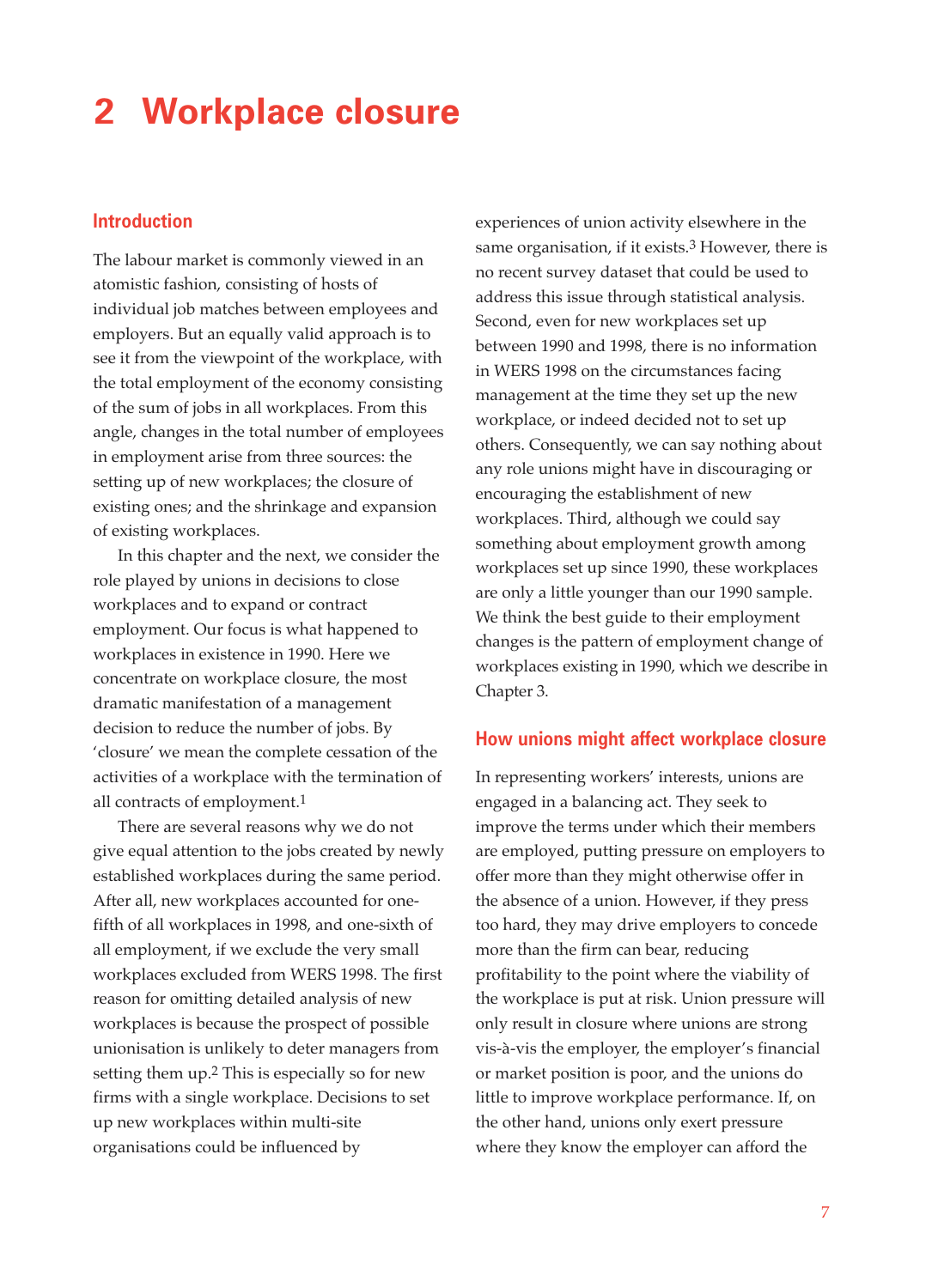better terms, or where their own actions have improved productivity and profitability, employers may be able to meet union demands without jeopardising the workplace's future. So, it is a reasonable question as to whether unions increase, decrease, or have no effect on the chances of workplace closure.

# **How to measure the effects of unions and workplace characteristics on workplace closure**

To establish the effect of unions on workplace closure during the 1990s, we need detailed information on how workplaces were unionised at the beginning of the period, and whether or not they had closed by the end of the period. But we must also make allowance for other factors affecting their fortunes. The ones most often highlighted in research studies are:

- the size, ownership, age and location of the workplace
- the profitability of the business
- the ability of the employer to adjust to downturns in demand
- the competitiveness of the markets to which the employer provides goods or services
- other features of that industry.

These features, and extensive data on union representation, are available within a particular dataset created as part of the 1990–98 WIRS panel. All the 2,061 workplaces interviewed in WIRS 1990 were followed up to establish whether they had closed by 1998 or survived.4 Our analysis of those data examines which

features of the workplace and its circumstances in 1990 statistically predict the likelihood of closure by 1998.

Between 1990 and 1998, 25 per cent of workplaces closed in private sector manufacturing. In private sector services, 15 per cent closed in the same period and in the public sector the figure was 7 per cent. The question addressed in the remainder of this chapter is: how was the likelihood of closure affected by factors at the discretion of management, and how far was it influenced by the behaviour of unions?

#### **Workplace closure in the private sector**

The results largely bear out expectations based upon previous studies. They show that the chances of workplace closure in the 1990s were:

- higher in declining industries, such as leather, footwear and clothing, and lower in expanding sectors, such as banking, finance and insurance
- higher where the workforce was predominantly manual, rather than nonmanual
- lower for larger workplaces
- lower for single, independent workplaces than for workplaces belonging to larger enterprises
- higher for workplaces where performance was poor in 1990 or earlier, as measured by financial performance, capacity utilisation and employment change
- lower in workplaces using flexible employment contracts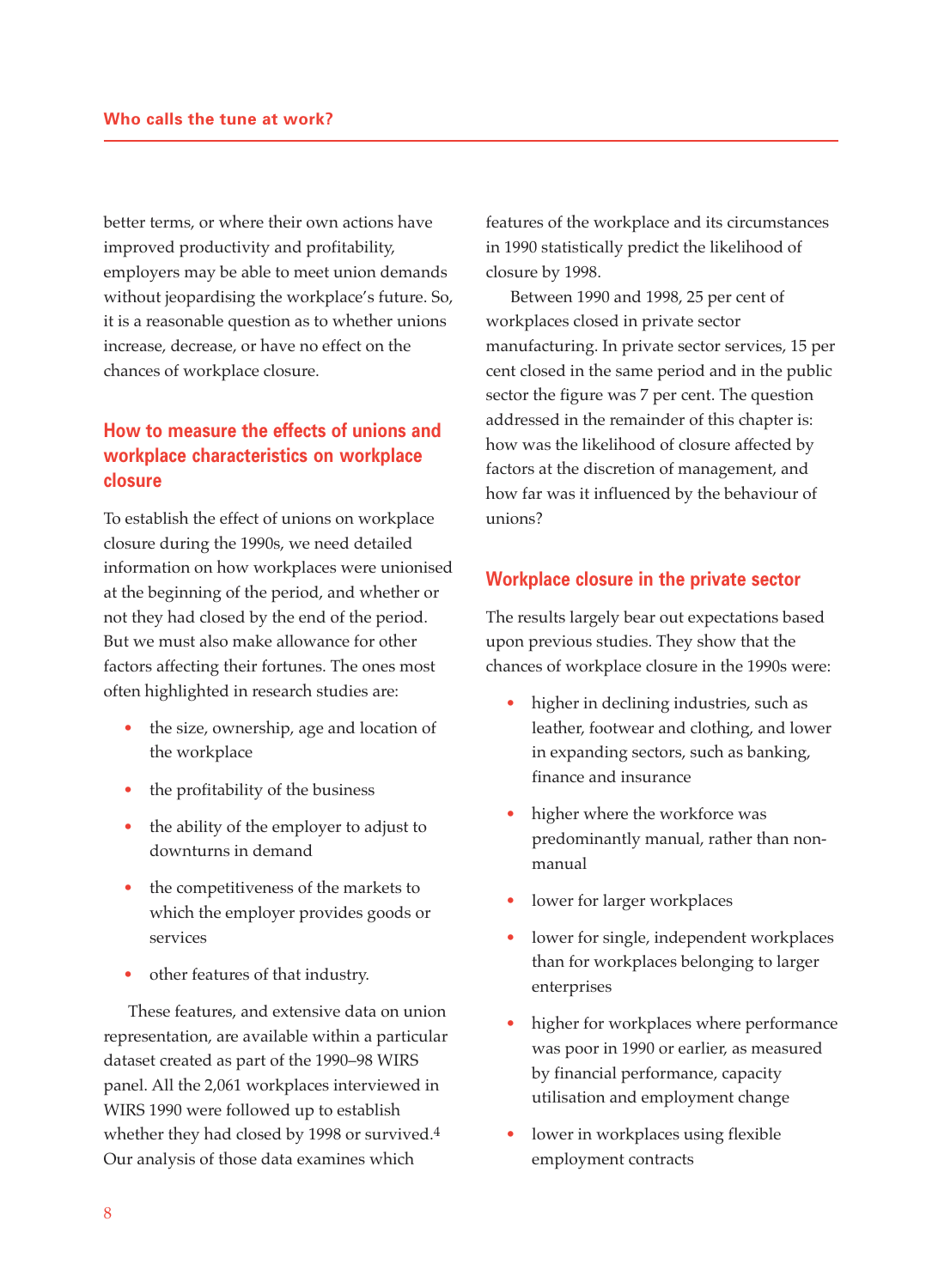- lower in workplaces with a diversified product base
- higher in workplaces facing more intensive competition.

Workplace managers may have relatively little influence over some of these factors that affect the likelihood of closure, such as ownership and competitive conditions. Equally, there are other factors, such as the deployment of labour and product diversity, which they can affect.

# **The union impact on closure in the private sector**

The factors mentioned above were taken into account when we looked to see what effect trade unions and other employee representation arrangements had on workplace closure.

In general, we found that private sector workplaces recognising unions for pay bargaining were no more likely to close than non-unionised workplaces. As in the 1980s (Machin, 1995), this was so, regardless of the strength of the union and the market conditions faced by the workplace.5 There were, however, some clear effects stemming from trade unions when manufacturing and services were examined separately and when different types of union representation were distinguished.

#### **Private services**

The results for the private services sector can be stated very briefly. Unions had no discernible impact on workplace closure in private services.

#### **Private manufacturing industry**

In contrast, unions generally increased the

likelihood of closure in the private manufacturing sector. The average impact of unions was to increase the chances of closure by 15 per cent, relative to similar manufacturing workplaces that were not unionised (Table 2). The effect, however, was not universal; it varied with the type of employees covered by the union, the bargaining arrangements in place and whether unions negotiated over employment.

# **The nature of union representation in manufacturing**

Recognised unions representing only manual workers at the workplace were the only ones that increased the chances of closure in manufacturing. They did so by 19 per cent, relative to similar non-unionised workplaces. By contrast, workplaces with unions representing only non-manual workers at the workplace were 14 per cent less likely to close than similar workplaces without such unions. Unions representing both manual and non-manual workers had no impact on closure. Since the analyses controlled for the proportion of manual workers at the workplace, industrial sector and industry-level unionisation, the increased likelihood of closure in the presence of unions representing manual workers cannot be explained purely by industrial decline in traditional industries with heavily unionised manual workers. Nor can it be explained by their strength since, on nearly all measures of union strength, unions representing manual workers were weaker than unions representing non-manual workers. It may be that negotiations in the manufacturing sector involving management and unions representing only manual workers take less account of the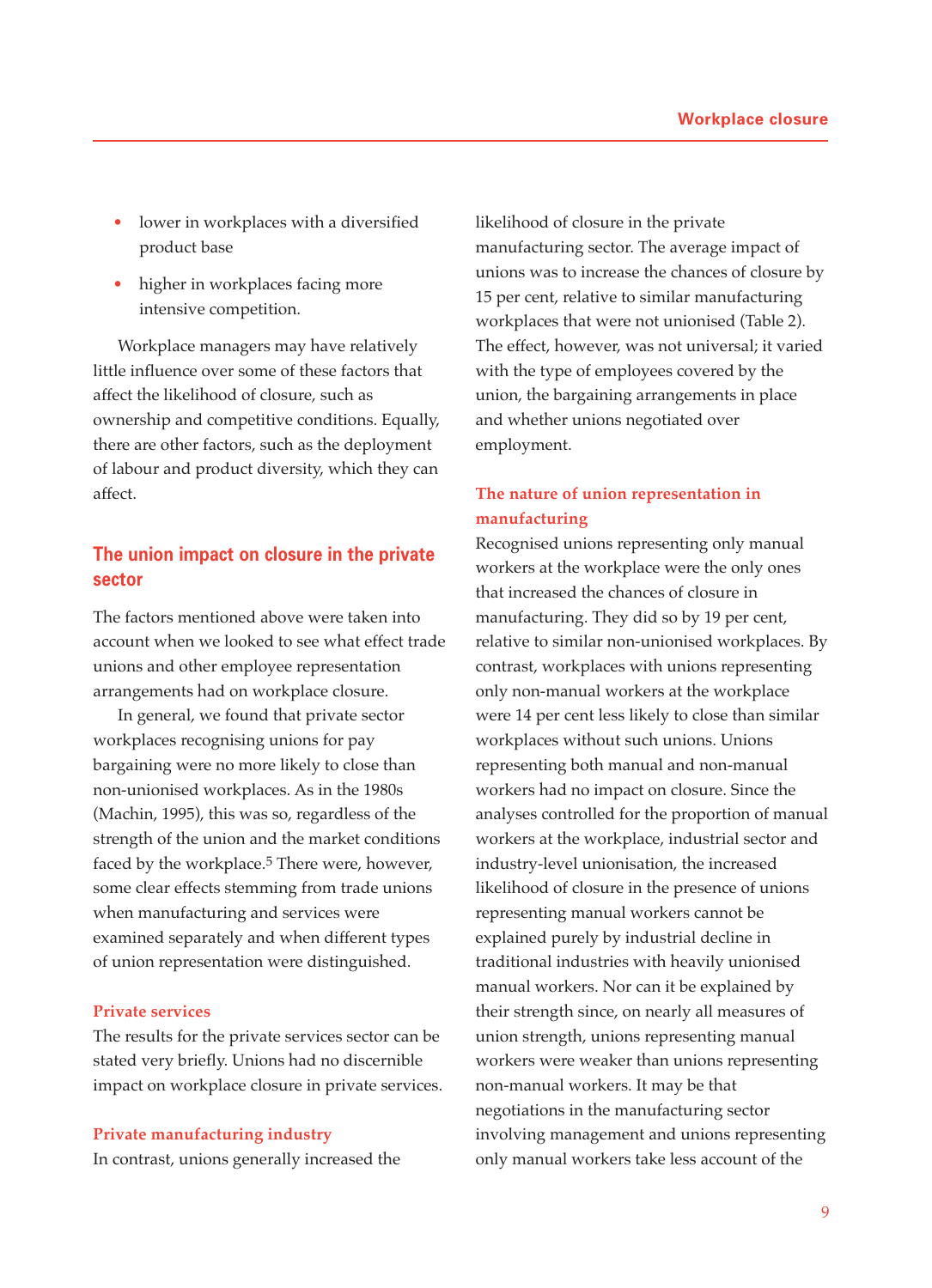| <b>Union status in 1990</b>                                               | Percentage difference in the<br>likelihood of closure<br>compared with workplaces<br>with no recognised unions | <b>Percentage of workplaces</b><br>with this kind of union<br>representation |
|---------------------------------------------------------------------------|----------------------------------------------------------------------------------------------------------------|------------------------------------------------------------------------------|
| Recognised unions present                                                 | $+15*$                                                                                                         | 44                                                                           |
| Any recognised union representing                                         |                                                                                                                |                                                                              |
| only manual workers                                                       | $+19**$                                                                                                        | 34                                                                           |
| Any recognised union representing                                         |                                                                                                                |                                                                              |
| only non-manual workers                                                   | $-14**$                                                                                                        | 9                                                                            |
| Recognised union representing both                                        |                                                                                                                |                                                                              |
| manual and non-manual workers                                             | $-3$                                                                                                           | 17                                                                           |
| Single recognised union                                                   | $+21*$                                                                                                         | 22                                                                           |
| Two or more recognised unions                                             | $+8$                                                                                                           | 22                                                                           |
| Recognised unions and:                                                    |                                                                                                                |                                                                              |
| No negotiation on employment                                              | $+19*$                                                                                                         | 26                                                                           |
| Negotiations about staffing levels                                        | $+13$                                                                                                          | 6                                                                            |
| Negotiations about recruitment                                            | $+7$                                                                                                           | $\overline{2}$                                                               |
| Negotiations about both staffing                                          |                                                                                                                |                                                                              |
| levels and recruitment                                                    | $+9$                                                                                                           | 10                                                                           |
| Source: WIRS 1990–98 panel; workplaces with 25 or more employees in 1990. |                                                                                                                |                                                                              |

**Table 2 Effects of unions on likelihood of workplace closure in private manufacturing, 1990–98**

possible consequences for the whole workforce. But, whatever the explanation, it seems that the effect can be mitigated by broadening the occupational scope of union representation at the workplace. Having a recognised union representing non-manual workers reduced the likelihood of closure in the private manufacturing sector; and unions representing the broad spectrum of occupations, both manual and non-manual, were neutral in their impact.

The number of recognised unions at the workplace also had a bearing on closure rates. Where there was a single recognised union, the chances of closure were significantly higher

than for comparable non-union workplaces. But, where there were two or more unions, the likelihood of closure was no different. Together with the previous results, this result suggests that it is unions representing a narrow range of occupations that increase the chances of plant closure in manufacturing, possibly by pursuing sectional interests to the detriment of the plant as a whole.

A third important characteristic of union representation was whether the scope of union bargaining included employment levels, not just pay. Where unions had no role in determining staffing levels or recruitment, the likelihood of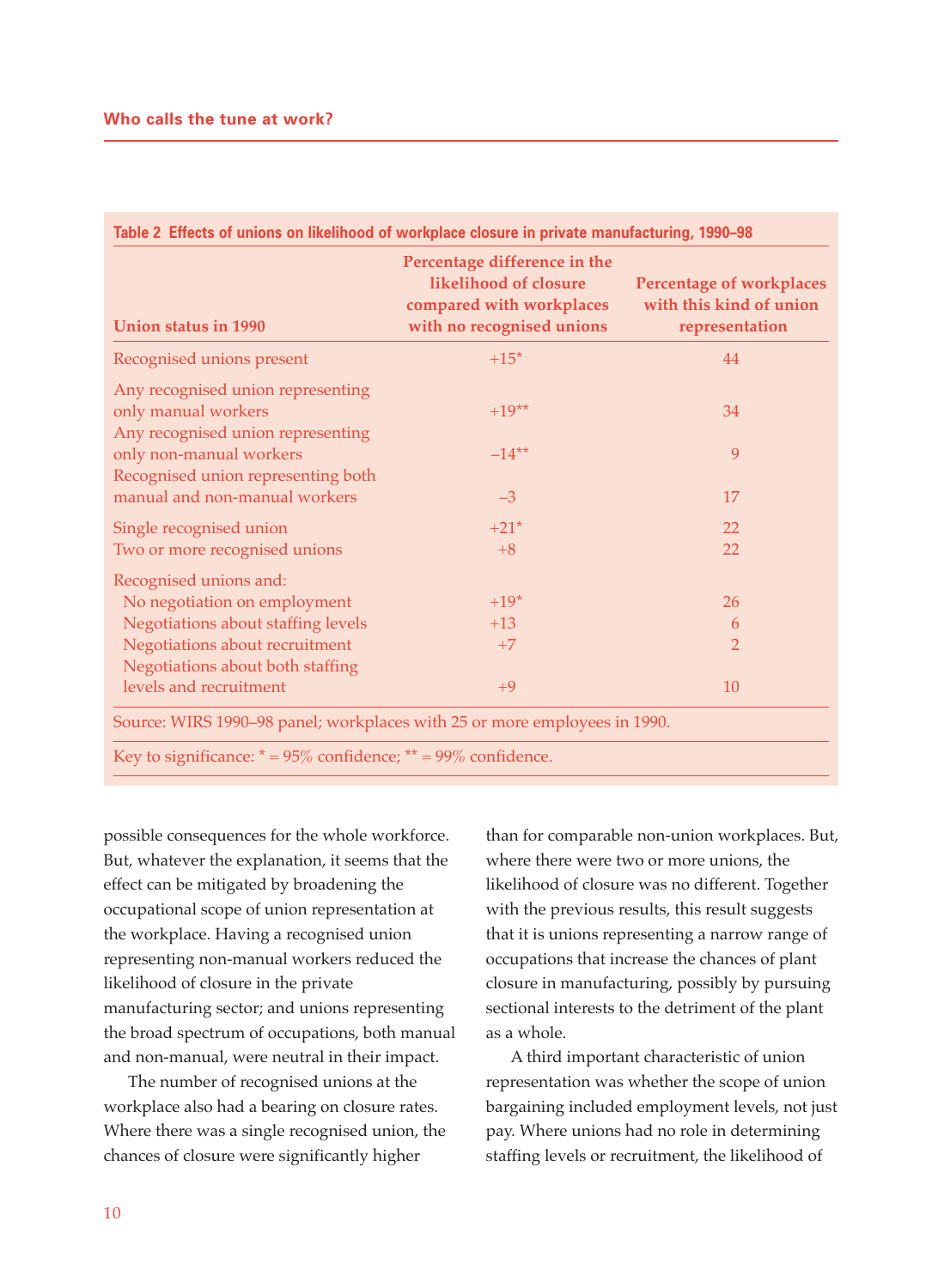closure was higher. But, where managements did allow unions a role in determining these aspects of employment, the chances of closure were no different from those of non-unionised plants. This may be because unions become more sensitive to the employment consequences of their wage claims where management involves them in decisions over employment. Or it may be that an involvement in the broader set of issues affecting the future of the plant engenders a more constructive relationship between unions and management.

A further characteristic of management– employee relationships that had an impact on plant closures in private manufacturing was the complexity of representation and communication arrangements. The most complex arrangements, involving union representation and alternative, non-union channels of communication, had a particularly high rate of closure. This may be because the different channels deal with different issues and discourage a holistic consideration of matters affecting the viability of the plant.

#### **Non-union representation**

Management–employee communication channels that were not built on union representation spread during the 1990s (Millward *et al*., 2000). Their increasing use may have been occasioned in part by employers' belief that this would bring benefits to the firm that were not associated with union-based channels of communication. If this was the case, it is not apparent in our analyses of workplace closure in manufacturing. The likelihood of closure was not reduced by the presence of nonunion communication channels, compared with similar workplaces that did not have them.<sup>6</sup>

### **Workplace closure in the public sector**

Compared with the private sector, where the closure of a workplace indicates economic failure, sometimes of a whole enterprise, workplace closure in the public sector may have different origins. In the period covered by our analysis, many services provided by local and central government were removed from public sector employment and contracted out to the private sector (Corby and White, 1999, p. 8); in some cases, the result will have been workplace closures and job losses. Furthermore, although the public sector was much more heavily unionised than the private sector throughout the 1990s, negotiations about pay and employment conditions were conducted against a backdrop of spending limits and reviews, rather than what the market would bear. Consequently, theories regarding the impact of unions on economic viability that inform our understanding of workplace closure in the private sector have little relevance for the public sector. This led to a smaller number of factors being taken into account when the possible effects of trade unions were being examined.7

On average, public sector workplaces were no more likely to close if they had unions that were recognised for pay bargaining than if they did not. However, particular forms of union representation were associated with a higher likelihood of closure: multiple unions and those with enough influence to limit management's ability to organise staff in the way they wanted. Although these effects were statistically significant, they were small relative to the corresponding effects in private manufacturing industry. This may reflect the lower absolute rate of closure in the public sector over the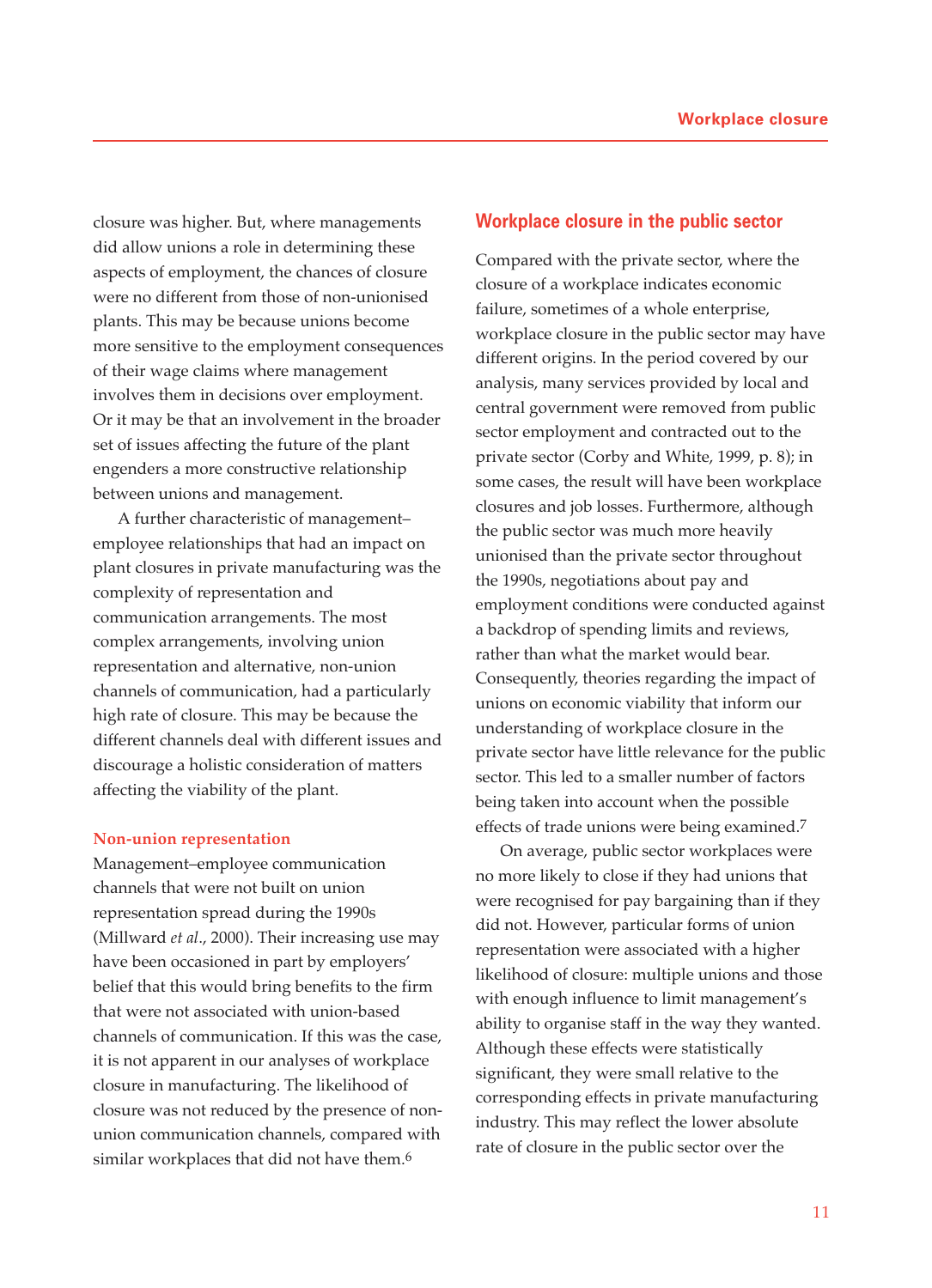period and the smaller amount of variation in union representation there.

### **Summary**

Broadly speaking, workplace closures during the period 1990 to 1998 were little affected by whether workplaces had union representation in 1990. In the private sector, workplace performance, market conditions, workforce composition and structural features of the workplace, such as size and ownership, were far more important. However, the impact of unions was clearly discernible in private sector manufacturing. Closure in this sector was more likely where there had been unions representing a section of the workforce, such as only manual workers, and where unions were excluded from negotiating with management about employment matters such as recruitment and staffing levels. Where representation and negotiating arrangements were comprehensive, the potential negative effects of unions were absent.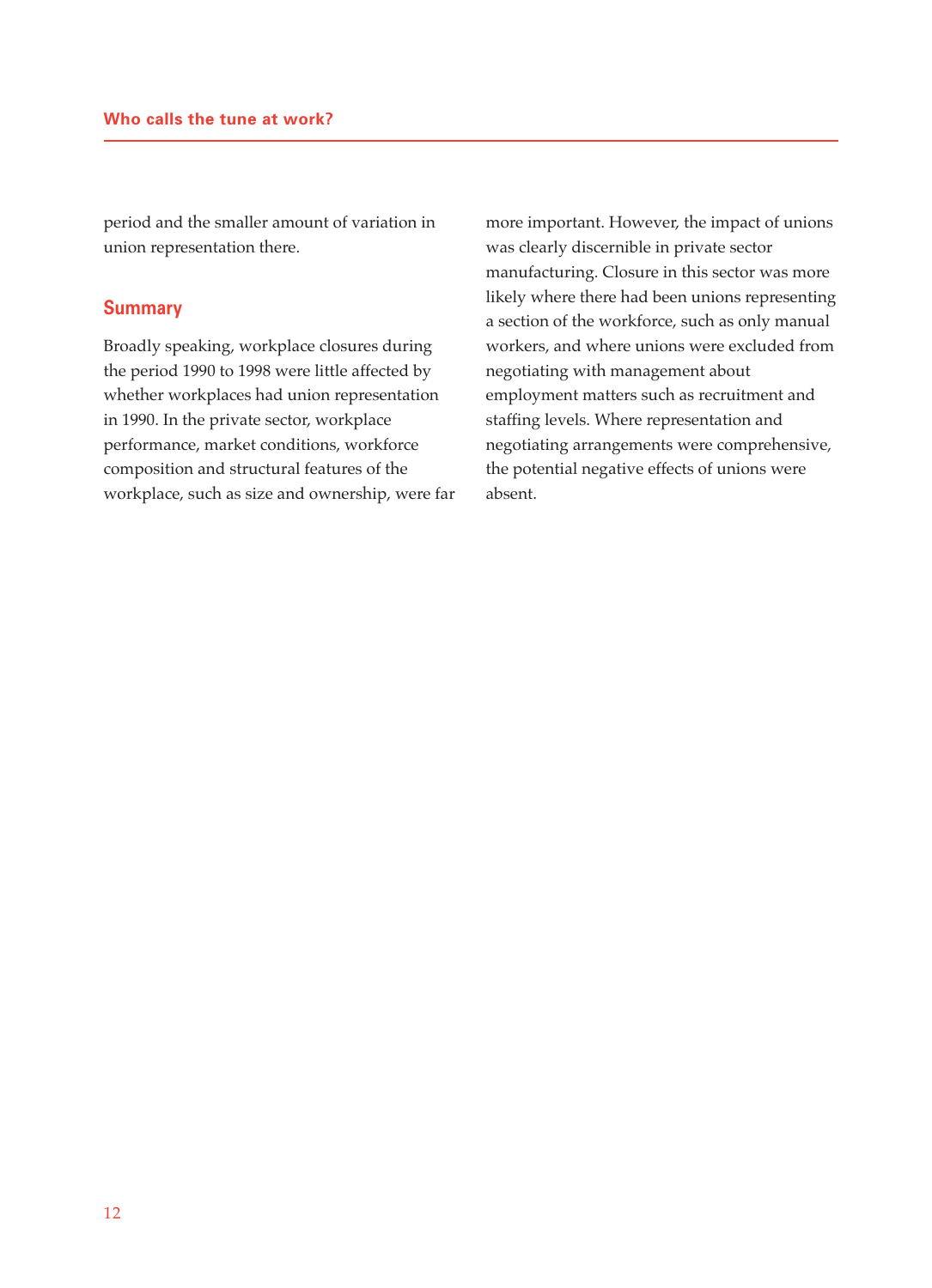# **3 Employment change**

The previous chapter showed that certain types of trade union representation were associated with a greater likelihood of workplace closure during the 1990s, although there was no general association with trade union presence *per se*. Yet those results tell only a minor part of the more general picture about the possible impact of unions on employment. The major part of the picture comes from an analysis of unions' impact on the numbers employed in continuing workplaces.

# **How unions might affect workplace employment levels**

The activities of trade unions may have positive and negative effects on the level of employment in a particular workplace. If successful in raising wages, unions may depress employment levels by making labour costly relative to capital, in which case employers will tend to substitute capital for labour. Higher labour costs may also discourage employers from hiring additional workers, and adversely affect sales – either directly by forcing up prices, or indirectly by reducing the capacity of the firm to reinvest. On the other hand, higher wages may help to avoid labour shortages by encouraging existing employees to remain with the employer and by attracting new recruits.

By restraining their wage claims in hard times, unions may help to avoid future redundancies. Strong unions may also play a role in maintaining artificially high levels of employment, by enforcing restrictive work practices. But unions can directly promote employment growth by supporting productivity-enhancing initiatives. Indirect effects may also arise if unions improve skill

levels by raising recruitment standards and encouraging training. Both are examples of ways in which the union may play a role in the improvement of company performance which could, potentially, lead to further job creation.

Research suggests that unions inhibited the expansion of workplaces in the 1980s, to the extent that employment levels in unionised workplaces grew by 2–3 per cent less per annum than in similar, non-unionised workplaces (Blanchflower *et al*., 1991; Booth and McCulloch, 1999). In this chapter, we investigate the impact of trade unions on employment change in the 1990s.

# **The involvement of trade unions in negotiations about employment levels**

The evidence from the WIRS surveys is that unions are less commonly involved in negotiating about employment levels than they are about wages, as shown in Table 3. Managers reported negotiations with recognised unions about staffing levels or recruitment in under one-third of all workplaces in 1990, compared with a half of workplaces where they negotiated about wages. Employment negotiations of this kind were relatively common in the public sector, occurring in nearly two-thirds of workplaces; in the private sector they were much more rare, occurring in less than one-fifth of workplaces. There were fewer workplaces – and many fewer in the private sector – where both staffing levels and recruitment were negotiated. Thus, the opportunities for unions to directly affect the frequent decisions of employers and managers to adjust employment levels were limited, especially in the private sector. Moreover, even where these matters were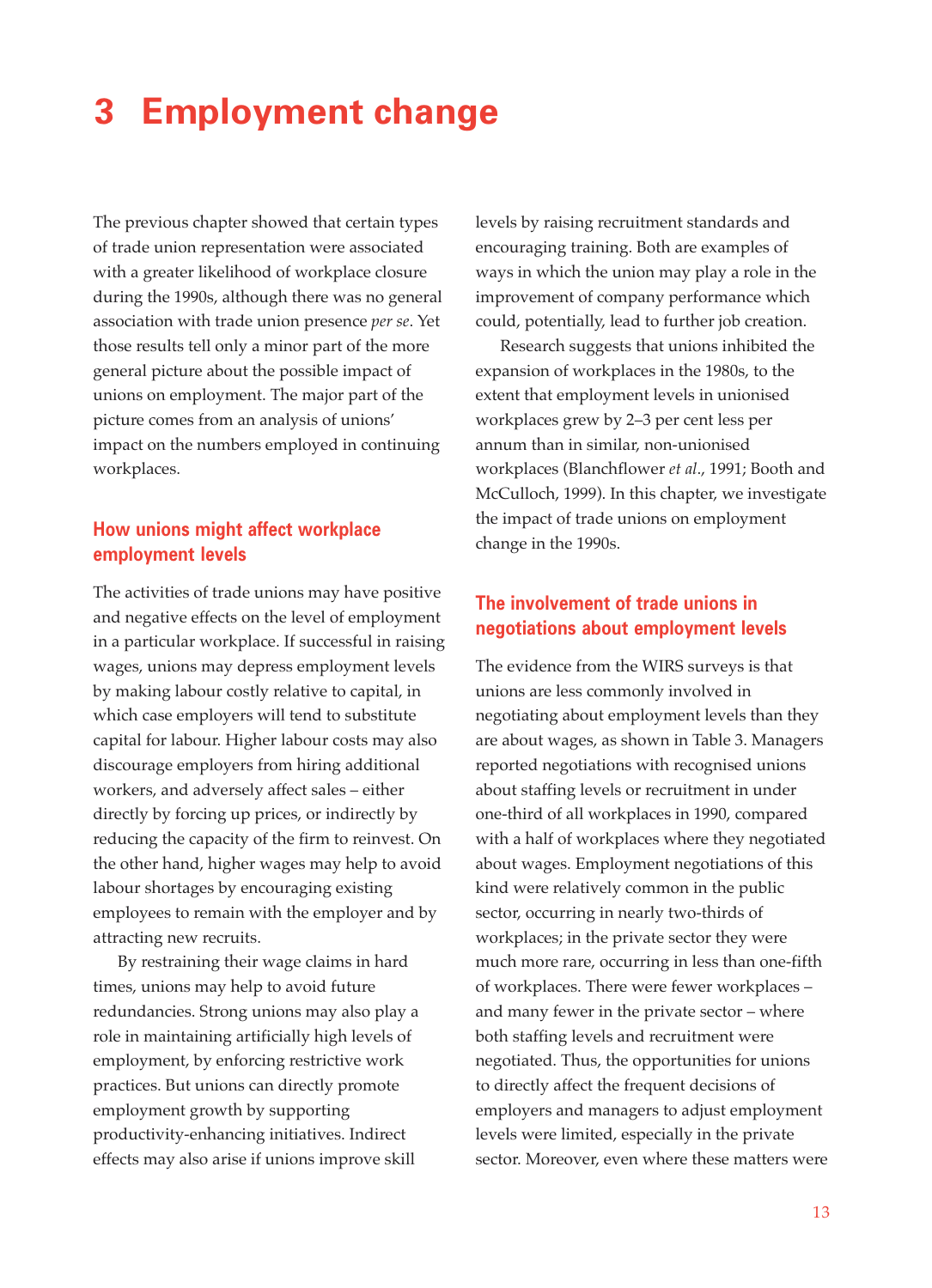reportedly the subject of negotiations with unions, it could still be the case that the unions had little or no impact on the decisions to create new jobs or declare some existing jobs redundant.

# **Measuring the impact of unions on workplace employment levels**

The information needed to assess the impact of unions on the expansion, or contraction, of workplace employment levels is similar to the information needed to assess its impact on workplace closure. We require information on the nature of union representation at the workplace, together with information on other characteristics that might influence the numbers employed there, all of which should be measured at the beginning of the period we want to observe. The ones most often highlighted in research studies are:

- the size, ownership, age and location of the workplace
- the type of goods made or services provided
- the competitiveness of the markets to which the employer provides those goods or services
- the ability of the employer to adjust to downturns in demand
- the nature of the workforce
- the ability of the employer to elicit maximum productivity from employees
- the profitability of the business
- technological change within the workplace and among its competitors
- local labour market conditions.

| Percentage of workplaces with                                          | All<br>workplaces | Private<br>manufac-<br>turing | Private<br>services | <b>Public</b><br>sector |
|------------------------------------------------------------------------|-------------------|-------------------------------|---------------------|-------------------------|
| Recognised unions                                                      | 53                | 44                            | 36                  | 87                      |
| Any recognised unions that:                                            |                   |                               |                     |                         |
| Negotiate about staffing levels or recruitment                         | 29                | 18                            | 13                  | 63                      |
| Negotiate about staffing levels, but not recruitment                   | 10                | 6                             | 6                   | 17                      |
| Negotiate about recruitment, but not staffing levels                   |                   | $\overline{2}$                | Ŧ                   | $\overline{2}$          |
| Negotiate staffing levels and recruitment                              | 19                | 10                            | 7                   | 44                      |
| Negotiate neither staffing levels nor recruitment                      | 24                | 26                            | 23                  | 24                      |
| Source: WIRS 1990 and WERS 1998; workplaces with 25 or more employees. |                   |                               |                     |                         |
| <sup>†</sup> Less than 0.5 per cent but greater than 0.                |                   |                               |                     |                         |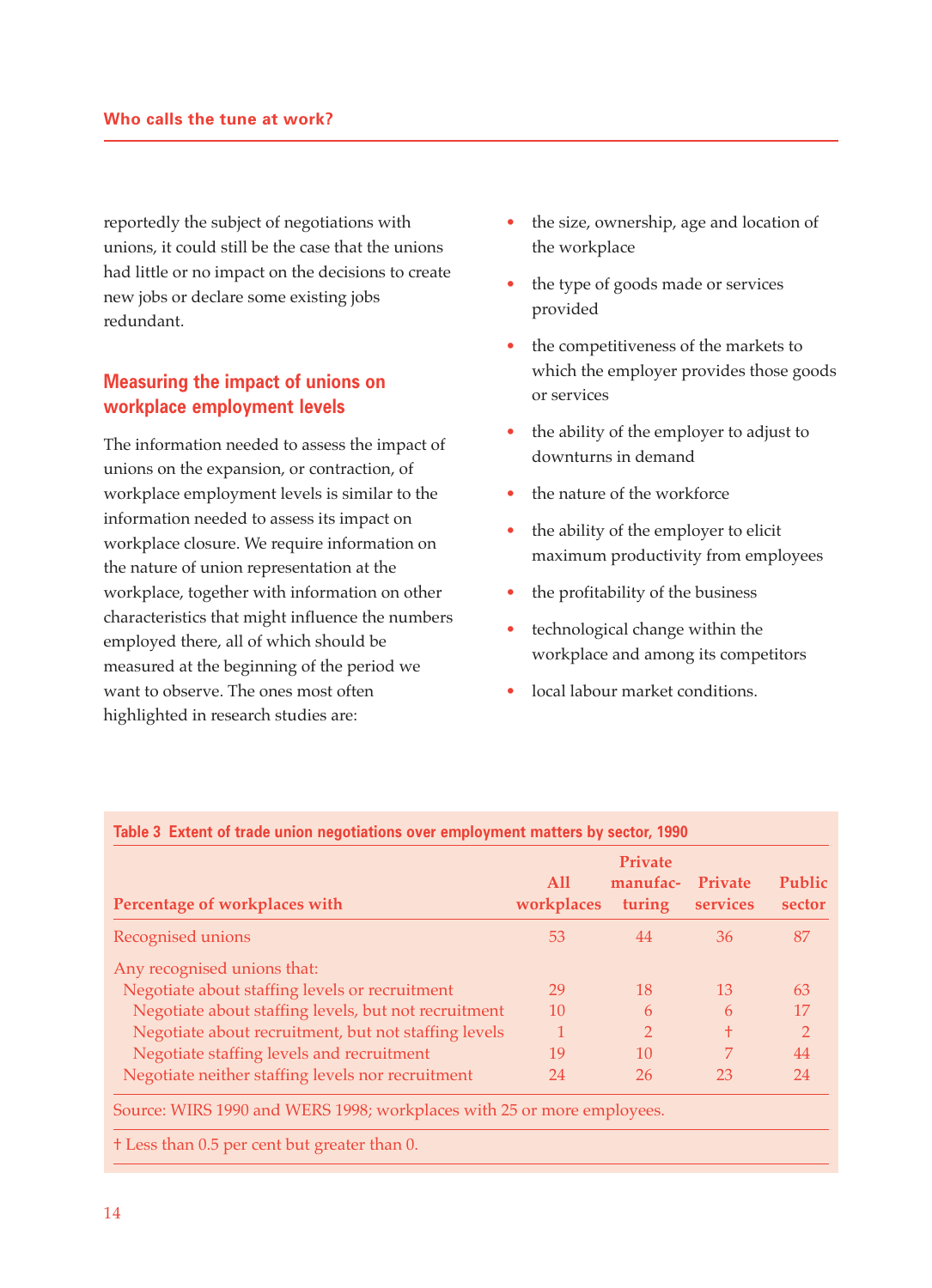Of course, we also require information on the numbers employed by the workplace at the start and end of the period in question. This extensive range of data is available for a subset of workplaces within the 1990–98 WIRS panel. The panel survey collected detailed information about 846 surviving workplaces, including the size of their workforce in 1998. Using information from these 846 workplaces, we are able to examine which features and circumstances of the workplace in 1990 are statistically associated with a net change in the numbers employed over the following eightyear period.1

In fact, the detailed information that we require was only collected in workplaces with 25 or more employees in 1998. Our sample does not therefore include those workplaces that shrank to employ less than 25 employees in 1998, nor those that had closed down. As a result, in this chapter, we are only able to present a detailed examination of the workplace characteristics that were statistically associated with employment change *among workplaces with 25 or more employees in both 1990 and 1998*.

To the extent that certain types of union representation are associated with an increased likelihood of workplace closure or shrinkage below 25 employees, the findings presented in this chapter will constitute upwardly biased estimates of unions' impact on employment growth across the whole range of outcomes.2 But, since workplace closure was little affected by whether workplaces had union representation in 1990 (see Chapter 2), one might expect the degree of bias to be relatively small.

Influences on workplace employment levels vary markedly between the public and private

sectors. Accordingly, we present the results for the two sectors of the economy separately.

# **Change in workplace employment levels in the private sector**

Two-thirds of private sector workplaces continued to operate with 25 or more employees between 1990 and 1998. Employment in these workplaces grew at a very modest rate of onethird of 1 per cent per annum, on average. This meant that the level of employment in the average, continuing private sector workplace grew by 2.8 per cent over the period.

It is perhaps surprising to note that private sector manufacturing workplaces grew at a slightly faster rate than those engaged in service activities: the mean rate of growth was 0.46 per cent per annum in manufacturing, compared with 0.3 per cent in service industries (Table 4). This shows that the well-documented decline in manufacturing employment occurred because new entrants to the sector were smaller and less numerous than those leaving it through closure. The number of manufacturing jobs lost through closures was almost treble the number created by new manufacturing workplaces over the 1990s. In contrast, in the services sector, roughly two-thirds more jobs were created through startups than were lost through closures.

Our analysis of employment change in continuing private sector workplaces controls as far as possible for differences in the characteristics of workplaces, their market circumstances and their performance, all of which previous research shows can have a bearing on the numbers employed at an establishment. As in previous studies, we find the rate of workplace employment growth to be: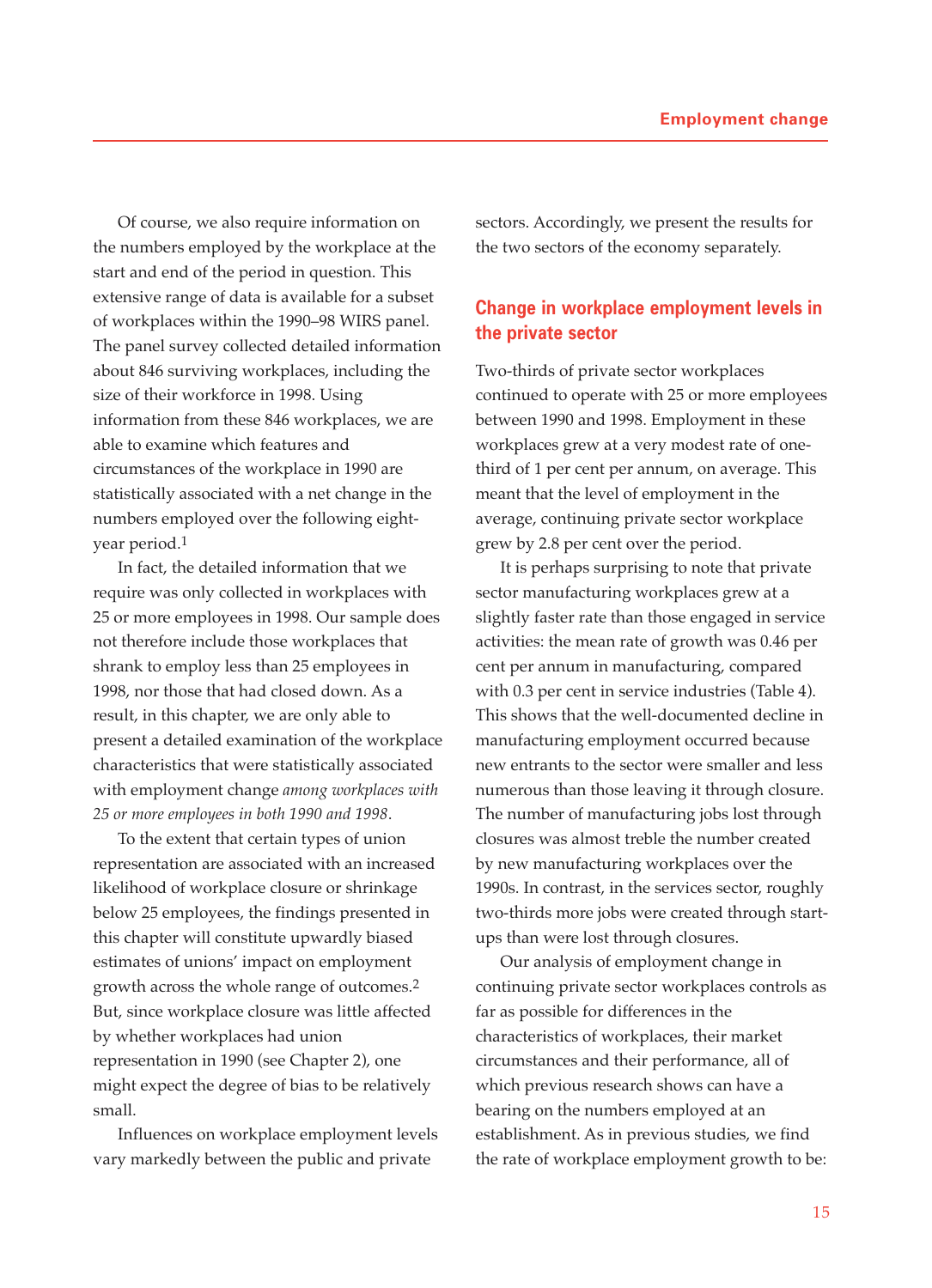| Private | Private                      |                                                                        |
|---------|------------------------------|------------------------------------------------------------------------|
|         | services                     | Public<br>sector                                                       |
| 0.46    | 0.30                         | 1.48                                                                   |
|         | private sector manufacturing | Source: WIRS 1990 and WERS 1998; workplaces with 25 or more employees. |

- lower in larger workplaces
- higher in workplaces with a diversified product base
- variable across regions
- variable across industries.

# **Influence of unions on workplace employment levels in the private sector**

In simple descriptive terms, employment levels in workplaces with recognised unions actually declined by an average of 1.8 per cent per annum between 1990 and 1998, whereas employment levels in those without unions grew by an average of 1.4 per cent per annum. The annual rate of growth of employment was therefore around 3 percentage points lower among workplaces with recognised unions. This would appear to suggest that unions were still acting to depress workplace employment levels in the 1990s, as they had done in the previous decade.

To investigate this further, we took account of the many other factors known to impact upon workplace employment – summarised in the previous section – and sought to identify the independent effect of unions on workplace

employment levels. Table 5 shows a selection of the results.

After taking account of other factors, the annual rate of growth in employment in private sector workplaces with recognised trade unions was around 4 percentage points lower than in similar workplaces without recognised unions. So, the independent effect of trade union recognition in the private sector was actually slightly larger than suggested by the raw, unadjusted figures. Further investigation showed that union recognition had a larger downward impact on employment levels in service sector workplaces than in manufacturing establishments. Within private sector services, the presence of recognised trade unions depressed the growth rate by 4.7 percentage points, on average. This compared with 3.4 percentage points in private sector manufacturing.

Earlier in this chapter, it was suggested that unions might adversely affect employment levels by inhibiting the reinvestment of capital. But this did not appear to explain the negative association that we found between union recognition and employment growth in the private sector. The negative union effect was present in workplaces that had introduced new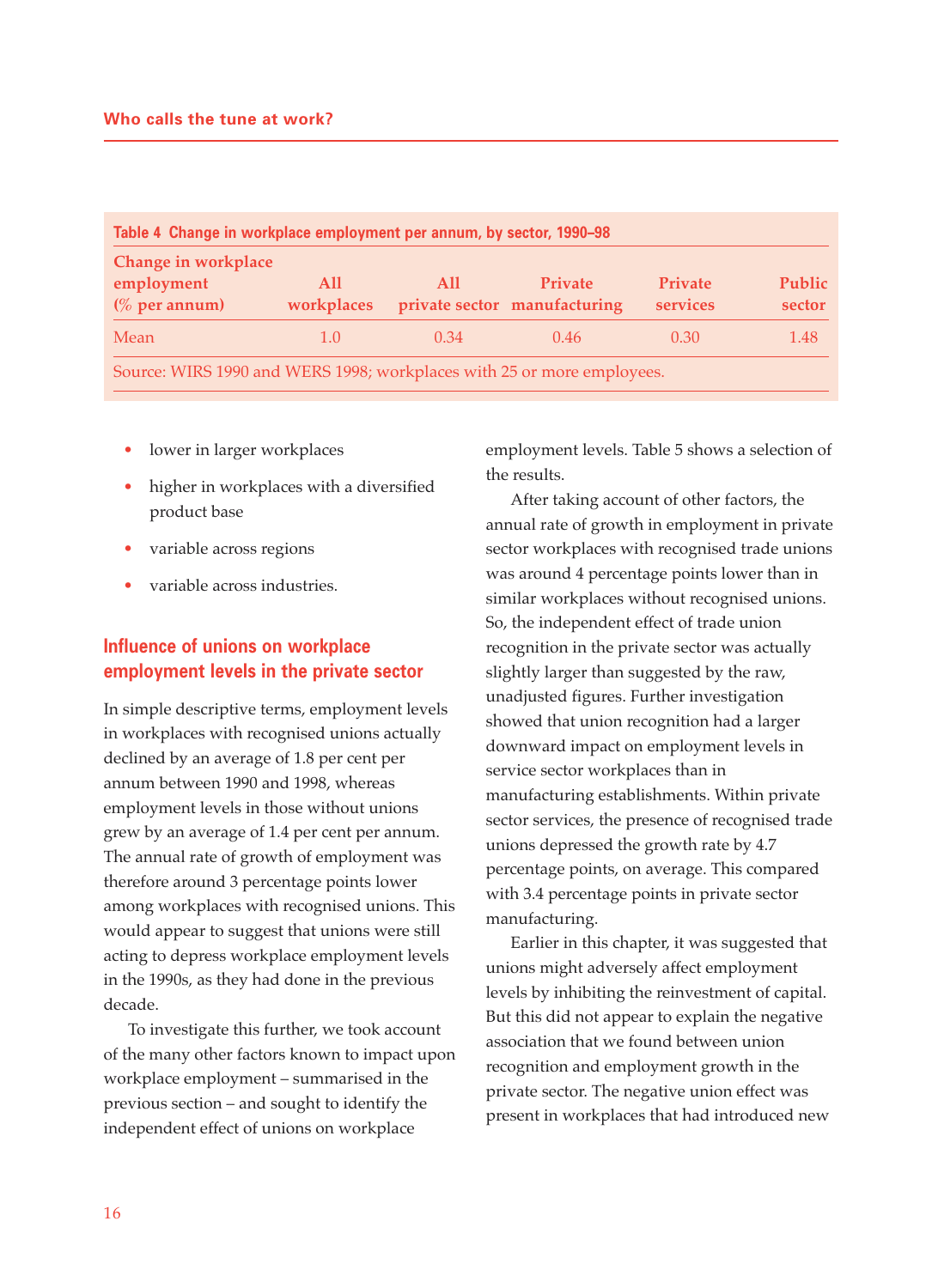|                                                  |           | All private sector Private manufacturing | <b>Private services</b> |
|--------------------------------------------------|-----------|------------------------------------------|-------------------------|
| Recognised unions                                | $-4.2***$ | $-3.4*$                                  | $-4.7***$               |
| Any recognised unions that:                      |           |                                          |                         |
| Negotiate over staffing levels<br>or recruitment | $-2.2$    | $-2.8$                                   | $-1.4$                  |
| Negotiate neither staffing                       |           |                                          |                         |
| levels nor recruitment                           | $-5.0**$  | $-3.6*$                                  | $-6.1***$               |
| Proportion of employees at                       |           |                                          |                         |
| workplace covered by collective                  |           |                                          |                         |
| bargaining $(\% )$ :                             |           |                                          |                         |
| $1 - 49$                                         | $-4.0$    | $-2.0$                                   | $-4.4$                  |
| $50 - 69$                                        | $-4.5***$ | $-3.6$                                   | $-5.6*$                 |
| $70 - 99$                                        | $-2.6*$   | $-2.4$                                   | $-3.0$                  |
| 100                                              | $-5.2**$  | $-5.7*$                                  | $-5.0*$                 |
| Single recognised union                          | $-3.7**$  | $-2.0$                                   | $-4.1***$               |
| Multiple recognised unions                       | $-4.9**$  | $-4.6*$                                  | $-5.8**$                |
| Nature of employee voice:                        |           |                                          |                         |
| Union arrangements only                          | $-7.0**$  | $-3.4$                                   | $-8.7**$                |
| Union and non-union                              |           |                                          |                         |
| arrangements                                     | $-4.3**$  | $-3.6$                                   | $-4.8*$                 |
| Non-union arrangements only                      | $-1.4$    | $-0.5$                                   | $-1.8$                  |

Source: WIRS 1990 and WERS 1998; private sector workplaces with 25 or more employees.

Key to significance:  $* = 95\%$  confidence;  $** = 99\%$  confidence.

Note: Figures given in table represent the average percentage point difference in the rate of change in workplace employment per annum, compared with workplaces without recognised unions.

plant, machinery and equipment over the period 1987–90, as well as in those that had not.

It was also suggested that unions engaging in restrictive working practices might help to maintain artificially high employment levels. A negative union effect might therefore represent the outcome of removing such restrictions as unions became weaker. If this were the case, one would expect the effect to be confined to workplaces in which unions were limiting

management's ability to organise work in 1990. But, in practice, the negative union effect on employment growth over the 1990s was also apparent in workplaces where recognised unions were not limiting work organisation at the start of the period.

Clearly, other factors lay behind the negative effect of union recognition on employment growth. But it did not appear to represent an age or cohort effect, whereby unionised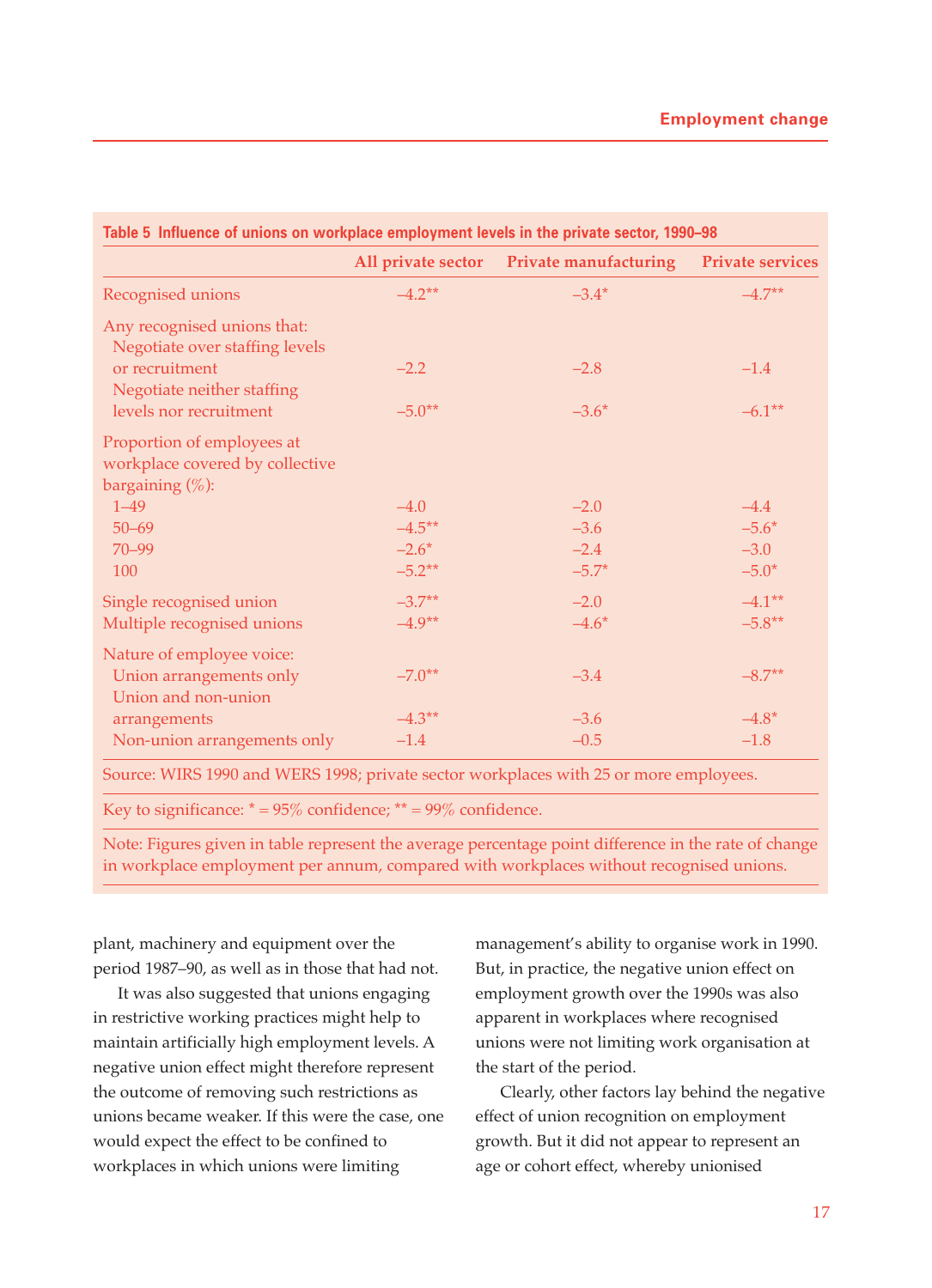workplaces appear to have slower rates of growth simply because they tend to be older and have more stable employment levels than younger workplaces. Categorising younger workplaces, somewhat arbitrarily, as those in existence for 20 years or less in 1990, and older workplaces as those in existence for 21 years or more, there were no significant differences in the union effect across the two age groups.

## **The impact of different types of union representation**

Although these results demonstrate a general, negative effect on employment levels in the 1990s arising from union recognition, it is conceivable that different forms of union representation are associated with different outcomes. Our analysis of workplace closure in the private sector, presented in Chapter 2, showed that a workplace was more likely to close if unions negotiated over wages but had no role in determining staffing levels or recruitment. The analysis of employment change shows similar results. The annual rate of growth in workplaces where unions negotiated over wages, but not staffing or recruitment, was 5 per cent lower than in workplaces where unions were not recognised. But the annual rate of growth in workplaces where unions negotiated over wages and employment, although slightly lower, was not significantly different from that in non-unionised workplaces (Table 5). These findings add weight to the suggestions, made in Chapter 2, that unions which are involved in employment decisions may either have more constructive relationships with management or may be more sensitive to the employment consequences of their wage claims.

#### **Union strength and coverage**

If union recognition has a general, negative effect on employment, one might also expect the magnitude of the effect to be conditional upon the strength of the union at the workplace. A commonly used measure of strength is the proportion of employees at the workplace whose pay is set through collective bargaining. And the results presented in Table 5 do show a relationship between the coverage of collective bargaining and changes in employment. In the analysis of the private sector as a whole, unions were found to have statistically significant associations with lower rates of employment growth only where collective bargaining covered at least half of the workforce at the establishment. However, the relationship with the level of coverage was not linear and, although coverage of between 70 and 99 per cent was associated with lower employment growth when compared with no coverage, the magnitude of the effect was quite small relative to that in adjacent categories (–2.6 per cent per annum, compared with –4.5 per cent where coverage was between 50 and 69 per cent). One possibility was that unions with coverage of between 70 and 99 per cent were most likely to negotiate over wages and employment, this acting to mitigate some of the negative association with the level of coverage. However, upon further investigation, this did not appear to be the case.

Looking at the separate analyses within manufacturing and services, it is notable that, in manufacturing, unions were associated with significantly lower rates of employment growth only when all of the employees at a workplace were covered by wage bargaining. In service industries, differences between various levels of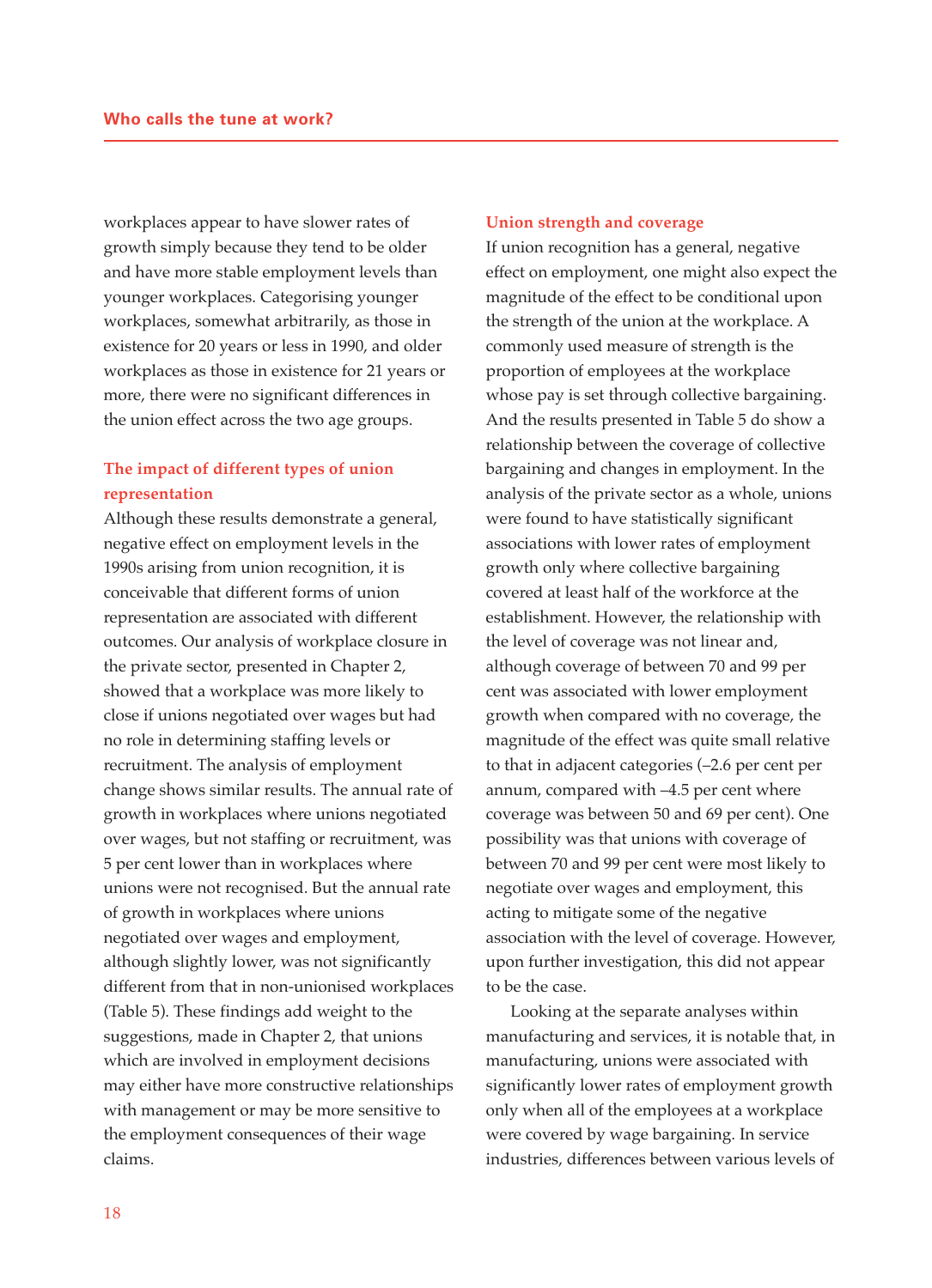coverage were less pronounced, and statistically significant negative effects were found to be associated with coverage of 50–69 per cent and 100 per cent.

It is apparent that the negative association between union recognition and employment growth in the private sector could be identified in cases where either single or multiple unions were recognised (Table 5). Nevertheless, the negative association with the recognition of a single union was restricted to service sector workplaces. In manufacturing, a negative association was only found in workplaces recognising more than one union.

#### **Non-union representation**

Finally, it is interesting to note that the negative impact of employee voice on employment levels in the private sector appears to be specific to union representation and does not extend to alternative, non-union channels of communication. Unlike the presence of trade unions, the existence of solely non-union channels of communication between management and employees did not act to depress the rate of employment growth.3 But, equally, any potentially positive impact upon levels of productivity or workplace performance that may be associated with these more direct methods of communication did not generate faster rates of employment growth when compared with workplaces without such arrangements.

# **Change in workplace employment levels in the public sector**

Employees can influence workplace employment change in the public sector through negotiation over wages and employment in much the same way as occurs in the private sector, but the scope for influence may be more limited, despite a higher incidence of negotiation over employment and of recognition for pay bargaining. This is because centralised wage determination through national collective bargaining and Pay Review Bodies limits the scope for employee influence at workplace level in the public sector. Staffing levels are commonly set within predetermined cash limits, with resources allocated according to the priorities of central and local government. Consequently, employment growth is most likely to occur when improving a service is a high political priority, as in the case of the health service during the late 1990s. That said, resources tend to be targeted at best performers. And so, to the extent that employees influence workplace performance, they can affect resource allocation which, in the heavily labour-intensive public sector, often impacts upon employment levels.

Public sector workplaces actually grew more rapidly than workplaces in the private sector over the 1990s. Setting aside those public sector workplaces that closed down (7 per cent) and those that survived to employ between one and 24 employees in 1998 (10 per cent), employment among the remainder, which employed at least 25 employees in both 1990 and 1998, grew at an average rate of 1.5 per cent per annum (Table 4). In further contrast to the private sector, the average growth rates of workplaces with and without recognised unions were both positive in the public sector. Differences between the two were also less marked. Public sector workplaces without a recognised union in 1990 grew at an average rate of 2.9 per cent per annum between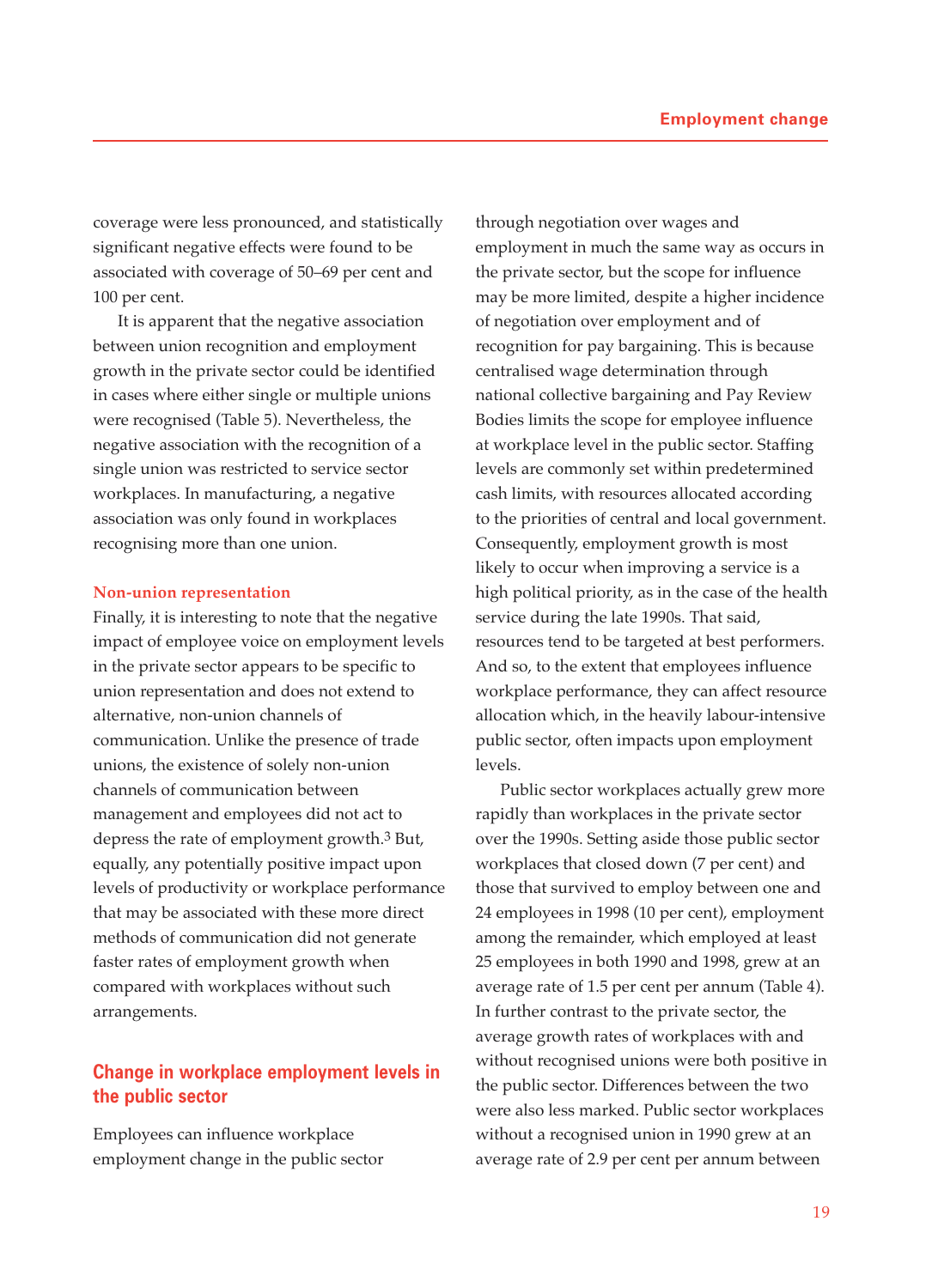1990 and 1998, compared with an average rate of 1.3 per cent among workplaces with recognised unions.

After controlling for a range of factors known to influence employment levels, the rate of growth in employment in public sector workplaces was found to be lower in larger workplaces, as observed in the private sector. However, there was no significant variation by region or industry.

Furthermore, there was no significant difference in the rates of growth of public sector workplaces with and without recognised unions, once other factors had been accounted for. In addition, there were no significant differences according to whether unions in public sector workplaces negotiated over both wages and employment, or wages alone. And there were no significant associations between the level of coverage of collective bargaining and rates of employment growth in the public sector.

#### **Summary**

Unions appear to have a more general effect on employment change than on the extreme case of workplace closure. Other factors are clearly important: it is, perhaps, to be expected that smaller workplaces grow faster than larger ones, and that growth rates differ according to a

workplace's activity and location. But the nature of union representation also appears to impact upon the level of workplace employment over time, if only in the private sector.

Employment in the average unionised workplace in the private sector declined at a rate of 1.8 per cent per annum between 1990 and 1998, whilst employment in the average nonunion workplace grew at a rate of 1.4 per cent per annum over the same period. This difference persisted after controlling for other factors known to impact upon employment levels and, so, union recognition is shown to have restricted the growth of continuing workplaces in the private sector over the 1990s. The negative effect of unions on employment growth was slightly larger in service industries than in manufacturing, and where multiple unions were recognised. However, it was confined to cases in which unions negotiated over wages but had no role in determining staffing levels or recruitment. The rate of employment growth among private sector workplaces where unions negotiated over wages and employment was no different to that seen among workplaces without recognised unions.

Non-union channels of communication were not significantly associated with the rate of employment growth in either the private or public sectors.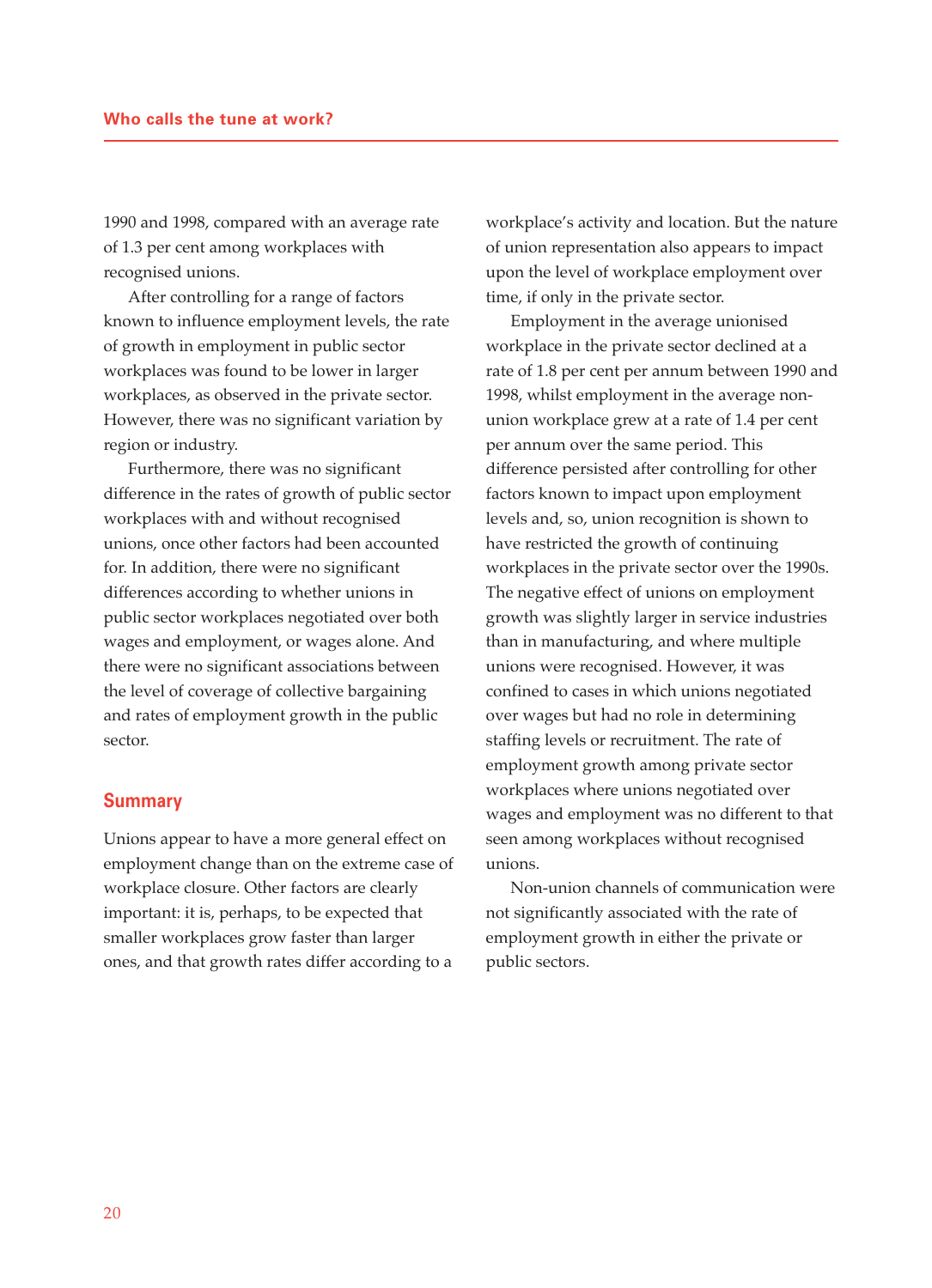# **4 Pay levels and fringe benefits**

## **How unions might affect wages**

Trade unions were born out of the desire by low-paid workers to get a better deal from their employers. They set out to achieve this by bargaining, with the strike weapon as their ultimate sanction. Since those early days, trade unions have greatly broadened their bargaining agenda and have spread to large sections of the economy that have few low-paid workers. But, in the 1980s and 1990s, their activities were considerably restricted by legislation aimed at reducing their power to bargain with employers. Do they still have an effect on pay? Do they only achieve higher pay at the expense of the employer? What characteristics of local union organisation have the most impact? Do any other forms of employee representation increase pay? Do unions increase the provision of fringe benefits?

# **How these questions can be addressed by research**

To answer such questions as securely as possible, we need to use data that are representative of jobs in the British economy. We need details of the employees' pay and hours of work, and of the part trade unions play, if any, in setting them. But we must also make allowance for a host of other factors that affect people's pay. The ones most often highlighted in research studies are:

- the occupation, skill levels, qualifications and training of the employee
- the employee's age, gender and family situation
- whether their skills are in short supply
- dangerous or unpleasant working conditions
- the competitiveness of the markets to which the employer provides goods or services
- the profitability of the business
- the size of the workplace and the organisation.

The WERS 1998 dataset provides this mix of data. Some of the data are supplied by employees themselves; the rest is provided by the management interviewee about the workplace and its component workforce. The only significant exclusion from WERS 1998 is data about employees in the smallest workplaces – those with less than ten employees.

### **How we define 'pay'**

Employees in WERS 1998 were asked how much they were 'paid for their job before tax and other deductions were taken out'. They responded by ticking one of 12 boxes corresponding to bands of weekly pay (for example, £181 to £220 per week). We could have used these data on weekly pay directly, but the associations revealed in the analysis might have been confounded by differences in hours worked. So, we converted the data into hourly pay, with each employee's pay being reported within a band (which could vary from one employee to another). The resulting variable can be analysed with the same statistical methods that are well established for the analysis of weekly pay that is reported in fixed bands.1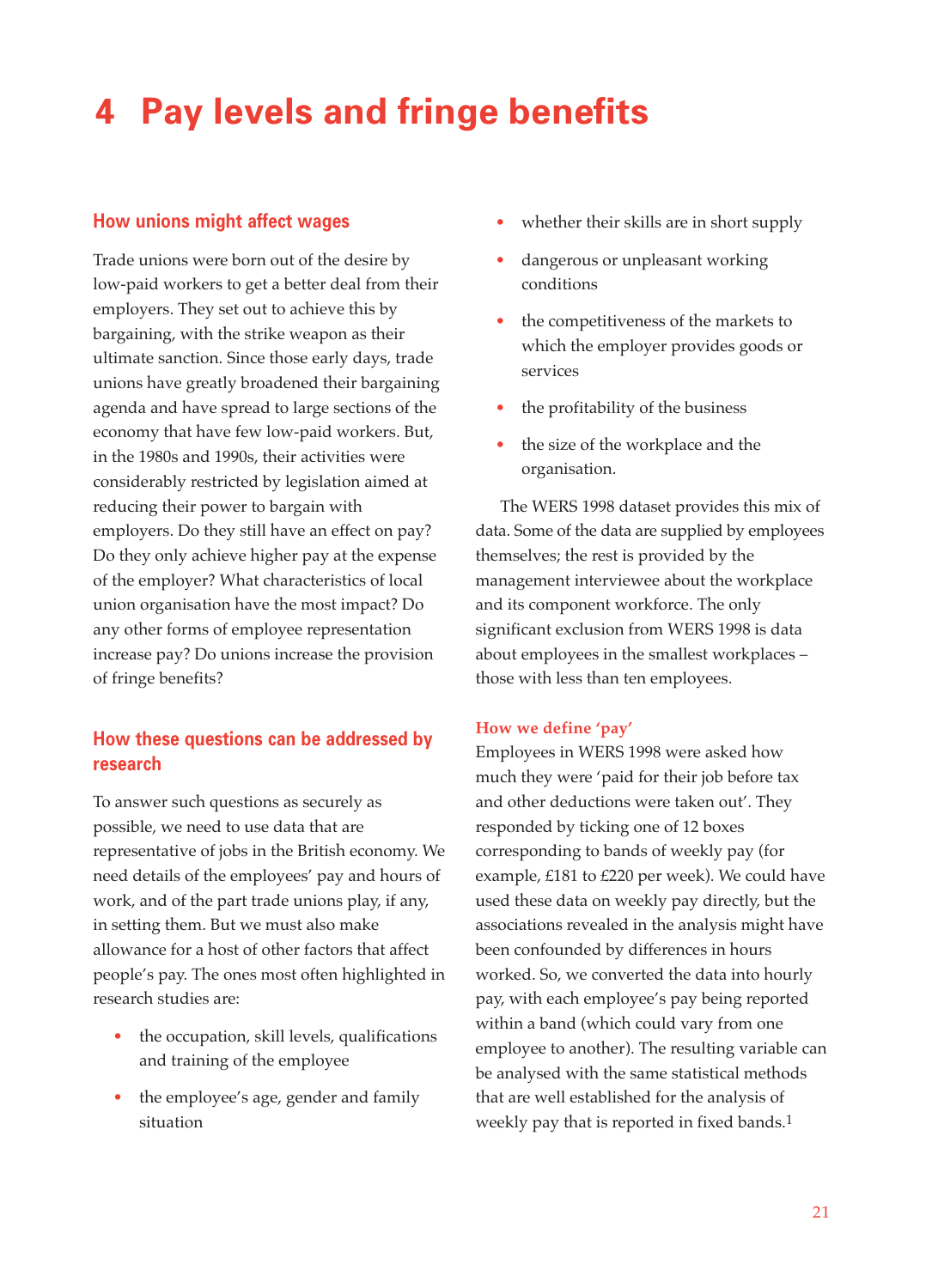The sets of influences that have a bearing on pay levels vary markedly between the private sector and the public sector, so we treat the two sectors separately in this chapter.

# **Private sector pay – employer and workplace influences**

In analysing pay in the private sector, we control as far as possible for differences in 'human capital' and other personal characteristics that give rise to higher pay. The validity of the data is reinforced by the fact that the results show pay levels to be higher for employees:

- in higher-level occupations
- with greater autonomy in their job
- with higher qualifications
- with substantial recent training
- who are older
- who have been longer with their employer.

Similarly, the results confirm previous studies by showing that women earn less than men and that employees with a work-impairing disability earn less than others, when other relevant factors are taken into account. However, some job characteristics that are largely at the discretion of management have an impact that is less well established from previous research.

#### **Job characteristics**

The analysis shows that temporary or fixedterm contract jobs are paid about 10 per cent less than similar permanent jobs filled by similar

employees. More surprising is that employees who work additional hours voluntarily have a *lower* hourly wage than those who only work their contractual hours. Many of the employees who work extra hours get paid for them, but the additional unpaid hours worked by others combine to give a lower hourly return for employees working voluntary overtime as a whole. Where employees work extra hours compulsorily, their weekly pay is greater, but their hourly pay is no different from comparable employees who do not do overtime. On the other hand, performance-related pay systems add around 5 per cent to hourly earnings.

Pay also varies between jobs that are largely done by men and those that are largely done by women within the same workplace. The difference between the extreme cases is remarkable: hourly pay is 13 per cent higher for jobs done solely by men than for jobs done solely by women. It seems unlikely that the whole of this difference is a mere reflection of occupational segregation at national level.

#### **Management and workplace characteristics**

In common with many other studies, the analysis shows a substantial wage premium for working in large workplaces. In this case, it is only apparent when workplace size is over 200 employees. In the largest workplaces (500 or more employees), there is a substantial premium of 17 per cent over the smallest workplaces (ten to 24 employees). There is also a premium of around 10 per cent attached to working for a foreign enterprise. But, in contrast to other studies, the results show no advantage in working for larger enterprises. Managerial regimes make a difference, though. Employers that use a range of labour management practices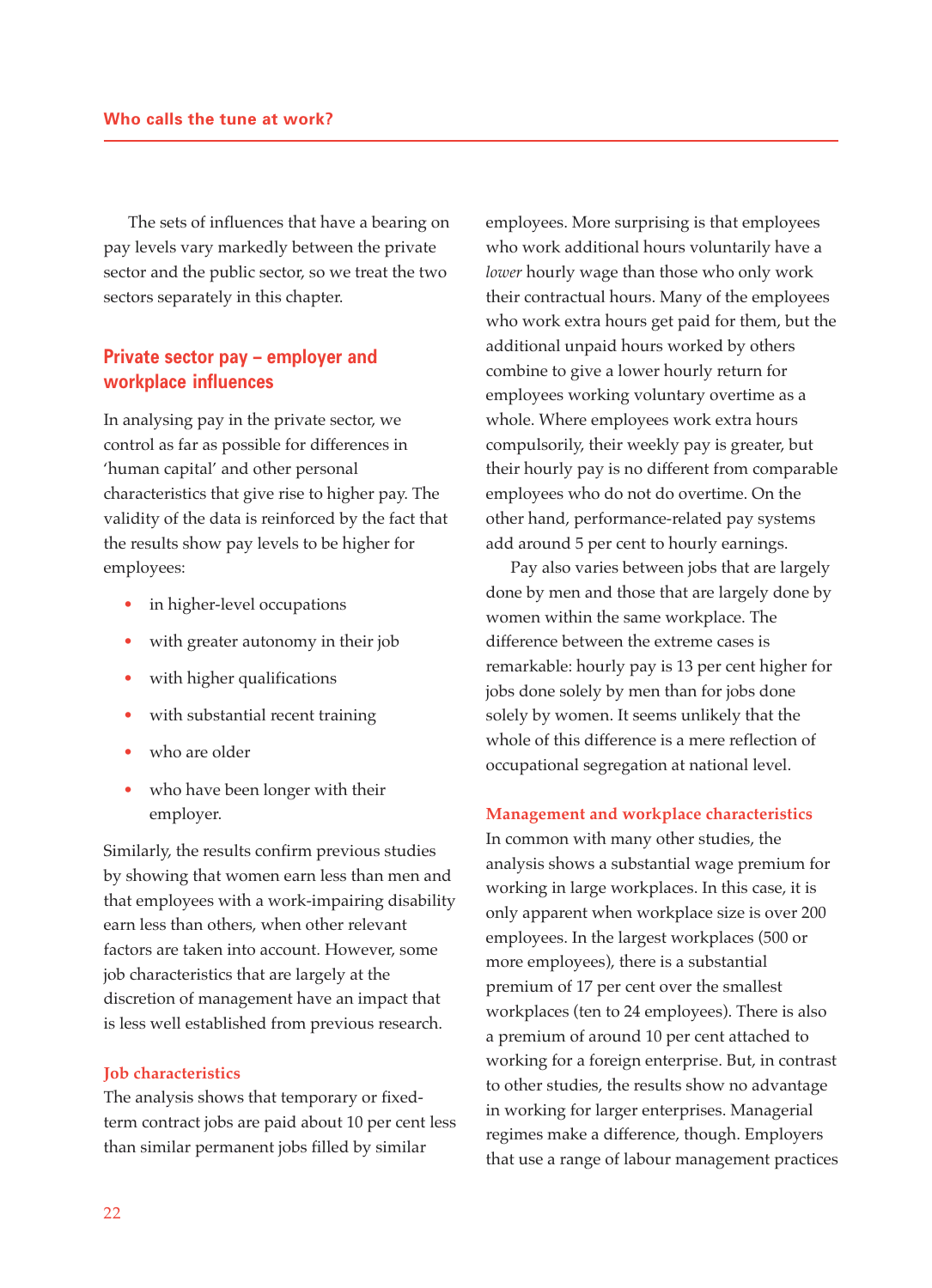exemplifying a 'high involvement' approach pay around 7 per cent more than those using very few of the practices.2

These and other factors account for most of the pay differences that are generally seen across industrial sectors, apart from the two cases of wholesale and retail distribution and hotels and restaurants, sectors renowned for their low rates of pay. Further variables that control for the intensity of competition faced by the employer in the product market, the state of the product market and the workplace's recent financial performance show largely nonsignificant effects. However, there are clear relationships between the state of the labour market and the level of pay. Employers in tight labour markets pay higher wages, as do those situated in London, where national employers often include an explicit allowance for the relatively high cost of living.

## **Private sector pay – the influence of unions**

All the factors mentioned above were taken into account when we examined the data further to see what effect trade unions and other employee representation arrangements might have upon pay levels. We tried a number of different formulations of how employees were represented by trade unions. Only some of these show a significant wage advantage.

The analysis shows that, in general, there is no significant difference in pay arising from unions bargaining with employers in the private sector. On average, the pay of employees who are covered by collective bargaining between their employer and a union or unions is a mere 3 per cent higher than the pay of other employees – a difference that is not statistically

significant. Nor, when we examine the type of pay-setting arrangement in more detail, are there substantial differences. It matters little whether collective bargaining is carried out at workplace level with the employer as a whole or with multiple employers at industry or regional level. Similarly, there are no differences according to whether employees' pay is set by management at the workplace or at a higher level in the organisation.

#### **The impact of collective bargaining coverage**

Where we do find significant differences is in workplaces where a large proportion of employees are covered by union bargaining arrangements. As Table 6 shows, the critical threshold is about 70 per cent. Above this, employees are paid substantially more than employees not covered by collective bargaining. More precisely, the 19 per cent of employees in the private sector in workplaces where bargaining covers between 70 and 99 per cent of the workforce are paid significantly more than employees where there is no bargaining. Their gain averages about 9 per cent. Surprisingly, perhaps, there is no pay advantage where bargaining covers all employees (including workplace managers). This appears to reflect other indicators of the relative weakness of unions in these particular cases.

#### **The spillover of the union impact on pay**

But the employees in these workplaces with high levels of collective bargaining coverage are not the only ones to benefit. The other group of beneficiaries from the unions' efforts are employees in the same workplaces whose pay is settled unilaterally by management (Table 7). On average, they are paid 14 per cent higher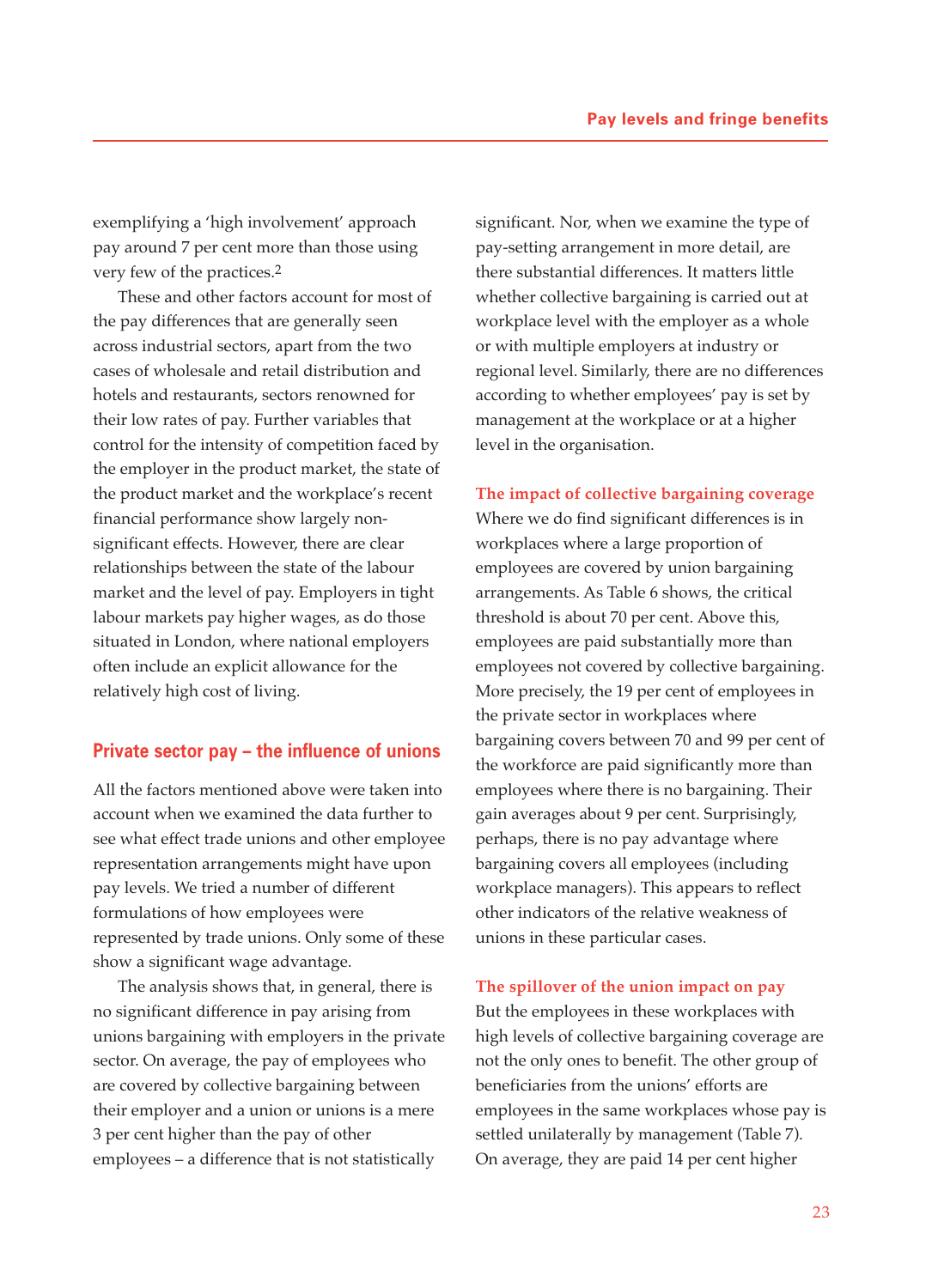**Table 6 Pay premiums in the private sector according to the coverage of collective bargaining at the employee's workplace, 1998**

| Proportion of employees at<br>workplace covered by collective<br>bargaining $(\%)$           | Average percentage difference<br>in pay compared with<br>employees in workplaces<br>with no collective bargaining | <b>Proportion of employees</b><br>receiving this premium<br>on average $(\%)$ |
|----------------------------------------------------------------------------------------------|-------------------------------------------------------------------------------------------------------------------|-------------------------------------------------------------------------------|
| $1 - 39$                                                                                     | $-2$                                                                                                              | $\overline{4}$                                                                |
| $40 - 59$                                                                                    |                                                                                                                   | 3                                                                             |
| $60 - 69$                                                                                    | っ                                                                                                                 | റ                                                                             |
| $70 - 79$                                                                                    | $12**$                                                                                                            | 4                                                                             |
| 80-89                                                                                        | $10*$                                                                                                             | 4                                                                             |
| $90 - 99$                                                                                    | $7**$                                                                                                             | 11                                                                            |
| 100                                                                                          | ヮ                                                                                                                 | 12                                                                            |
| Source: WERS 1998; 14,913 employees in private sector workplaces with ten or more employees. |                                                                                                                   |                                                                               |

Key to significance:  $* = 95\%$  confidence;  $** = 99\%$  confidence.

| Table 7 Pay premiums in the private sector according to individual and workplace coverage, 1998 |                                                                                              |                                             |  |  |
|-------------------------------------------------------------------------------------------------|----------------------------------------------------------------------------------------------|---------------------------------------------|--|--|
| Proportion of employees at<br>workplace covered by collective<br>bargaining $(\%)$              | <b>Employee covered by collective</b><br>bargaining arrangements                             | <b>Employee not</b><br>individually covered |  |  |
| $1 - 69$                                                                                        | З                                                                                            | $-4$                                        |  |  |
| $70 - 99$                                                                                       | $8**$                                                                                        | $14*$                                       |  |  |
|                                                                                                 | Source: WERS 1998; 14,913 employees in private sector workplaces with ten or more employees. |                                             |  |  |
| Key to significance: $* = 95\%$ confidence; $** = 99\%$ confidence.                             |                                                                                              |                                             |  |  |
|                                                                                                 | Note: Promium calculated in comparison with employees in workplaces with no collective       |                                             |  |  |

Note: Premium calculated in comparison with employees in workplaces with no collective bargaining.

than employees in workplaces with no union coverage, whereas the 'covered' employees are paid 8 per cent more. While it is not certain that the non-covered employees benefit more than those covered by the union arrangements, it is clear that the benefits of the unions' bargaining activity do spill over to other employees at the same workplace. Some of the employees who

benefit are in lower occupations than those that the unions represent and hence are lower paid. But most of them are higher paid senior professionals and managers. These higher paid employees are generally not union members, but they gain from the efforts of the unions representing their fellow workers who, in the case of managers, are also their subordinates.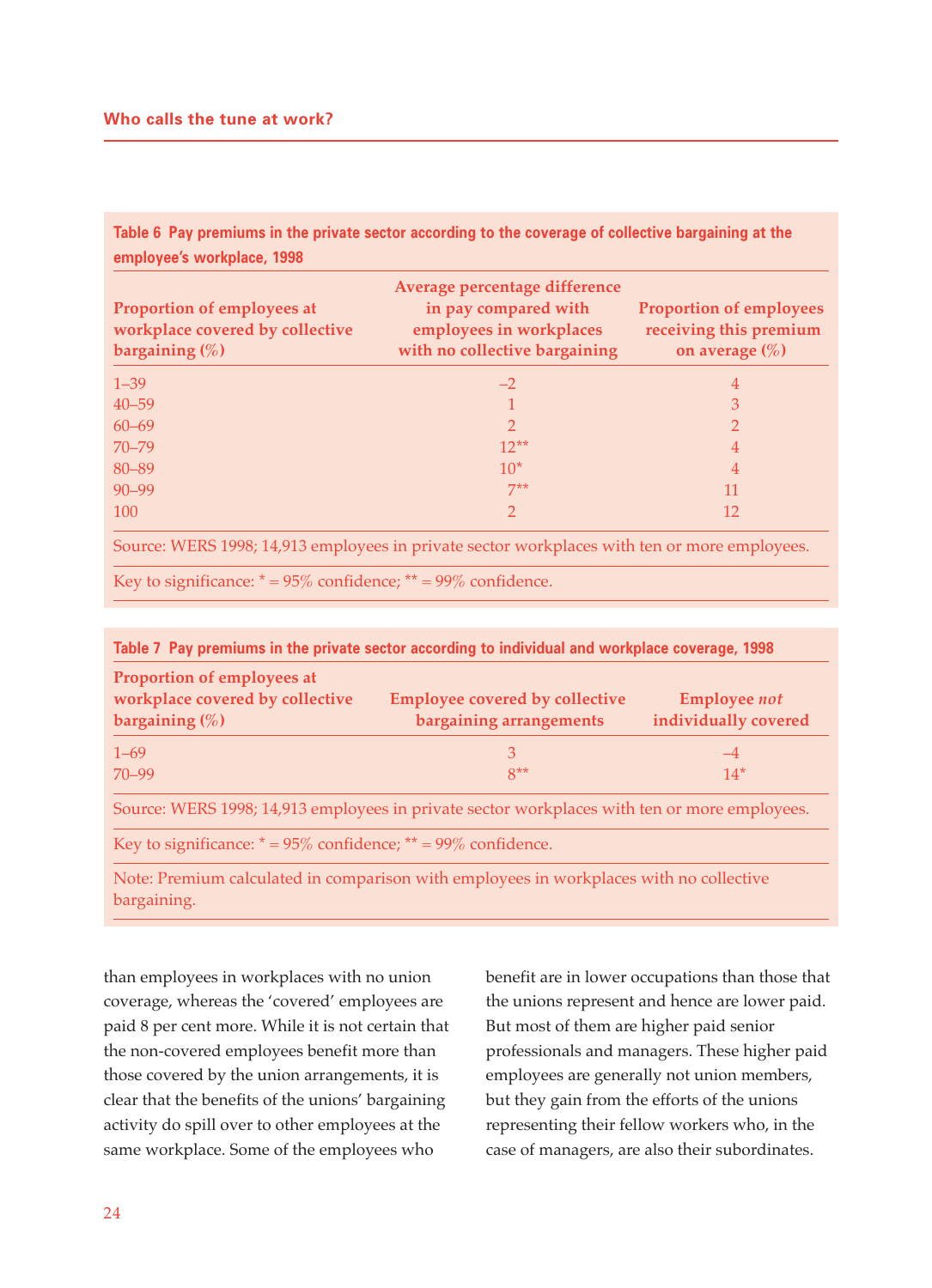#### **The impact of multi-union representation**

Separate analysis shows that the impact of union bargaining is confined to situations where more than one union is involved (Table 8). Employees covered by such arrangements (around 15 per cent of employees in the private sector) are typically paid 11 per cent more than employees in non-union workplaces. The smaller number of employees in these same multi-union workplaces who are not individually covered by the union bargaining arrangements are also paid at similarly advantageous levels over comparable employees elsewhere. Representation by a single union, however, carries no pay advantage, whether or not the individual employee is covered. In this respect, representation by a single union, often advocated in 'partnership' arrangements, is less advantageous to the employee than arrangements where separate unions represent different occupational groups.

The form of multi-union arrangement makes no difference to the advantage conferred by multi-union representation. Unions that

negotiate jointly at a 'single table' fare no better or worse than those that negotiate separately with management.

# **Employee voice arrangements that confer no pay advantage**

Where pay is not negotiated with trade unions, managements sometimes consult employees collectively about pay matters through a joint consultative committee. Around 18 per cent of employees in the private sector work in workplaces with such consultation. Their pay is no different from employees in workplaces where there is no consultation over pay issues. Similarly, non-union representatives have no detectable impact on pay levels.

# **The provision of fringe benefits in the private sector**

Fringe benefits such as pensions and longer holidays can be provided by employers for a number of reasons: to elicit loyalty and commitment, to compensate for relatively poor pay, and so on. Unions generally see them as

| multi-unionism, 1998                         |                                                                                              |                                             |
|----------------------------------------------|----------------------------------------------------------------------------------------------|---------------------------------------------|
| Number of recognised unions<br>at workplace  | <b>Employee covered by collective</b><br>bargaining arrangements                             | <b>Employee</b> not<br>individually covered |
| <b>One</b>                                   |                                                                                              |                                             |
| Two or more                                  | $11***$                                                                                      | $14***$                                     |
|                                              | Source: WERS 1998; 14,913 employees in private sector workplaces with ten or more employees. |                                             |
| Key to significance: $** = 99\%$ confidence. |                                                                                              |                                             |
| bargaining.                                  | Note: Premium calculated in comparison with employees in workplaces with no collective       |                                             |

**Table 8 Pay premiums in the private sector according to individual coverage by collective bargaining and**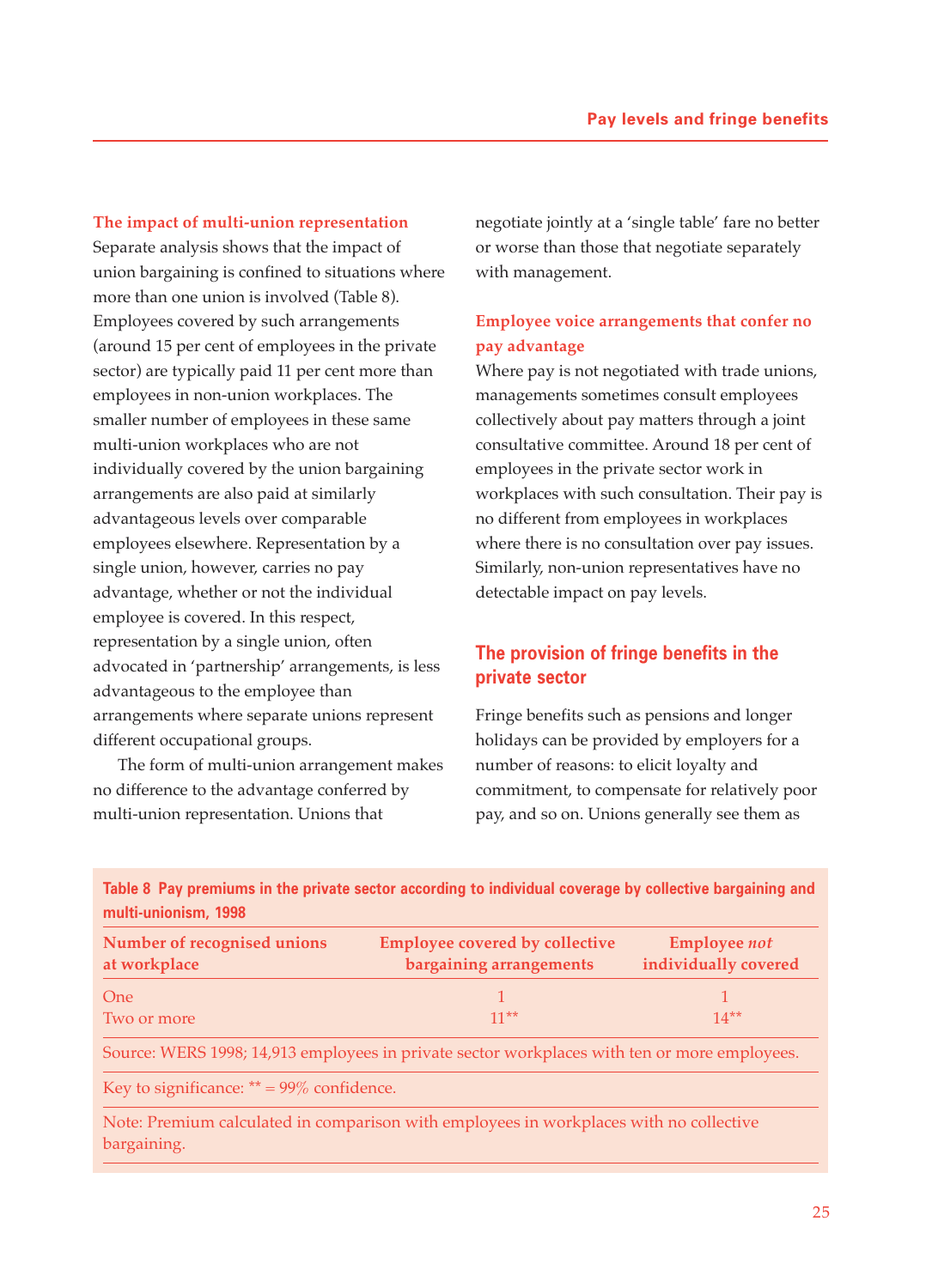beneficial to members and part of their bargaining agenda. We examined data from the management interview in WERS 1998 to see whether union representation increases the likelihood of employers providing two common fringe benefits: employer-provided pensions and extra-statutory sick pay. The questions were asked only about the largest occupational group of employees, excluding managers, at each sampled workplace. Typically, this group contains two-thirds of the non-managerial workforce, so the findings are broadly applicable to all non-managerial employees in the private sector.

The statistical analysis<sup>3</sup> takes account of a number of workforce and workplace characteristics which previous studies have shown to be relevant to fringe benefit provision. These include the gender composition of the largest occupational group, the degree to which it involves part-time work, the size and industrial activity of the workplace, and so on. However, in contrast to the analysis of pay described above, in the analysis of pension provision, the workplace characteristics are being used as proxies for the characteristics of whole enterprises, since pension provision is generally on an enterprise-wide basis (Casey *et al*., 1996, p. 49). There is a further contrast. In the pay analysis, we examine factors that are either contemporaneous with the observed pay levels or can be reasonably taken as predating them; causal links can thus be plausibly inferred. However, most employers' pension schemes have existed for many years (Forth and Millward, 1999) so the analysis can only reveal associations, not causal links.

#### **Employer pension schemes**

Just over half of all private sector workplaces with ten or more employees provided a pension scheme to members of the largest occupational group within their workforce in 1998. Provision was significantly more common:

- for professional and technical occupations4
- in larger workplaces and in older workplaces
- in large enterprises
- in workplaces with better than average financial performance
- in a tight local labour market.

Provision was less likely:

- where high proportions of young workers were employed
- in declining product markets.

#### **Unions and pension provision**

The analysis shows clear associations between certain forms of union representation and the provision of pensions. Pensions are six times more likely where the occupational group is covered by collective bargaining arrangements that apply to their enterprise as a whole than in cases where there is no union representation. And they are four times more likely where the employees are represented by a single recognised trade union. But these are the only types of employee representation that are positively associated with pension provision in an unambiguous way. There is a weak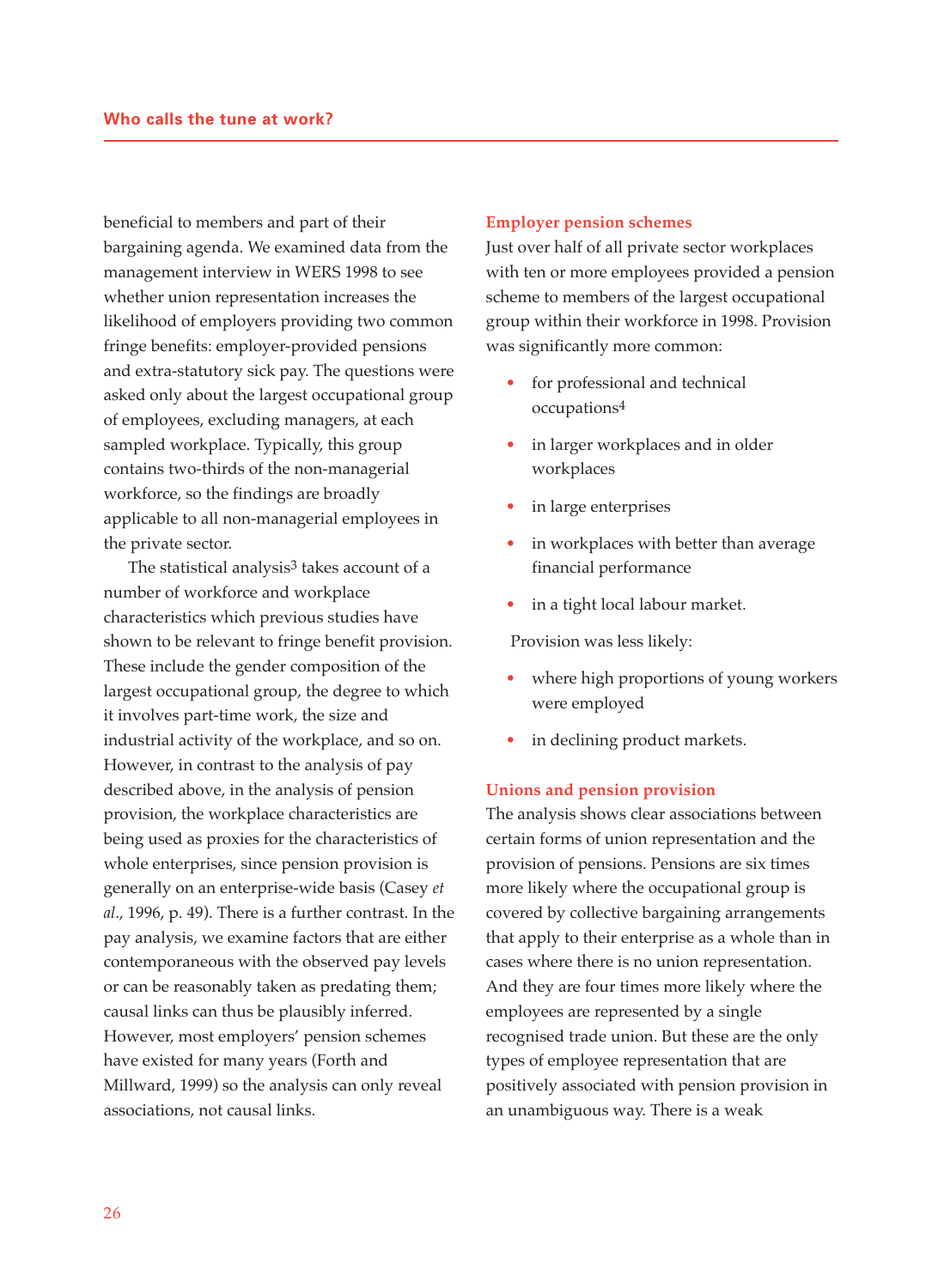association with union representation as a whole, but none with multi-union representation, which has a clear advantage in the case of pay, discussed earlier. The results do, however, suggest that, if union pressure increases the likelihood of pension provision for the largest occupational group, it also benefits other groups of employees in the same workplace or enterprise. None of the non-union forms of employee representation that we examined has any association with pension provision at all.

#### **Extra-statutory sick pay**

The analysis of sick-pay provision closely followed the analysis of pension provision, described above. However, the results can be interpreted with more confidence because sickpay arrangements are subject to greater workplace autonomy than pension schemes (Marginson *et al*., 1988, pp. 186–91) and so a workplace-level analysis is more appropriate. It also seems likely that sick-pay arrangements are generally of more recent vintage than pension schemes, so the drawing of causal inferences is less problematic.

Two-thirds of private sector workplaces with ten or more employees provided sick pay in excess of statutory requirements to members of the largest occupational group within their workforce in 1998. Provision was more common:

- for professional, technical and associated occupations and sales occupations
- for employees in receipt of performancerelated pay
- in larger workplaces
- in those with high proportions of older workers
- in workplaces belonging to larger enterprises
- in tight local labour markets.

#### **Unions and extra-statutory sick pay**

Here the link with union representation is clearer: the odds of the largest occupational group being provided with sick pay in excess of statutory requirements are significantly enhanced under collective bargaining. In fact, the odds are more than tripled. Sick pay provision is more likely whatever level pay is negotiated at. Paralleling the patterns with respect to higher pay, sick pay is more commonly provided where there are multiple unions and where 70–99 per cent of employees are covered by bargaining. However, there are no discernible spillover effects to other employees in the same workplace; employers appear to be selective in their use of enhanced sick-pay as an inducement to long-term commitment.

Yet, in this analysis, the general effect of unionism seems stronger than on pay levels. And, so, groups covered by single recognised unions, groups without access to local representatives and those in workplaces where strong management support for membership has not been secured are also more likely to be provided for than groups not covered by collective bargaining.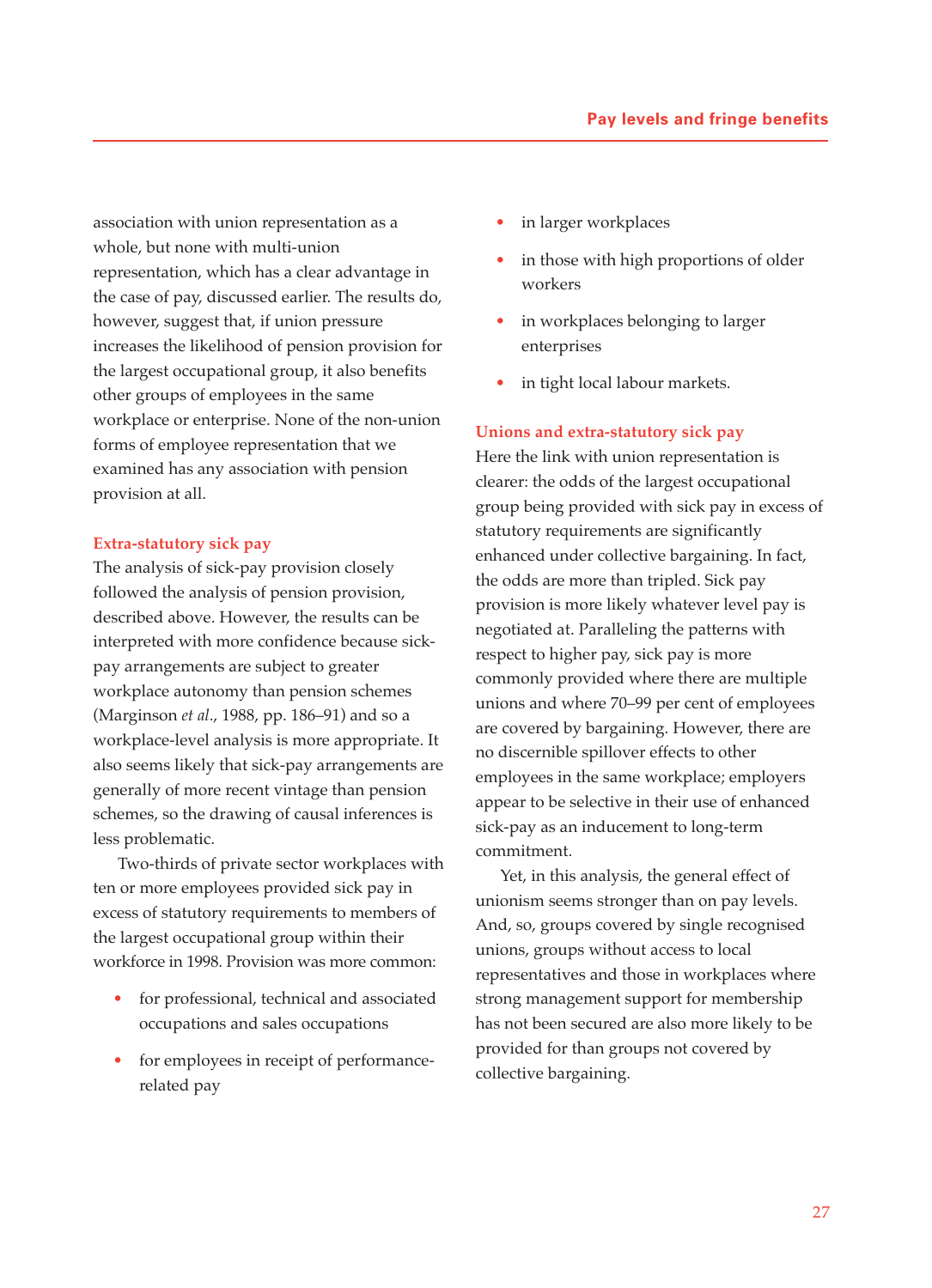#### **Pay in the public sector**

In separate analysis of the public sector, we again establish the importance of a number of personal, job and workplace characteristics that have to be taken into account before looking in detail at the effect of institutional arrangements on pay levels. There are fewer of them than in the private sector. Fewer occupations towards the lower end of the hierarchy are paid substantially more than unskilled workers, but qualifications, training, age and length of service all increase pay levels in the same general way as in the private sector. However, the public sector appears to give greater additional rewards for degrees and for longer periods of employer-provided training. In terms of personal and family characteristics, the results suggest a small male–female differential and no extra disadvantage for women with young children. The wage penalty associated with disability in the private sector is not apparent in the public sector.

Temporary jobs carry no wage penalty in the public sector and there is no clear premium on hourly pay from having performance-related pay elements. Public sector jobs that entail voluntary overtime produce a significantly lower hourly wage, as in the private sector. Parttime jobs pay somewhat higher hourly wages than full-time jobs, other things equal. Gender segregation within the workplace has a similar effect as in the private sector, with jobs done exclusively by women paying much less than those done exclusively by men.

Public sector pay is responsive to fewer workplace and contextual characteristics than pay in the private sector. Workplace size has no impact. The very largest organisations possibly pay less than smaller ones, as in the private

sector. Unlike the private sector, pay levels are unaffected by the presence of 'highinvolvement' management practices. Workplaces with a relatively high concentration of part-time employees pay lower hourly wages or salaries, although the effect appears smaller than in the private sector. Compensating differentials for hazardous working conditions are not apparent. Unlike the private sector, there is no evidence of higher pay in tight labour markets, but there is a similar-sized premium attached to jobs in the London area.

## **The impact of wage-setting institutions in the public sector**

Union representation of some form or another is very widespread in the public sector and paysetting arrangements are much more centralised than in the private sector. Indeed, 63 per cent of employees have their pay negotiated by trade unions at a level above the workplace and a further 22 per cent have their pay set by a higher authority, usually central government after the recommendations of a Review Body. This makes it much more difficult to isolate a distinct union impact on wages in the public sector with the workplace-based data from WERS.

The analysis suggests that, after controlling for the personal, job and workplace characteristics mentioned above, there is no significant difference in the public sector between pay that results from union negotiations and pay determined in other ways. The only institutional difference we can discern is between employees whose pay results from multi-employer (national) bargaining and those whose pay is determined by bargaining at a higher level than the workplace in their own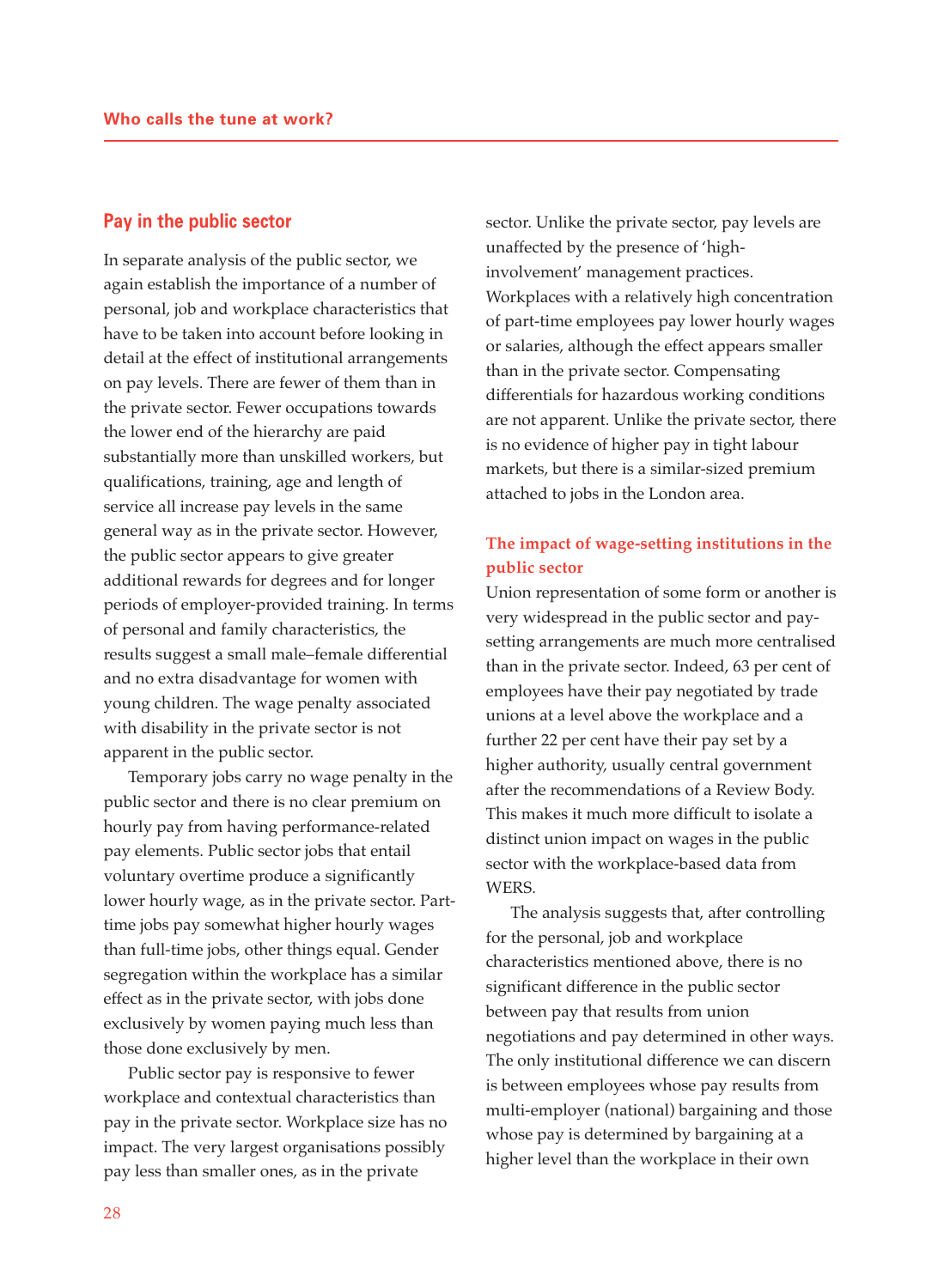organisation. The latter typically have hourly pay of around 4 per cent less than the former. This modest difference could be a symptom of the abandonment of multi-employer bargaining in several parts of the public sector as part of the previous government's policy of decentralising pay determination, leaving some employers a greater freedom to contain pay increases. But there may well be other explanations. Put simply, public sector pay levels appear to be largely unaffected by the particular mechanism through which they are decided. There is no clear effect arising from direct negotiations between trade unions and employers, as against making representations to a Review Body, with the government making the ultimate decision.

### **Summary**

The research confirms that trade unions continue to have an impact on private sector pay levels, even in their weakened state compared with earlier times. The effect is, however, not a general one. It is only discernible where pay-setting arrangements cover at least 70 per cent of employees in the workplace or where multiple unions are involved. Unions are also associated with greater provision of some fringe benefits in much the same circumstances as where they achieve higher pay. Other employees also benefit from the unions' bargaining activity, commonly managers and higher paid professional workers in the same workplaces.

**Figure 1 Variation of the extent of the direct and indirect impact of effective union bargaining in the private sector, by hourly earnings level, 1998**



Source: WERS 1998; employees in private sector workplaces with ten or more employees. Note: Effective union bargaining is measured by the presence of multiple recognised unions or between 70 and 99 per cent of employees at the workplace being covered by union bargaining.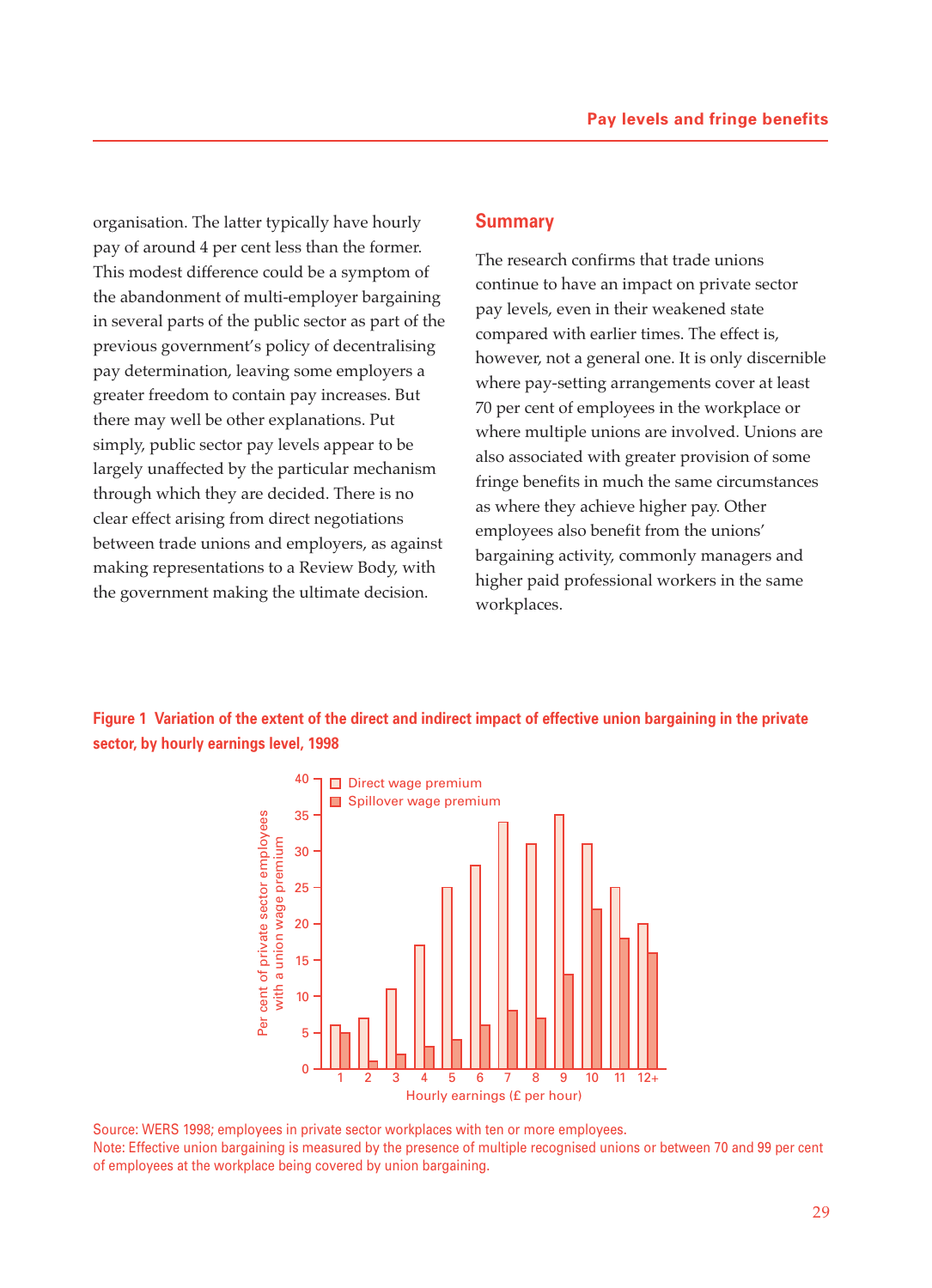Figure 1 summarises how these two effects bore upon employees at different parts of the pay distribution in the private sector in early 1998. The direct impact of union bargaining affected a mere 6 or 7 per cent of employees at the bottom end of the pay distribution, where wages were only £1 or £2 per hour.<sup>5</sup> The most extensive impact of unions was for people being paid between £5 and £10 per hour – at least a

quarter of them benefited directly from union bargaining. At higher pay levels, the effect was less widespread. But the indirect impact was at its most extensive in this upper section of the pay distribution – at £10 an hour or more, over 15 per cent of employees benefited from the spillover from union bargaining on behalf of, not themselves, but other employees at their workplace.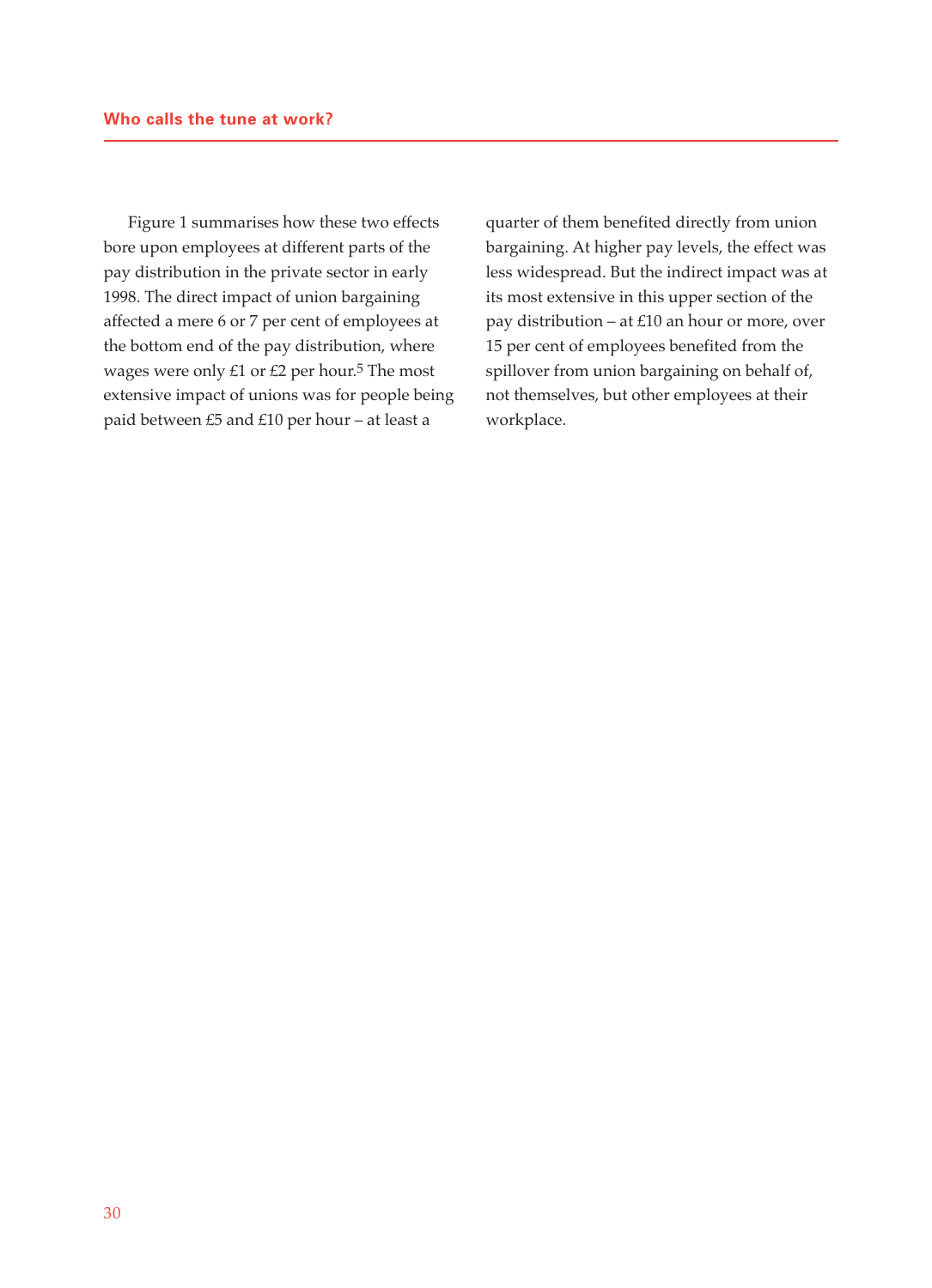# **5 Pay settlements**

## **How unions might affect pay settlements**

Trade unions affect, or might affect, the way employers set the pay of employees in several respects. First of all, by obtaining the employers' agreement to negotiate about the pay of a group of employees, they crystallise the definition of groups of employees whose pay is always reviewed together. The new statutory recognition procedure contained in the 1999 Employment Relations Act uses the term 'bargaining unit' to describe such a group of employees, but the term is equally applicable to groups of employees who achieved union recognition by voluntary means, as is usually the case. Second, unions might stimulate employers into reviewing pay levels more regularly and perhaps more frequently. Third, they might affect the size of the settlement. This chapter examines each of these aspects of pay settlements.

# **Data and methods**

The data used in the analysis come from the management interviews in WERS 1998 and refer to the most recent settlement at the time of the interview; thus, the settlements occurred mostly in the period early 1997 to early 1998. They are focused upon the largest occupational group (excluding managers) and are not therefore fully representative of the settlements for all employees. However, in two-thirds of workplaces, the largest occupational group formed the majority of employees; and, overall, employees in the largest occupational group formed 60 per cent of all employees. In addition, where questions were also asked about other groups of employees in the same workplace, the

results show considerable uniformity with the largest occupational group.1 So, although not perfect, these data are very strongly indicative of settlements in the economy as a whole during the period in question.2 For simplicity, we refer to employees in the largest occupational group as 'core employees'.

### **How pay is determined**

#### **Structure**

In around a quarter of workplaces, core employees have their basic pay set by collective bargaining. In the private sector, the figure is a mere 15 per cent. In half of these, the bargaining covered more than one workplace of their enterprise; in a quarter, it was confined to their own workplace; and, in the remaining quarter, it was set by multi-employer, industry-wide bargaining. So, most private sector settlements are the result of unilateral management decision-making, more usually at workplace level (44 per cent of workplaces), but also commonly by higher-level management (27 per cent). In the public sector, Pay Review Bodies are the main alternative to collective bargaining, which affected core employees in three-fifths of workplaces.

#### **Process**

Where pay is ostensibly set by collective bargaining, it is not always clear that unions play an active role in negotiations. The evidence here is confined to cases where core employees were reported by managers to have their pay set through bargaining at the workplace or a higher level in the same organisation. In one-sixth of these cases, the manager said that no union representative or official was involved in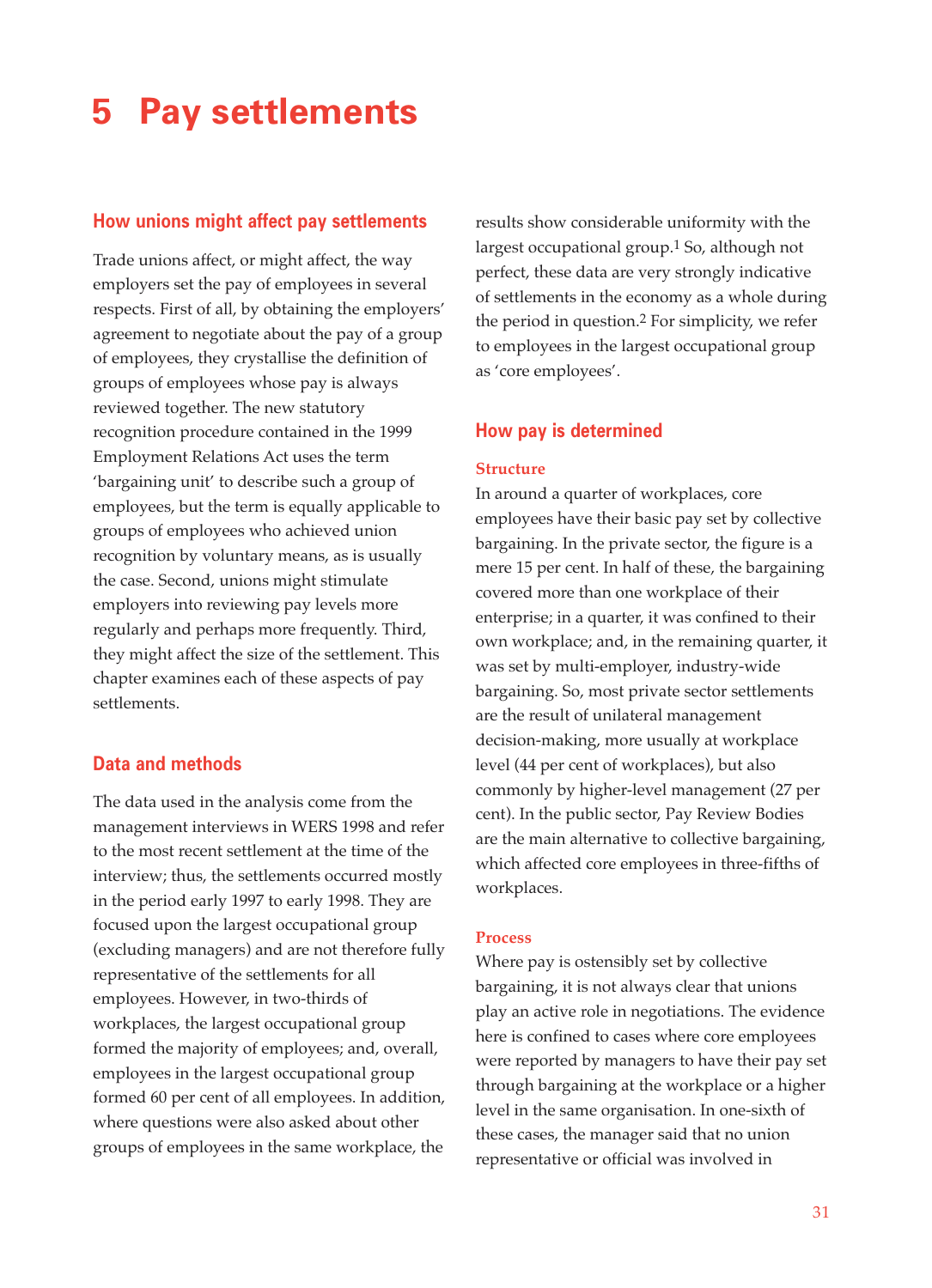arriving at the latest settlement. A similar proportion said the union had only been consulted, rather than the settlement having been negotiated. So, in many cases where pay is considered to be the result of collective bargaining, the unions appear to have little influence on the process.

#### **The frequency of pay reviews**

Unions do, however, appear to have an impact on the frequency with which employers review pay levels. Where settlements were subject to negotiation with unions, 96 per cent were the result of an annual review; 1 per cent conducted a review more than once a year; and a similarly small proportion (2 per cent) conducted a review less than once a year. By contrast, where employers were free to choose the frequency of settlements, only 86 per cent had based their most recent settlement on an annual review; 6 per cent conducted a review more than once a year; 7 per cent did so less than once a year. Annual reviews are a very strong norm where collective bargaining occurs, irrespective of the sector, industry or occupation of the employees affected.

#### **The size of pay settlements**

The largely annual reviews of pay for core employees generally resulted in a pay increase. In only 3 per cent of cases was the outcome a standstill or a decrease in basic pay, usually because the employer was in financial difficulties.

#### **The uniformity of pay increases**

Pay increases were heavily concentrated around 3 per cent. This was the most common figure in both the private and public sectors. Other very common figures in the public sector were 2.5 and 2 per cent; together these accounted for over a half of public sector cases. Increases were very similar in size in the public sector, whether they resulted from collective bargaining or other means, largely Review Bodies. In the private sector, there was greater variation, shown in Figure 2. The remainder of the analysis focuses on explaining this variation in the private sector.

#### **The size of pay increases in the private sector**

About a tenth of private sector increases were of 7.5 per cent or above, with many of these at 10 per cent or more. Detailed examination showed that these were mostly cases where the majority of employees at the workplace were paid less than £4 per hour after the settlement. It seems clear that these were exceptional increases that anticipated the introduction of the National Minimum Wage, introduced a year later. In what follows, we focus on the bulk of cases in the private sector – those with increases below 7.5 per cent – where statistical analysis can provide some assessment of the main factors at work.3

Before examining the possible impact of trade union involvement in the pay-setting process, the analysis took account of a number of factors that generally preceded the pay settlement and could be expected to have led to a larger increase. The results established that increases were lower where the workplace's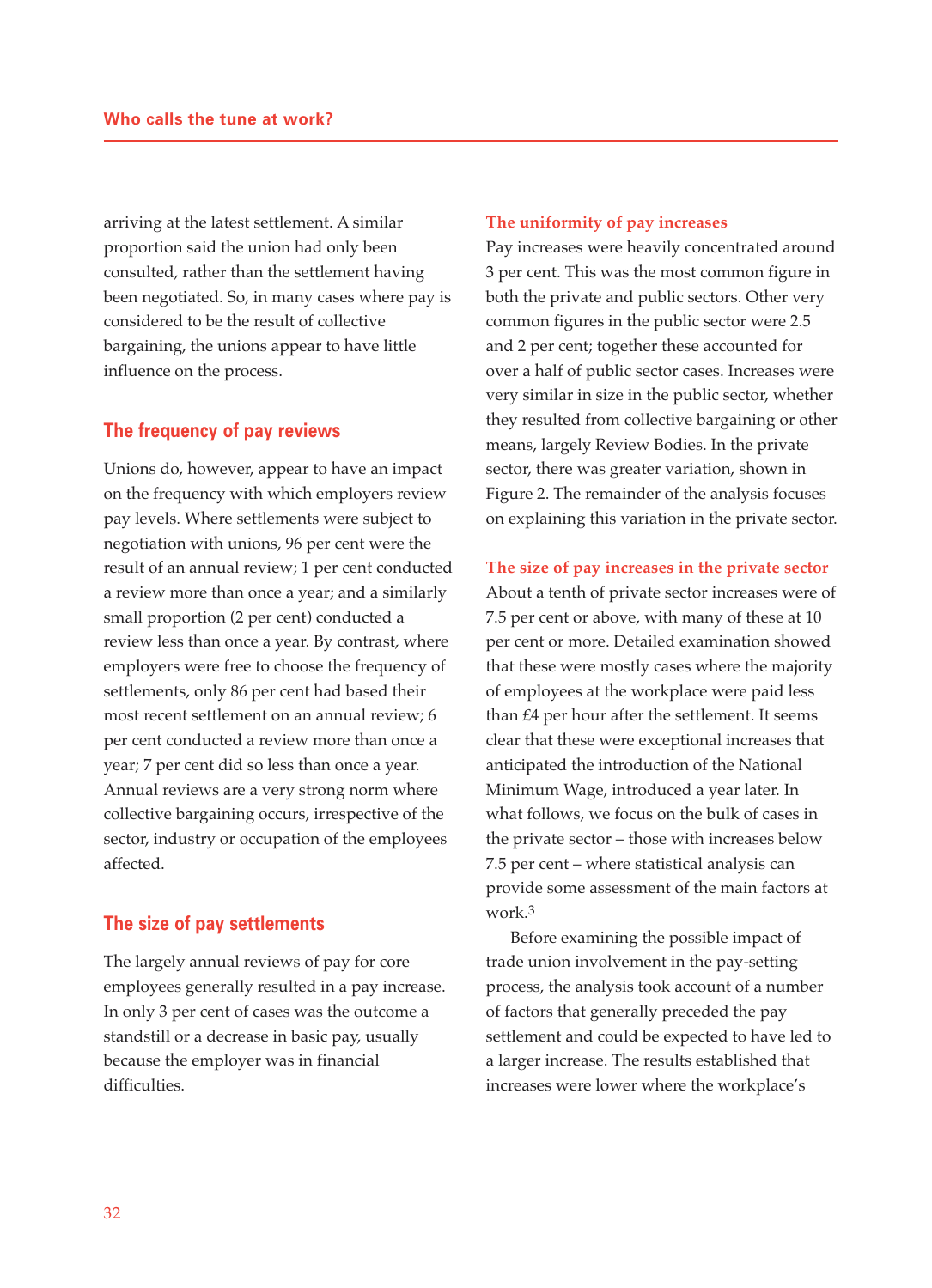

#### **Figure 2 Size of most recent settlement for largest occupational group, private sector, 1998**

Source: WERS 1998; workplaces in the private sector with ten or more employees reporting a pay increase for the largest occupational group.

recent financial performance was poor and were larger where:

- the workplace was expanding its workforce
- the workplace was more than five years old
- the workplace was foreign owned and core employees were higher-paid professionals
- core employees were in the lowest-paid occupations in industries with many lowpaid employees (again reflecting anticipation of the National Minimum Wage).

There were also less robust indications that pay increases were higher where:

- inflation was higher just before the settlement was made
- recent sales of goods or services were rising faster than labour productivity
- average earnings in the industry had increased more rapidly and managers reported that their settlement matched that of similar employers
- core workers were becoming more 'functionally flexible'.

And they were lower where:

- the risk of redundancies was reported as important
- the workplace was recruiting core employees at a time when they were becoming more plentiful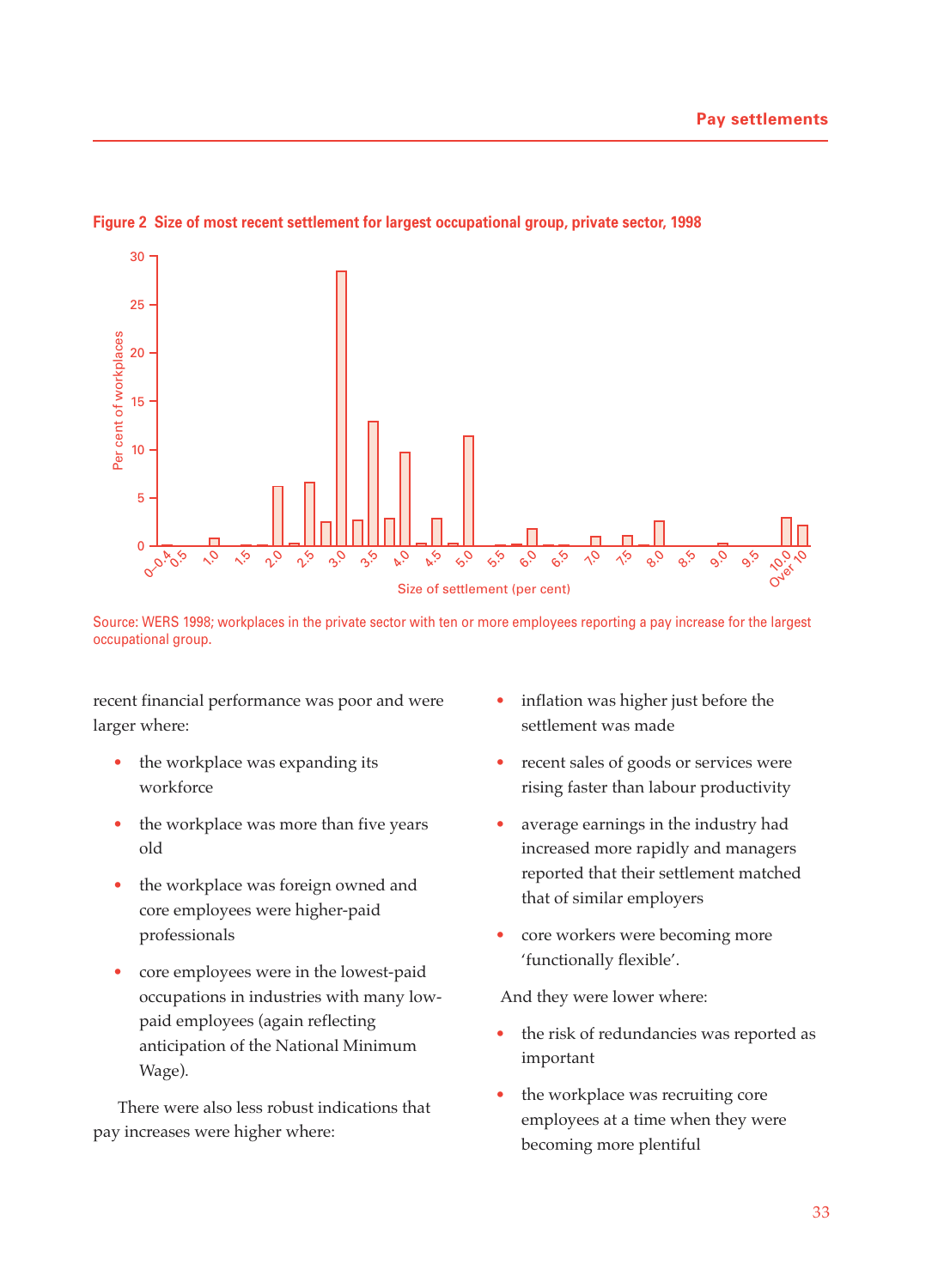• performance-related pay was becoming a higher proportion of total pay, with basic pay being correspondingly reduced as a proportion.

All these factors were taken into account when we focused analysis on the question of whether collectively bargained pay increases were different from those decided unilaterally by management.

In essence, they were no different. Where core employees had their pay set by collective bargaining, the size of the increase was not significantly different from that received by core employees elsewhere whose pay was not determined through bargaining.4 Of course, it would have been surprising if bargained settlements had been larger than non-bargained ones. This would imply that any pay premium gained by unions was growing, an unlikely situation when so many other indicators of union strength have been pointing the opposite way. Another possible interpretation of the result might be that unions were maintaining a general wage advantage for the employees they covered. But we showed in the previous chapter that there was no such general union pay premium in 1998. Only specific types of union representation were associated with demonstrably higher pay when other relevant factors were taken into account. Multi-union representation was particularly linked with higher levels of pay. So, did this specific type of union representation have smaller pay increases, reflecting the general fall in union strength? The answer is yes. Increases achieved for core employees in multi-union situations were significantly lower than other pay

settlements in the same period, around 0.3 per cent lower on average.5

However, there were other features of union representation which had higher pay levels (as shown in Chapter 4) but which did not have lower settlements in the period 1997–98. Settlements were slightly lower in these cases, but not significantly so. It may be that they would also turn out to have lower increases if observations were available over a longer period.

#### **Summary**

Basic pay is adjusted annually for most employees and this is particularly the case where trade unions are involved. But unions appear to affect the process of pay determination more than the outcome. Pay increases in the private sector are no greater where unions are involved in negotiations, when other factors suggested by economic theory are taken into account. If anything, it is more likely that they are smaller. Employees covered by multi-union representation, who were paid more than other comparable employees in 1998, had smaller pay increases at that time. This is consonant with the long-term decline in influence that British unions have experienced in the 1980s and 1990s. It suggests that any pay premium for unionised employees will become confined to a smaller and smaller portion of those covered by collective bargaining. Indeed, it may gradually disappear in the future, unless the causes of union weakness are addressed.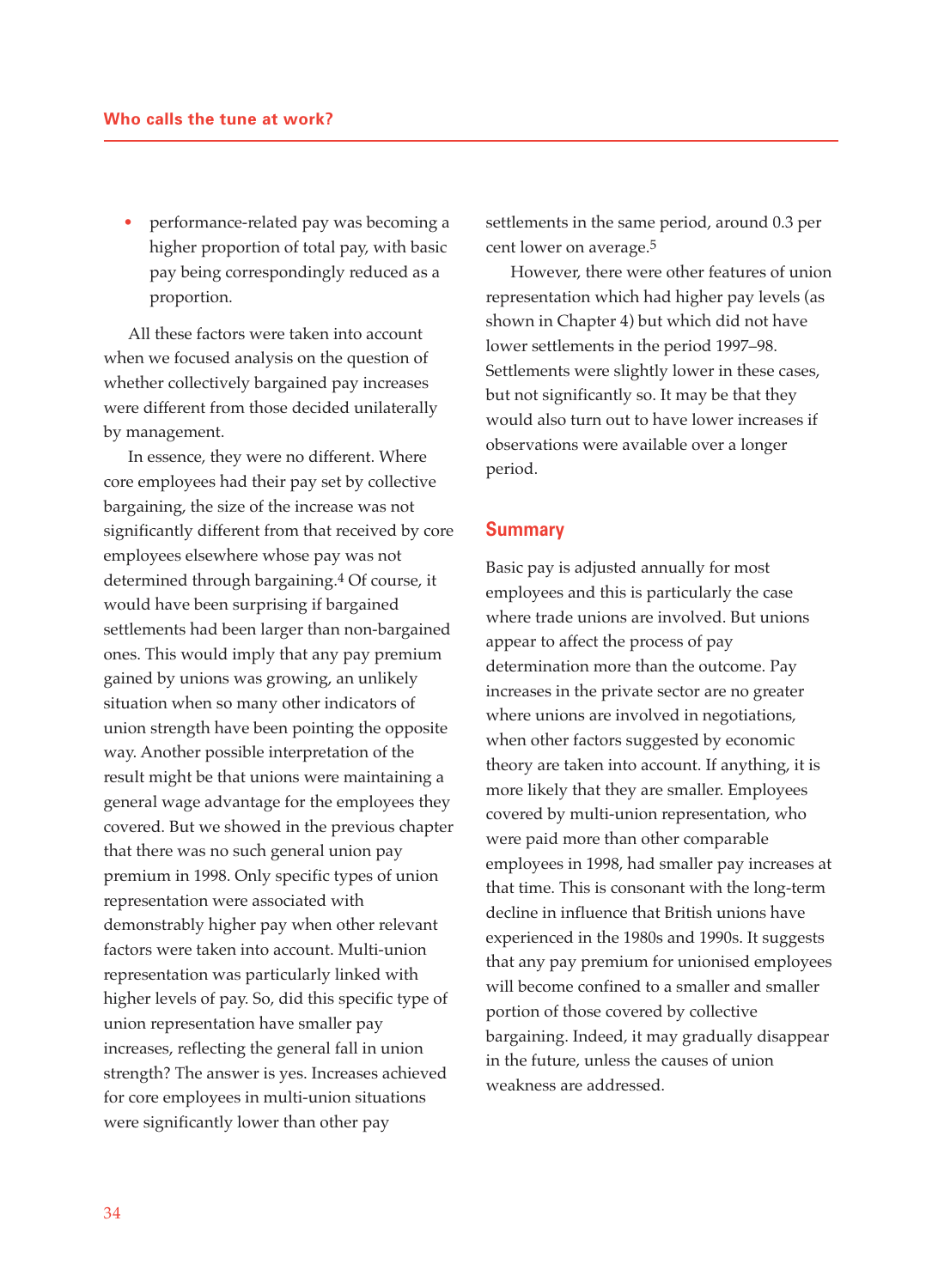# **6 Conclusions and policy implications**

Developments during the 1990s saw the British labour market make a further move away from its earlier position where trade unions had played a substantial part in shaping jobs and pay. Much of this came about through the increasing turnover amongst workplaces: new service sector workplaces, mostly untouched by unionism, replaced older workplaces, often in manufacturing, where unions had been well established. By 1998, less than a third of employees in the private sector were covered by pay-setting arrangements in which unions played a role; and many fewer than that were employed in workplaces where unions played a part in management decisions about the numbers of jobs.

In these changed circumstances, the question arose as to whether unions still had an impact on pay levels and on the creation, retention or destruction of jobs. The question has acquired greater importance, now that recent legislation enables unions to achieve recognition from some employers in circumstances where they would not otherwise have achieved it voluntarily. The direct and indirect effects of the legislation might be to slow down or even arrest the decline in union representation for pay bargaining that has been in evidence for over 20 years. Such a prospect gives added saliency to the impact of unions on pay and jobs.

### **The impact of trade unions on pay**

The research confirms that trade unions continue to have an impact on private sector pay levels, but only in particular situations, not in general. Only where union–management

pay-setting arrangements cover at least 70 per cent of employees in the workplace, or where multiple unions are involved, are pay levels clearly higher than for comparable employees in similar workplaces. In these circumstances, which apply to around 15 per cent of private sector employees, a premium of around 8 to 11 per cent is typical. Unions are also associated with greater provision of some fringe benefits in much the same circumstances as where they achieve higher pay. A smaller group of other employees also benefit from the unions' paybargaining activity, even though they are not directly covered by it. They are commonly managers and higher paid professional workers in the same workplaces.

It seems very likely that the union impact on pay is smaller now than it was previously. There are no directly comparable datasets for earlier periods on which we could repeat our analysis and confirm that judgement. But there are many indications from other research that unions have become weaker in the last two decades. They certainly represent many fewer employees. Our analysis of pay settlements in 1997–98 also supports the idea of a declining impact on pay levels. Settlements were no higher where unions were involved and in some circumstances were lower than for comparable workers in nonunion situations. Indeed, the multi-union bargaining situations that clearly showed higher levels of basic pay were the ones that also clearly showed smaller pay increases in our analysis of settlements. These multi-union situations are becoming increasingly rare, reinforcing the likelihood of a disappearing union impact on pay levels.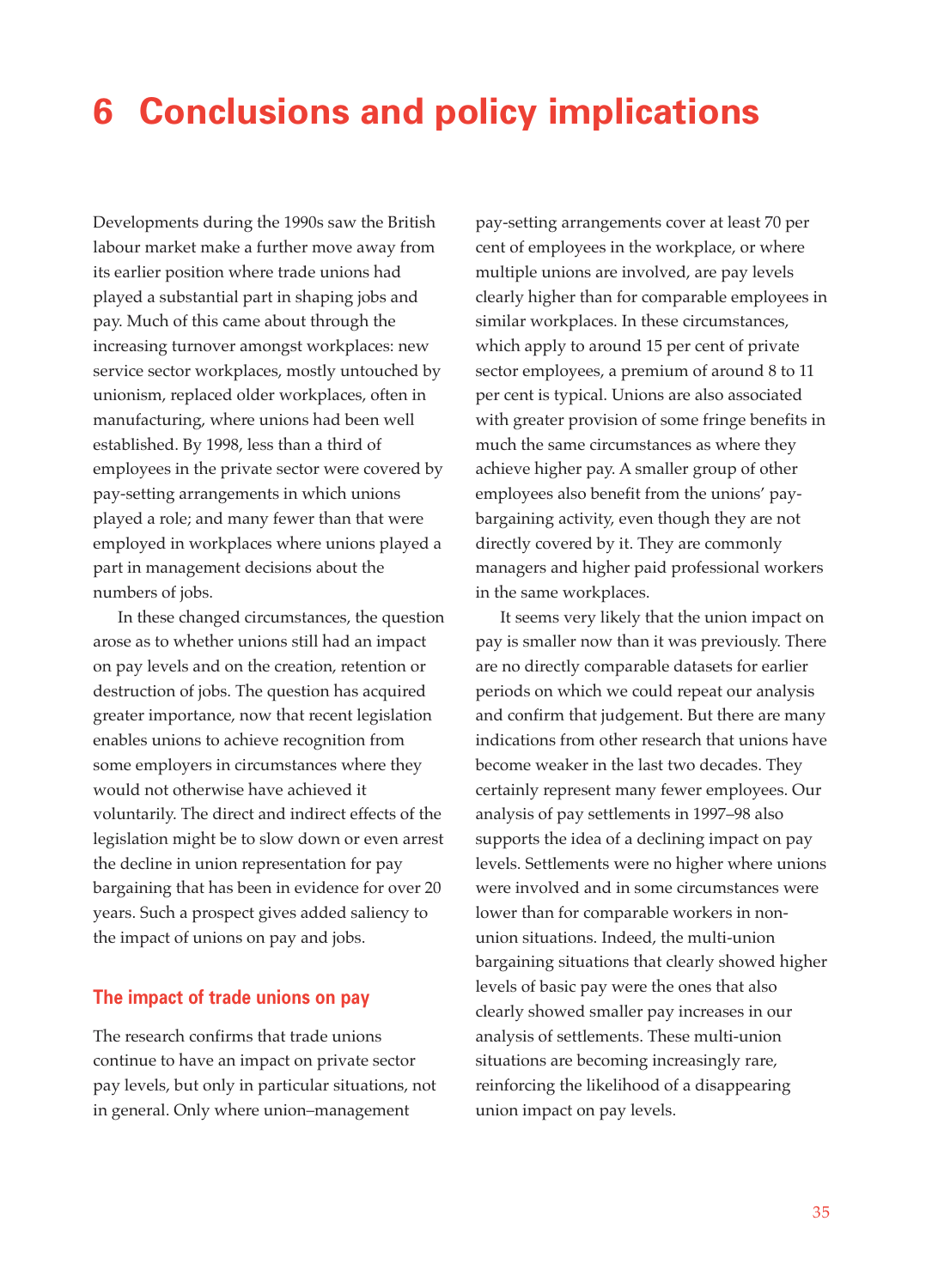# **The impact of trade unions on employment levels**

The research examined the potential impact of trade unions on the number of jobs in the economy in two separate ways. The first concerned the likelihood of complete closure of a workplace between 1990 and 1998. This was found to be no different for union and nonunion workplaces in the major part of the economy – the service sector, whether public or private. However, the impact of unions was clearly discernible in manufacturing. Closure in this sector was more likely where there had been unions representing a section of the workforce, such as only manual workers, and where unions were excluded from negotiating with management about employment matters, such as recruitment and staffing levels. Where representation and negotiating arrangements were comprehensive, the potential negative effects of unions in the manufacturing sector were absent.

The second way in which the research examined the possible impact of trade unions on the numbers of jobs was by comparing the rates of growth or contraction among continuing workplaces from 1990 to 1998. In the private sector, unions generally served to inhibit employment growth by several percentage points per annum. This negative impact was slightly larger in service industries than in manufacturing, and where multiple unions were recognised. However, it was confined to cases in which unions negotiated over wages but had no role in determining staffing levels or recruitment. The rate of employment growth among private sector workplaces where unions negotiated over wages *and* employment was no

different to that seen among workplaces without recognised unions.

### **Future implications**

An important implication of the findings is how the economy might be affected by the new legal provisions through which trade unions can achieve recognition from employers to negotiate about pay, hours of work and holidays. Such cases are likely to form only a small fraction of instances of newly granted recognition. But the legal provisions seem most likely to encourage the creation of a particular type of bargaining unit: one with a single union representing employees, principally in cases where the employer does not already recognise another union for different groups of employees. If the bargaining unit is defined broadly (and initial indications are that this is generally so), $1$  these cases of new recognition will resemble the situations of high coverage at workplace level that, in the 1990s, were associated with employment decline in the private sector and a greater chance of closure in manufacturing industry. The results also suggest that these undesirable consequences for employment might be avoided if managements and unions agreed to a broad bargaining agenda that gave the union a role in decisions about employment as well as pay. But there seems little prospect of this happening generally in those few situations where an employer has been obliged to recognise a union for bargaining about pay through recourse to the law.

In cases where unions achieve recognition without using the new legal provisions, the findings give a clear pointer to management for avoiding the possible negative impact of unions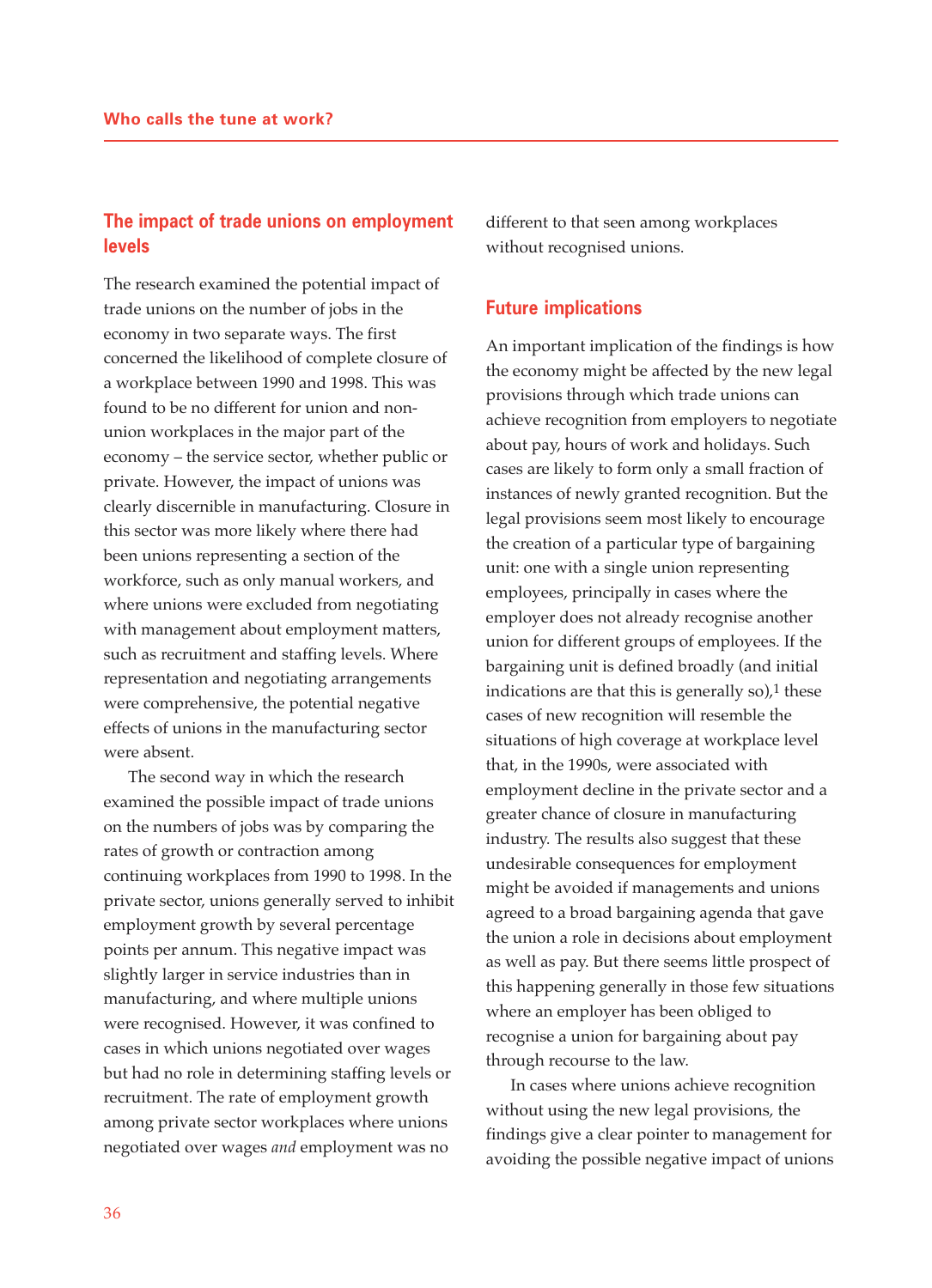on employment – they shall encompass a wide range of issues, including recruitment and staffing levels, within the scope of joint regulation. In workplaces where unions are already recognised for pay bargaining, the findings suggest it would be beneficial to expand the scope of negotiations to include employment matters in the majority of unionised workplaces in the private sector that do not currently do so. Such a move seems likely to benefit employees and employers alike.

As we noted in Chapter 1, the achievement of statutory recognition does not guarantee a pay agreement, let alone one that specifies basic rates of pay higher than for comparable employees elsewhere. Thus, the statutory procedure seems very unlikely to lead to recognition being granted on such a scale, and in sufficient numbers of cases that lead to substantial and enduring pay increases, that the trend towards a disappearing union pay premium would be arrested or reversed. This implies that employers should have little ground for opposing union recognition on the basis that granting it might lead to unacceptably higher wage costs. Correspondingly, unions are likely to gradually lose the legitimacy of their appeal for new members on the grounds that they generally achieve higher pay levels.

The vast majority of unionised workplaces in Britain will continue to be those where union recognition was achieved voluntarily at some time in the past, without recourse to the law. In this shrinking but still substantial part of the economy, a gradual decline in the impact of unions on wage levels seems likely. Since the existing union impact is most apparent in the middle part of wage distribution, this decline is likely to reinforce the current trend towards greater wage dispersion and income inequality. A widening of the gender pay gap is also possible, since union representation is associated with practices, such as analytical job evaluation, which are in turn associated with smaller pay differences between men and women. Both these matters bear on more general considerations of public policy.

A final implication of the research concerns the types of non-union consultative and information-sharing practices that are currently being considered under European Union auspices. In so far as they have a similar impact to corresponding practices in Britain that are introduced voluntarily by employers, the research implies that they will have no detectable impact on pay levels or the growth of jobs.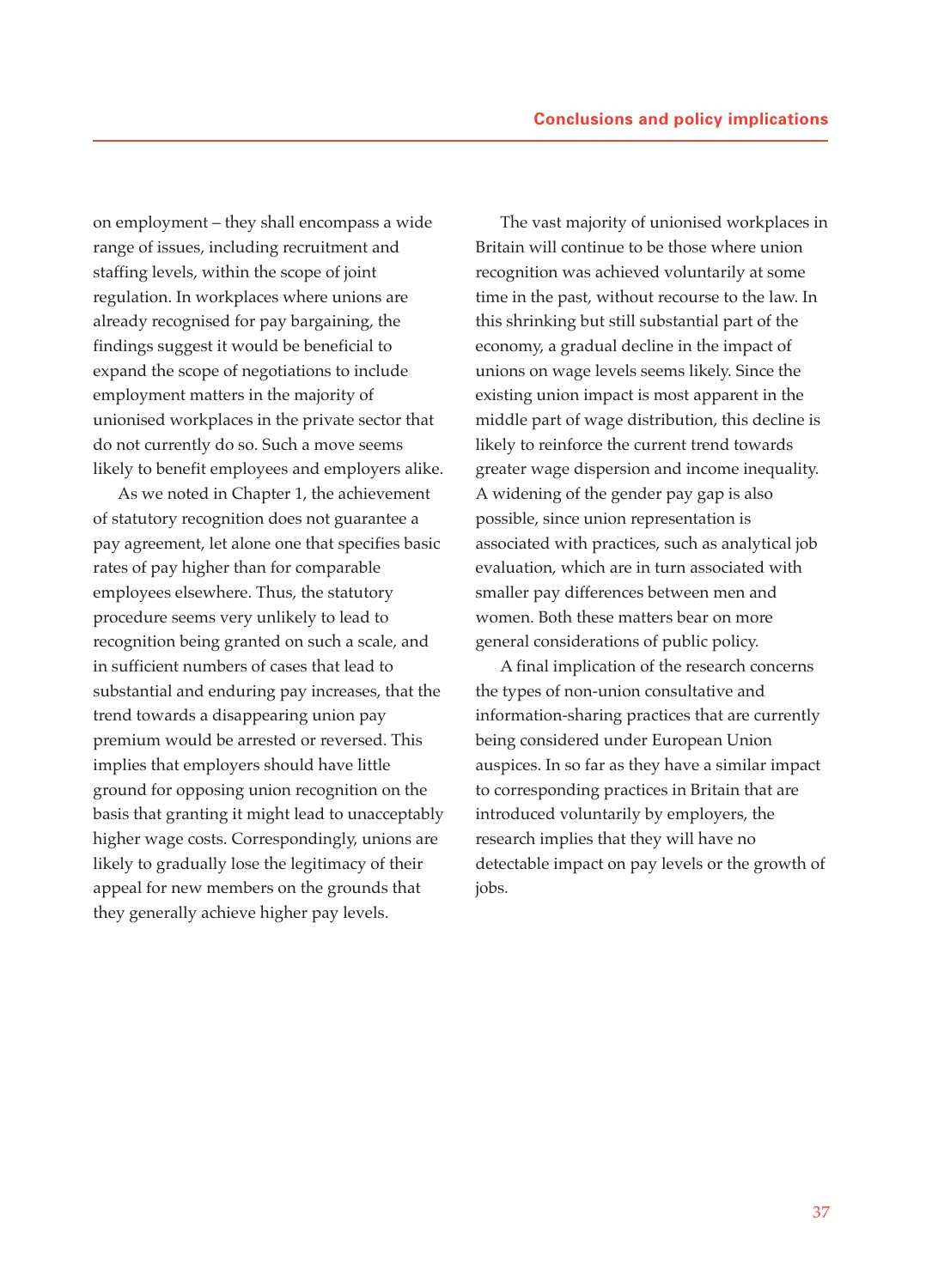# **Notes**

# **Chapter 1**

- 1 Unless the written agreement contains a statement that it is intended to be a legally enforceable contract. This is very rare.
- 2 There is, for example, no requirement for binding arbitration.
- 3 Import penetration in manufacturing increased steadily year on year from 37 per cent in 1989 to 46 per cent in 1996 (Central Statistical Office, 1993, p. 219; Office of National Statistics, 1999, Table 18.2). The percentage of private sector establishments owned or controlled by foreign organisations increased from 8 to 13 per cent (Millward *et al*., 2000, pp. 32–4).
- 4 Based on regional rates of unemployment derived from claimant counts given in *Labour Market Trends.* Comparable earlier figures are not available.
- 5 Based upon unemployment rates (ILO definition) by previous occupation for the United Kingdom, derived from the relevant Labour Force Surveys, reported in *Labour Market Trends.* Comparable earlier figures are not available.
- 6 The questionnaire was distributed to all employees where there were less than 25.

# **Chapter 2**

- 1 The transfer of employment to a new site or to another workplace in the *same* organisation is not included in this definition, nor is a simple change of ownership such as a take-over.
- 2 The low level of unionisation in the private sector supports this view. Only one private sector industry (electricity, gas and water supply) out of 14 industries has over a half of its workforce belonging to trade unions (Bland, 1999).
- 3 A 1992 survey of large, multi-site companies showed that many of those with recognised unions in their existing workplaces set up new workplaces without recognising unions in them. This was more common where existing bargaining arrangements were decentralised (Marginson *et al*., 1993).
- 4 The data are therefore confined to workplaces with at least 25 employees in 1990, this being the sampling population for WIRS 1990.
- 5 Our measures of union strength included the proportion of workers in union membership, the existence of a closed shop, the presence of an on-site representative, and the existence of formal agreements restricting management's ability to organise non-managerial staff.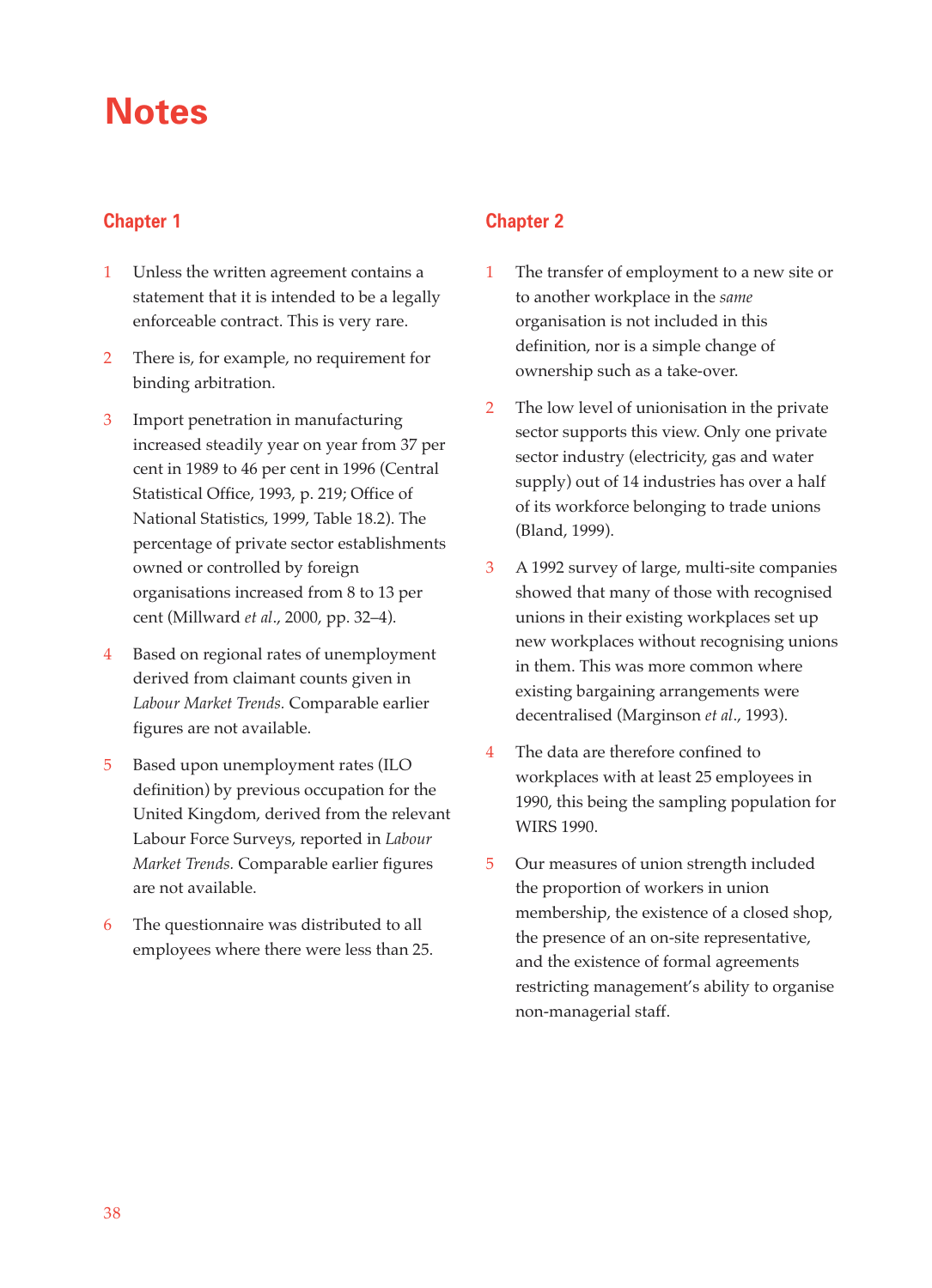- 6 Non-union communication channels consisted of non-union appointments to joint consultative committees, the presence of briefing groups, regular meetings between senior management and the workforce, problem-solving groups and the presence of non-union representatives where there were no union members.
- 7 Those that were significant in the analysis were: the size of the workplace in 1990, the trend in employment in the previous year, the age of the workplace, the proportions of the workforce female and part-time, and three individual industries.

# **Chapter 3**

- 1 Many earlier studies of employment change in Britain have relied upon retrospective information on changes in workplace employment levels, and have sought to explain change by reference to characteristics observed at the end of the period in question. However, if one were to find an association between the contraction of workplace employment and strong unionism in such a study, questions would inevitably arise over the true direction of causality.
- 2 We experimented with the use of statistical methods that adjust for the 'selective' nature of the sample available to us – see Bryson (2001) for details. However, we were unable to find a sufficiently robust solution that could be used extensively throughout this chapter and reported with confidence.
- See Chapter 2, note 6 above.

# **Chapter 4**

- 1 The method was originally developed by Stewart (1983b) and used to show how the union effect on wages changed over the 1980s (Stewart, 1995). The current work extends that methodology to situations where the pay bands vary across observations. See the Appendix in Forth and Millward (2000a).
- 2 To be characterised as having 'high involvement management', a workplace had to have at least two out of three 'task practices' (teamworking, functional flexibility and quality circles), two out of four 'individual supports' (briefing groups, information disclosure, performance appraisal and human relations training) and two out of three 'organisational supports' (internal recruitment, job security and financial participation). Further details are given in Forth and Millward (2000a).
- 3 Since the information available is simply provision or non-provision of the benefit, the statistical procedure used was logistic regression.
- 4 This is also the case for managers, but they were excluded from the relevant questions in WERS 1998.
- 5 The survey fieldwork preceded the introduction of the National Minimum Wage of £3.60 in April 1999.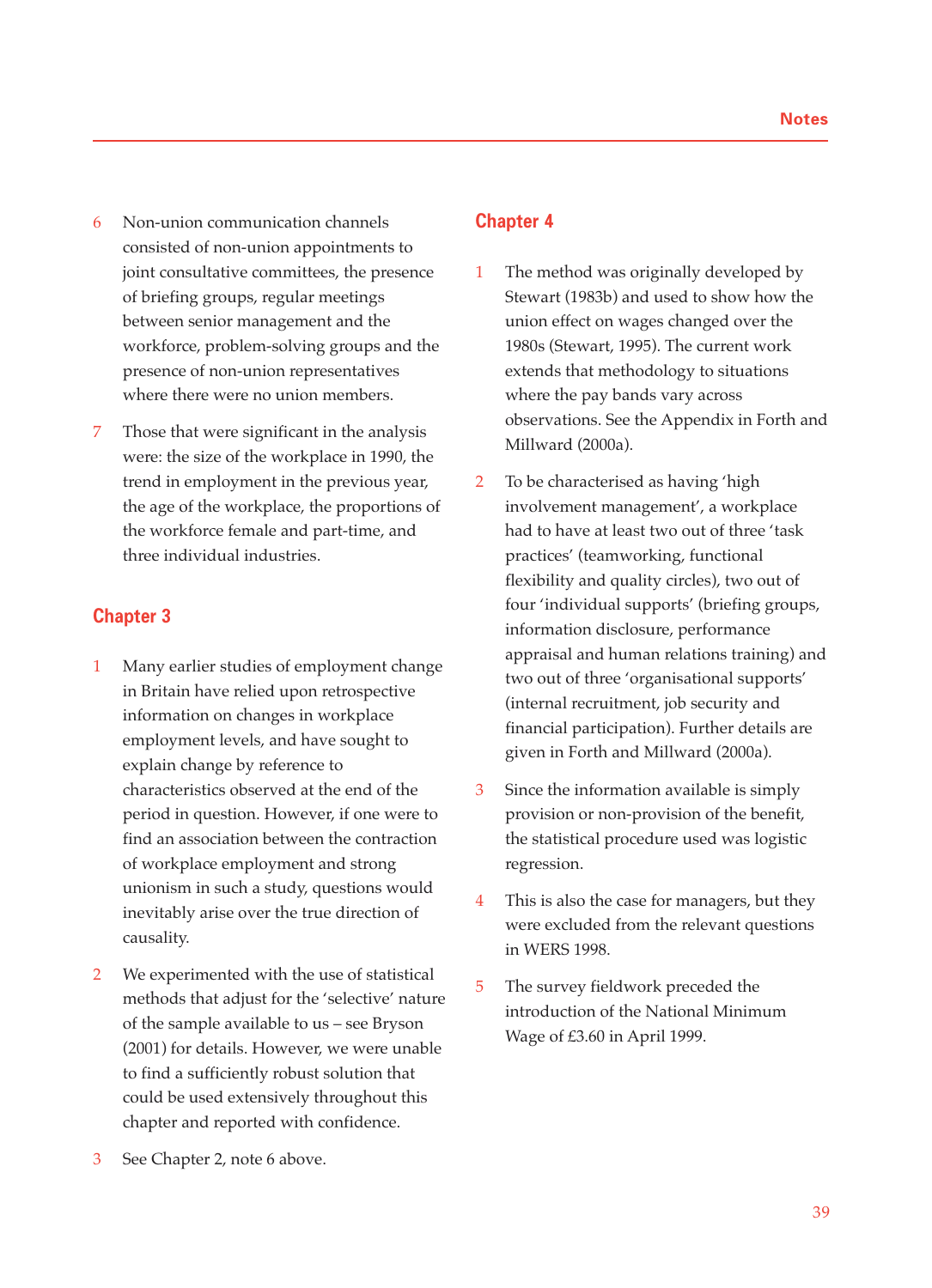## **Chapter 5**

- 1 In 68 per cent of workplaces, the same type of arrangement is used for all occupational groups present (Forth and Millward, 2000b).
- 2 Being derived from a nationally representative sample of workplaces, they come far closer to a comprehensive sample of pay settlements than the other British source used in research, the CBI Pay Settlements Databank.
- 3 The distribution of the size of increases greater than zero and less than 7.5 per cent approximates to a normal distribution and is therefore amenable to Ordinary Least Squares regression. The base is 1,079 observations.
- 4 The actual coefficient was –0.093, which is not significant, even at the 10 per cent level.

5 Increases achieved for core employees in single-union situations were not significantly different from those in nonunion situations.

## **Chapter 6**

1 Up to 23 March 2001, the Central Arbitration Committee had granted statutory recognition in five cases covering approximately 1,400 employees. In two of these cases, the bargaining units covered at least 70 per cent of employees; in the other three, the proportion was not calculable on the available data, but was probably much smaller.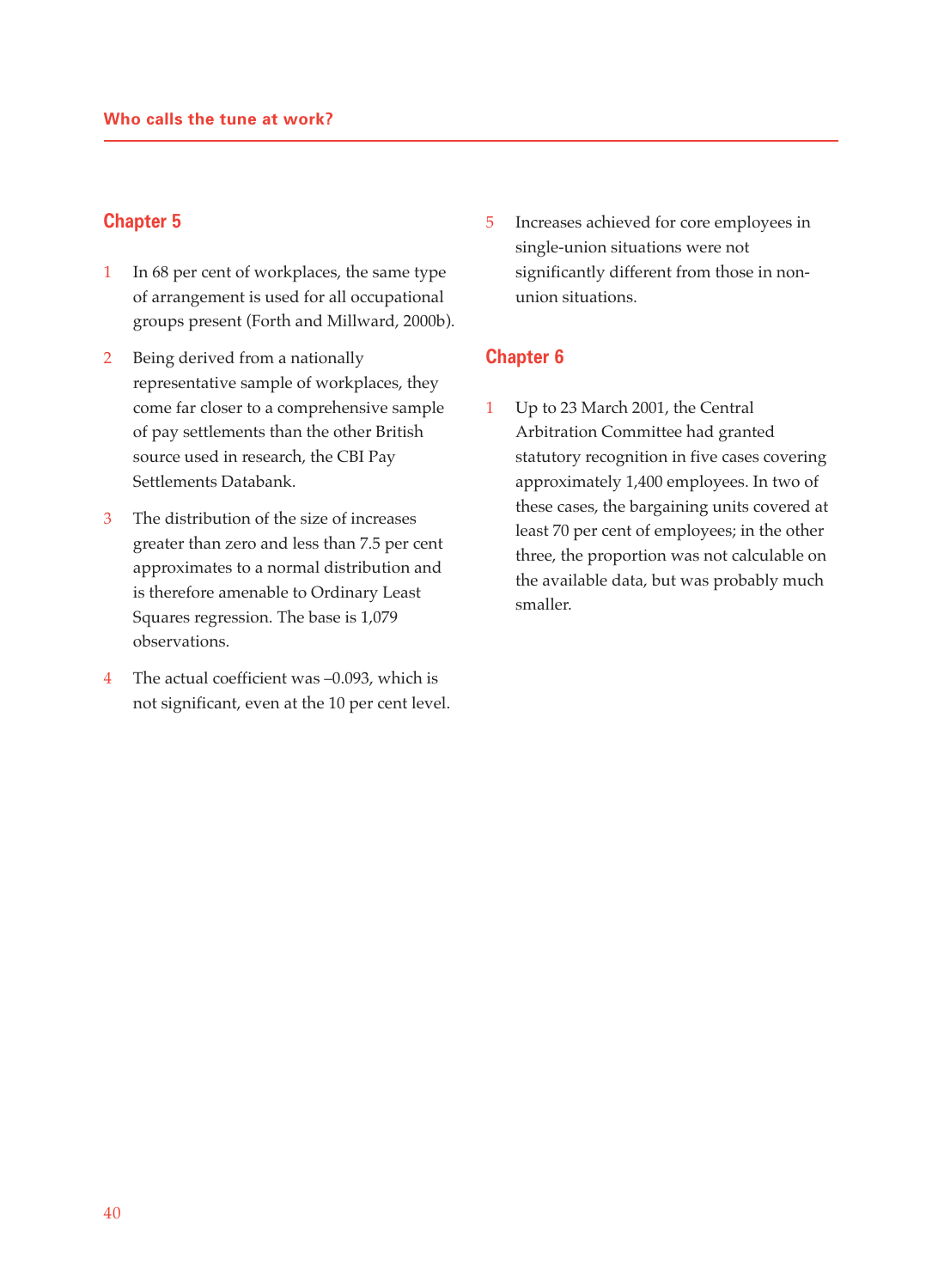# **References**

Blanchflower, D., Millward, N. and Oswald, A. (1991) 'Unionism and employment behaviour', *Economic Journal*, Vol. 101, No. 407, pp. 815–34

Bland, P. (1999) 'Trade union membership and recognition 1997–98: an analysis of data from the Certification Officer and the Labour Force Survey', *Labour Market Trends*, July, pp. 343–53

Booth, A. and McCulloch, A. (1999) 'Unions, redundancy pay and employment', *The Manchester School*, Vol. 67, No. 3, pp. 346–66

Bryson, A. (2001) *Employee Voice, Workplace Closure and Employment Growth*. Research Discussion Paper No. 6. London: Policy Studies Institute [available at: http://www.psi.org.uk/ publications/publ.htm]

Burchell, B., Day, D., Hudson, M., Lapido, D., Mankelow, R., Nolan, J., Reed, H., Ines, C. and Wilkinson, F. (1999) *Job Insecurity and Work Intensification: Flexibility and the Changing Boundaries of Work*. York: York Publishing Services

Casey, B., Hales, J. and Millward, N. (1996) *Employers' Pension Provision 1994*. Department of Social Security Research Report No. 58. London: The Stationery Office

Central Statistical Office (1993) *Annual Abstract of Statistics*. London: The Stationery Office

Corby, S. and White, G. (1999) *Employee Relations in the Public Sector.* London: Routledge

Cully, M., Woodland, S., O'Reilly, A. and Dix, G. (1999) *Britain at Work*. London: Routledge

Department of Trade and Industry (1998) *Fairness at Work.* Cm. 398. London: The Stationery Office

Dickens, L. and Hall, M. (1995) 'The State: labour law and industrial relations', in P. Edwards (ed.) *Industrial Relations: Theory and Practice in Britain*. Oxford: Blackwell

Dunlop Commission (Commission on the Future of Worker–Management Relations) (1994) *Report and Recommendations*. Washington, DC: US Department of Labor

Forth, J. (2000) 'Compositional versus behavioural change: combined analysis of the WERS98 panel survey, closures and new workplaces'. London: NIESR, WERS98 Data Dissemination Service mimeo [available at http://www.niesr.ac.uk/niesr/wers98/]

Forth, J. and Millward, N. (1999) *Employers' Pension Provision 1996.* Department of Social Security Research Report No. 98. London: The Stationery Office

Forth, J. and Millward, N. (2000a) *The Determinants of Pay Levels and Fringe Benefit Provision in Britain*. Discussion Paper No. 171. London: NIESR [available at: http:// www.niesr.ac.uk/niesr/discuss.htm]

Forth, J. and Millward, N. (2000b) *Pay Settlements in Britain*. Discussion Paper No. 173. London: NIESR [available at: http:// www.niesr.ac.uk/niesr/discuss.htm]

Green, F. (1999) 'It's been a hard day's night: the concentration and intensification of work in late 20th century Britain', Studies in Economics, No. 99/13, University of Kent at Canterbury

Machin, S. (1995) 'Plant closures and unionisation in British establishments', *British Journal of Industrial Relations,* Vol. 3, No. 1, pp. 55–68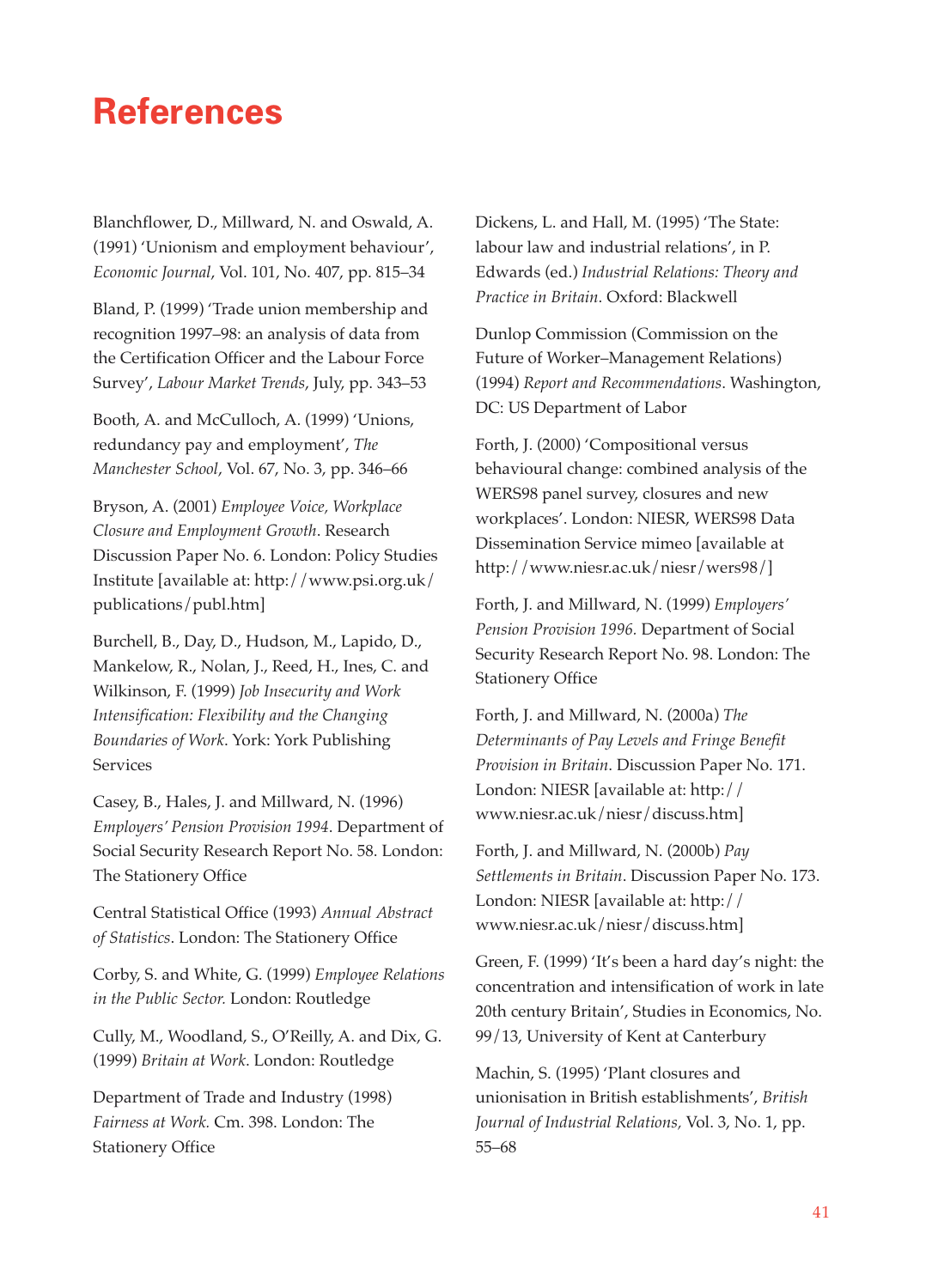Marginson, P., Armstrong, P., Edwards, P. and Purcell, J. (1993) *The Control of Industrial Relations in Large Companies: an Initial Analysis of the Second Company Level Industrial Relations Survey.* Warwick Papers in Industrial Relations No. 45. Warwick: University of Warwick

Marginson, P., Edwards, P., Martin, R., Purcell, J., and Sisson, K. (1988) *Beyond the Workplace: Managing Industrial Relations in the Multiestablishment Enterprise.* Oxford: Blackwell

Millward, N., Bryson, A. and Forth, J. (2000) *All Change at Work?* London: Routledge

Millward, N., Stevens, M., Smart, D. and Hawes, W.R. (1992) *Workplace Industrial Relations in Transition.* Aldershot: Dartmouth

Office of National Statistics (1999) *Annual Abstract of Statistics*. London: The Stationery Office

Siebert, S. (1999) *Company Recruitment Policies*. York: York Publishing Services

Stewart, M.B. (1983a) 'Relative earnings and individual union membership in the United Kingdom', *Economica*, Vol. 50, May, pp. 111–25

Stewart, M.B. (1983b) 'On least squares estimation when the dependent variable is grouped', *Review of Economic Studies,* Vol. 50, No. 4, pp. 737–53

Stewart, M.B. (1995) 'Union wage differentials in an era of declining unionization', *Oxford Bulletin of Economics and Statistics*, Vol. 57, No. 2, pp. 143–66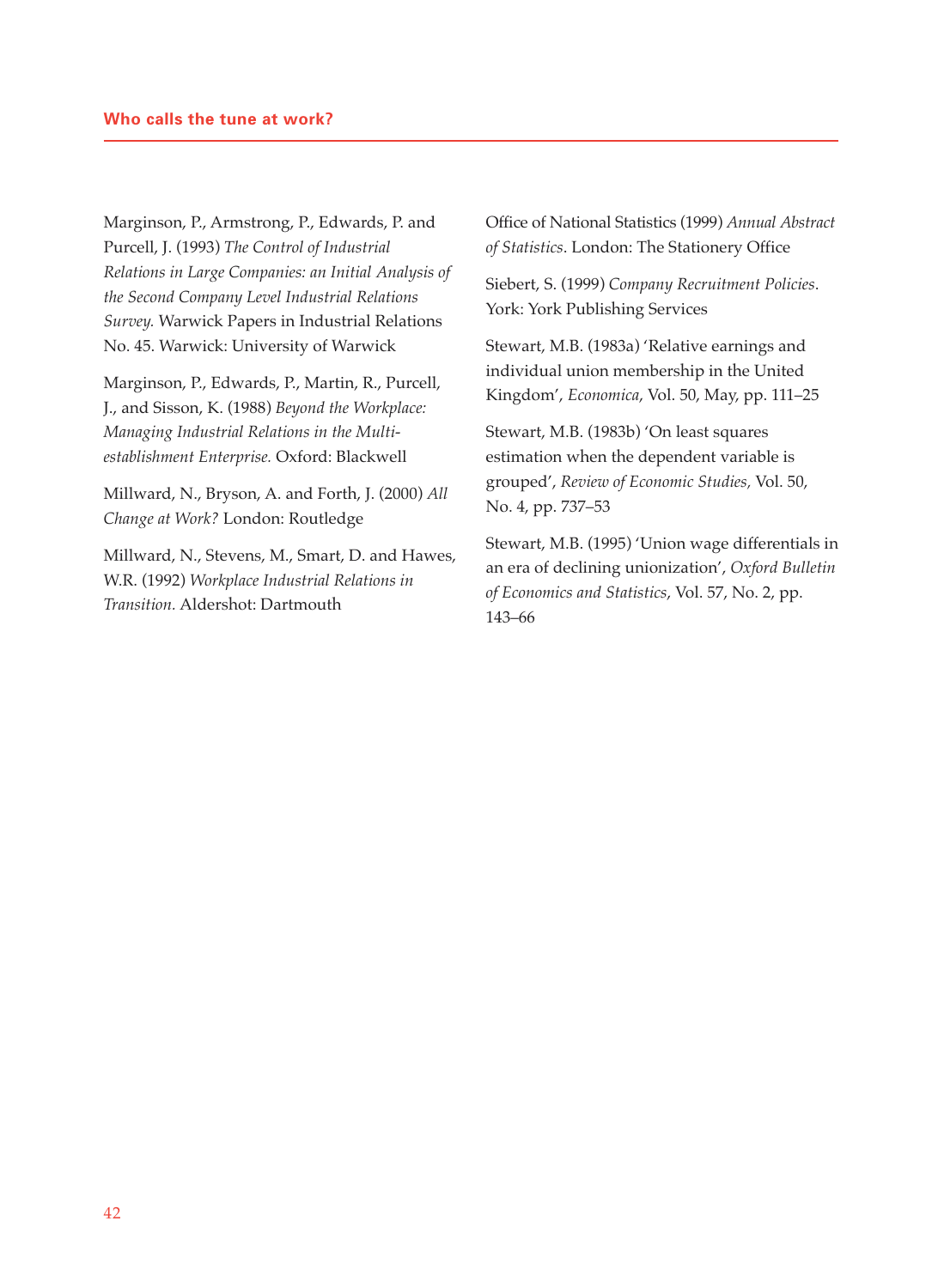# **Titles available in the Work and Opportunity series:**

#### **Making work pay: Lone mothers, employment and well-being**

#### *Alex Bryson, Reuben Ford and Michael White*

This study tracks a sample of lone mothers over five years to find out what works in moving them off benefit, and what really makes a difference in easing hardship. £11.95

#### **Bridges from benefit to work: A review**

#### *Karen Gardiner*

An innovative study of 42 welfare-to-work initiatives, assessing which give best value for money, how many people they help, and what the level of take-up is. £11.95

#### **Combining work and welfare**

## *Jane Millar, Steven Webb and Martin Kemp*

An exploration of key questions surrounding in-work benefits, and the likely impact of the national minimum wage.

£11.95

### **Lone mothers moving in and out of benefits**

#### *Michael Noble, George Smith and Sin Yi Cheung*

This study analyses how and why lone mothers move between income support and in-work benefits, and considers current and future policy directions. £11.95

### **Pathways through unemployment: The effects of a flexible labour market**

#### *Michael White and John Forth*

A study of the effects and long-term consequences of flexible forms of work – particularly the parttime, self-employed and temporary jobs often taken up by unemployed people. £11.95

#### **Local responses to long-term unemployment**

#### *Mike Campbell with Ian Sanderson and Fiona Walton*

A review of research to date on how to reconnect the long-term unemployed to the labour market. £12.95

### **Company recruitment policies: Implications for production workers**

#### *Stanley Siebert*

This study explores whether increased regulation of the labour market has an impact on hiring standards, screening out less qualified workers and so reducing their job opportunities. £12.95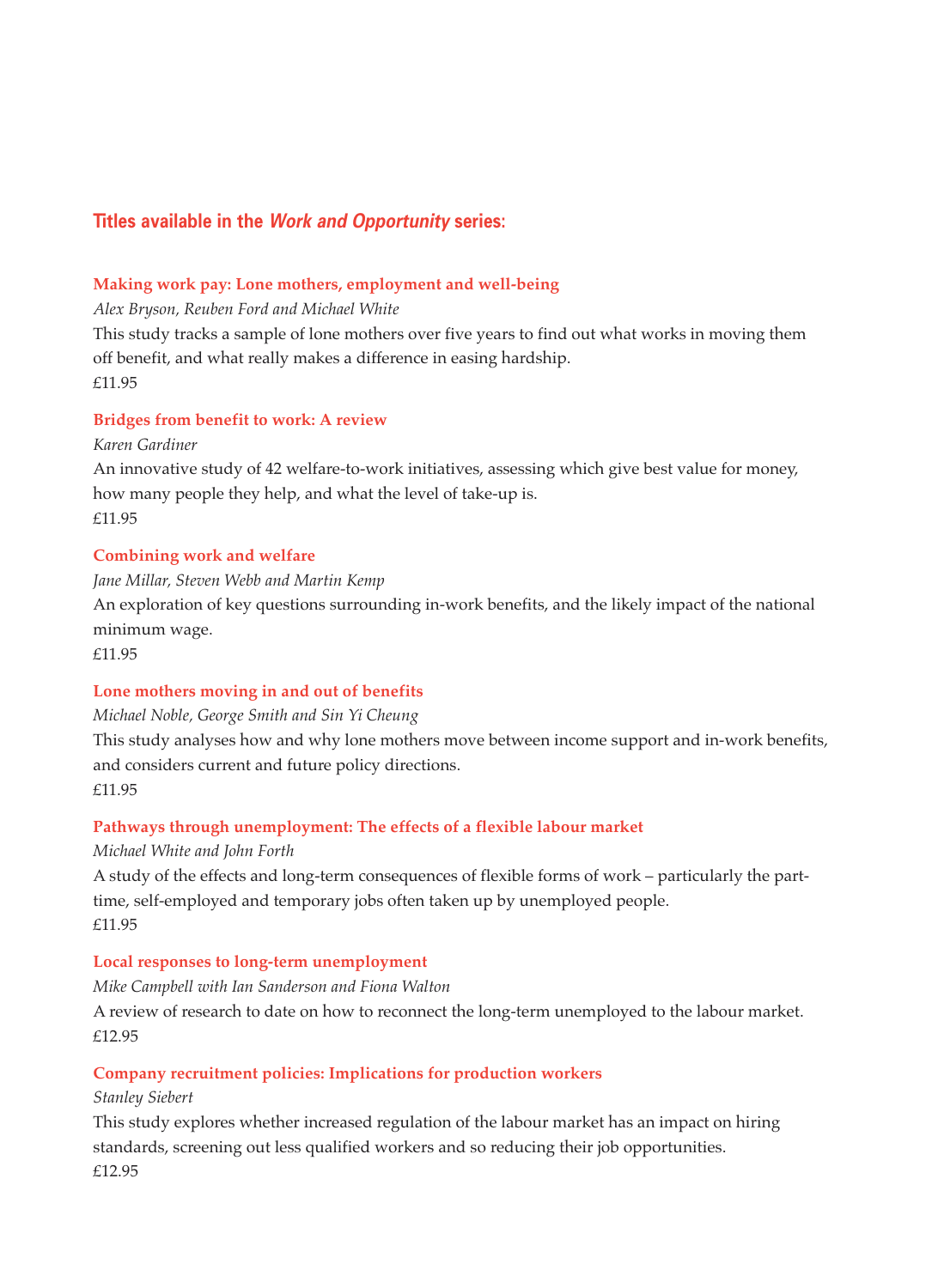#### **Young men, the job market and gendered work**

#### *Trefor Lloyd*

A study of whether young men are being adequately prepared for the contemporary workplace, and whether their, or others', gender assumptions are affecting their opportunities. £10.95

### **Back to work: Local action on unemployment**

#### *Ian Sanderson with Fiona Walton and Mike Campbell*

This report complements *Local responses to long-term unemployment* (above), presenting detailed casestudy research into what local action is effective in getting people into work. £13.95

## **Ending exclusion: Employment and training schemes for homeless young people**

### *Geoffrey Randall and Susan Brown*

An evaluation of the particular difficulties in finding work faced by this group, and an assessment of the impact of a range of projects designed to assist them. £13.95

## **Job insecurity and work intensification: Flexibility and the changing boundaries of work**

*Brendan J. Burchell, Diana Day, Maria Hudson, David Ladipo, Roy Mankelow, Jane P. Nolan, Hannah Reed, Ines C. Wichert and Frank Wilkinson*

An exploration into the effect of job insecurity on the social, physical and psychological well-being of employees.

£13.95

# **Whose flexibility? The costs and benefits of 'non-standard' working arrangements and contractual relations**

### *Kate Purcell, Terence Hogarth and Claire Simm*

Drawing on the experience of a range of industries and organisations, the report analyses the economic, operational and social effects of flexible employment practices. £13.95

### **Finding work in rural areas: Barriers and bridges**

### *Sarah Monk, Jessica Dunn, Maureen Fitzgerald and Ian Hodge*

A timely analysis of disadvantage in rural areas, and the role employment plays in this. The report focuses on the particular problems people in rural areas face and what strategies work in attempting to find work.

£12.95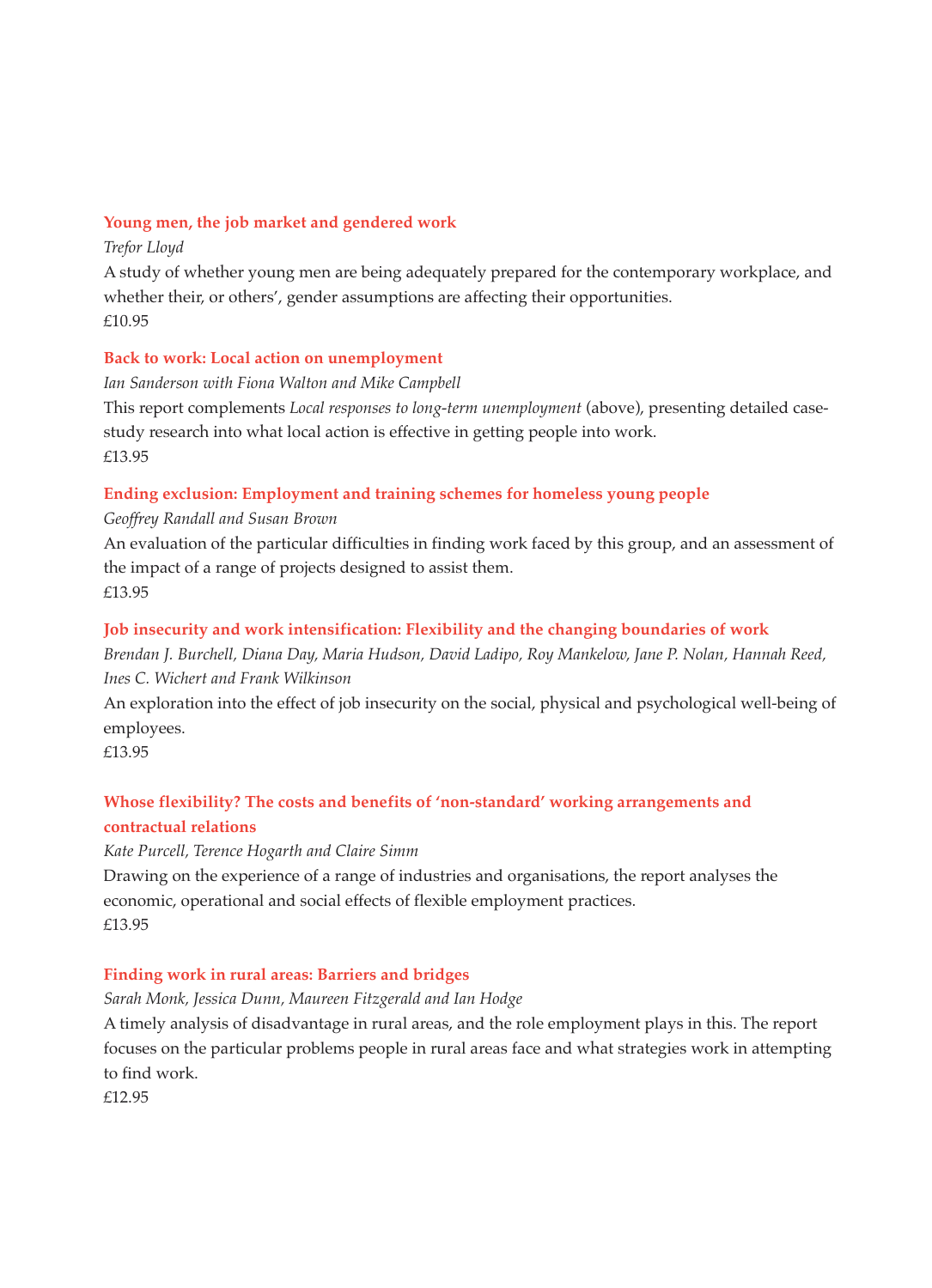#### **Work and young men**

*Bruce Stafford, Claire Heaver, Karl Ashworth, Charlotte Bates, Robert Walker, Steve McKay and Heather Trickey*

A study which analyses whether certain young men are underachieving, and what the long-term consequences of this are. The authors also review the social, personal and economic factors that affect how young men are integrated into the labour market. £13.95

## **Making the grade: Education, the labour market and young people**

*Peter Dolton, Gerry Makepeace, Sandra Hutton and Rick Audas*

The decisions young people make when they first become eligible to leave school are crucial to their long-term prospects. This wide-ranging study investigates what influences a child's performance and choices during this important time.

£14.95

## **Young Caribbean men and the labour market: A comparison with other ethnic groups**

#### *Richard Berthoud*

An exploration of the challenges faced by a group of young people with an exceptionally high risk of unemployment. The study relates young Caribbean men's experiences in the labour market to other ethnic groups, whose employment prospects vary substantially. £14.95

### **Young people in rural Scotland: Pathways to social inclusion and exclusion**

### *Stephen Pavis, Stephen Platt and Gill Hubbard*

This report provides substantial first-hand evidence of what life is like for rural young people today. It explores the impact of education on their work opportunities, and how rural wages, available accommodation and isolation affect their lifestyle and their transitions to adulthood. £12.95

### **Youth unemployment in rural areas**

### *Fred Cartmel and Andy Furlong*

A review of the distinctive features of rural youth unemployment, including seasonal work, transport issues and the importance of local networks in obtaining work. £12.95

### **Successful futures? Community views on adult education and training**

### *Helen Bowman, Tom Burden and John Konrad*

This study focuses on the perceptions and experiences of people who have taken part in the new Government schemes designed to enable them to find work and increase their skills. £12.95